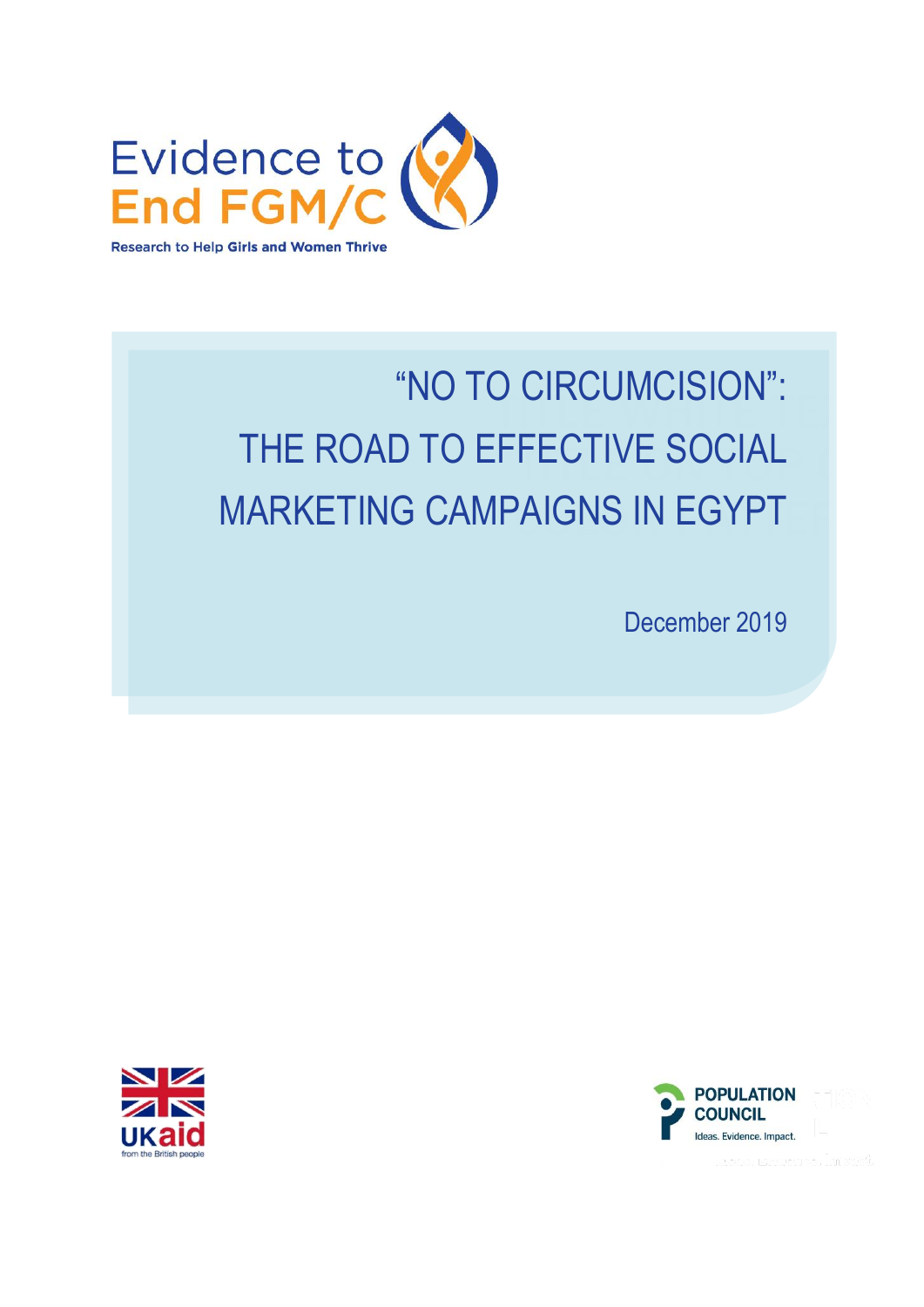# "NO TO CIRCUMCISION": THE ROAD TO EFFECTIVE SOCIAL MARKETING CAMPAIGNS IN EGYPT

SALMA ABOU HUSSEIN SARAH GHATTASS POPULATION COUNCIL

DECEMBER 2019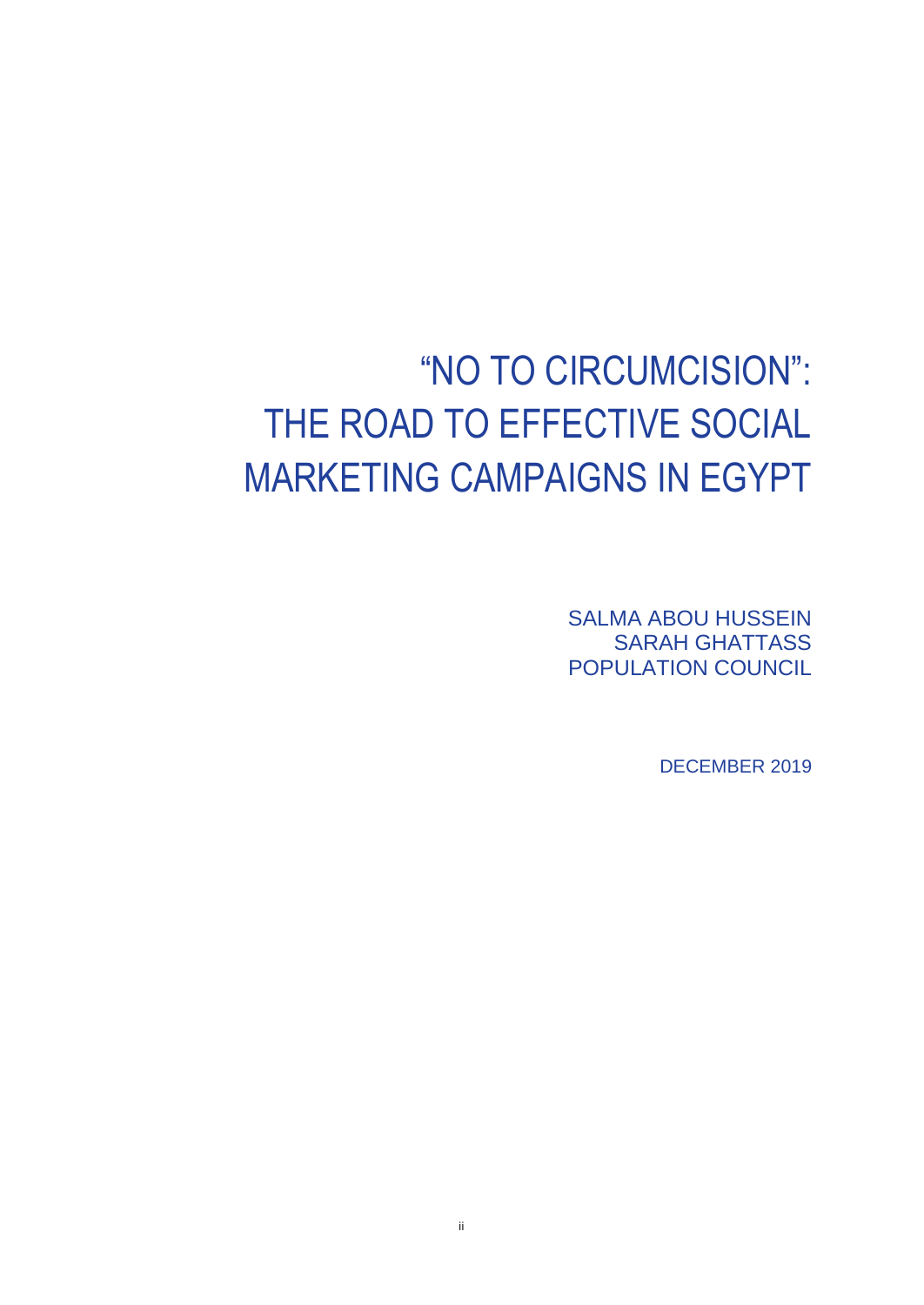**The Evidence to End FGM/C: Research to Help Girls and Women Thrive generates evidence to inform and influence investments, policies, and programmes for ending female genital mutilation/cutting in different contexts.** Evidence to End FGM/C is led by the Population Council, Nairobi in partnership with the Africa Coordinating Centre for the Abandonment of Female Genital Mutilation/Cutting (ACCAF), Kenya; the Global Research and Advocacy Group (GRAG), Senegal; Population Council, Nigeria; Population Council, Egypt; Population Council, Ethiopia; MannionDaniels, Ltd. (MD); Population Reference Bureau (PRB); University of California, San Diego (Dr. Gerry Mackie); and University of Washington, Seattle (Prof. Bettina Shell-Duncan).



The Population Council confronts critical health and development issues—from stopping the spread of HIV to improving reproductive health and ensuring that young people lead full and productive lives. Through biomedical, social science, and public health research in 50 countries, we work with our partners to deliver solutions that lead to more effective policies, programmes, and technologies that improve lives around the world. Established in 1952 and headquartered in New York, the Council is a nongovernmental, non-profit organisation governed by an international board of trustees. [www.popcouncil.org](http://www.popcouncil.org/)

**Suggested Citation:** Abou Hussein, S and Ghattass, S. 2019. "'No to Circumcision': The Road to Effective Social Marketing Campaigns in Egypt." *Evidence to End FGM/C: Research to Help Girls and Women Thrive.* New York: Population Council.

This is a working paper and represents research in progress. This paper represents the opinions of the authors and is the product of professional research. This paper has not been peer reviewed, and this version may be updated with additional analyses in subsequent publications. Contact: Salma Abou Hussein [s.abouhussein2@gmail.com.](mailto:s.abouhussein2@gmail.com)

**Please address any inquiries about the Evidence to End FGM/C programme consortium to:**  Dr Jacinta Muteshi, Project Director, [jmuteshi@popcouncil.org](mailto:jmuteshi@popcouncil.org)

Funded by:



This document is an output from a programme funded by the UK Aid from the UK government for the benefit of developing countries. However, the views expressed and information contained in it are not necessarily those of, or endorsed by the UK government, which can accept no responsibility for such views or information or for any reliance placed on them.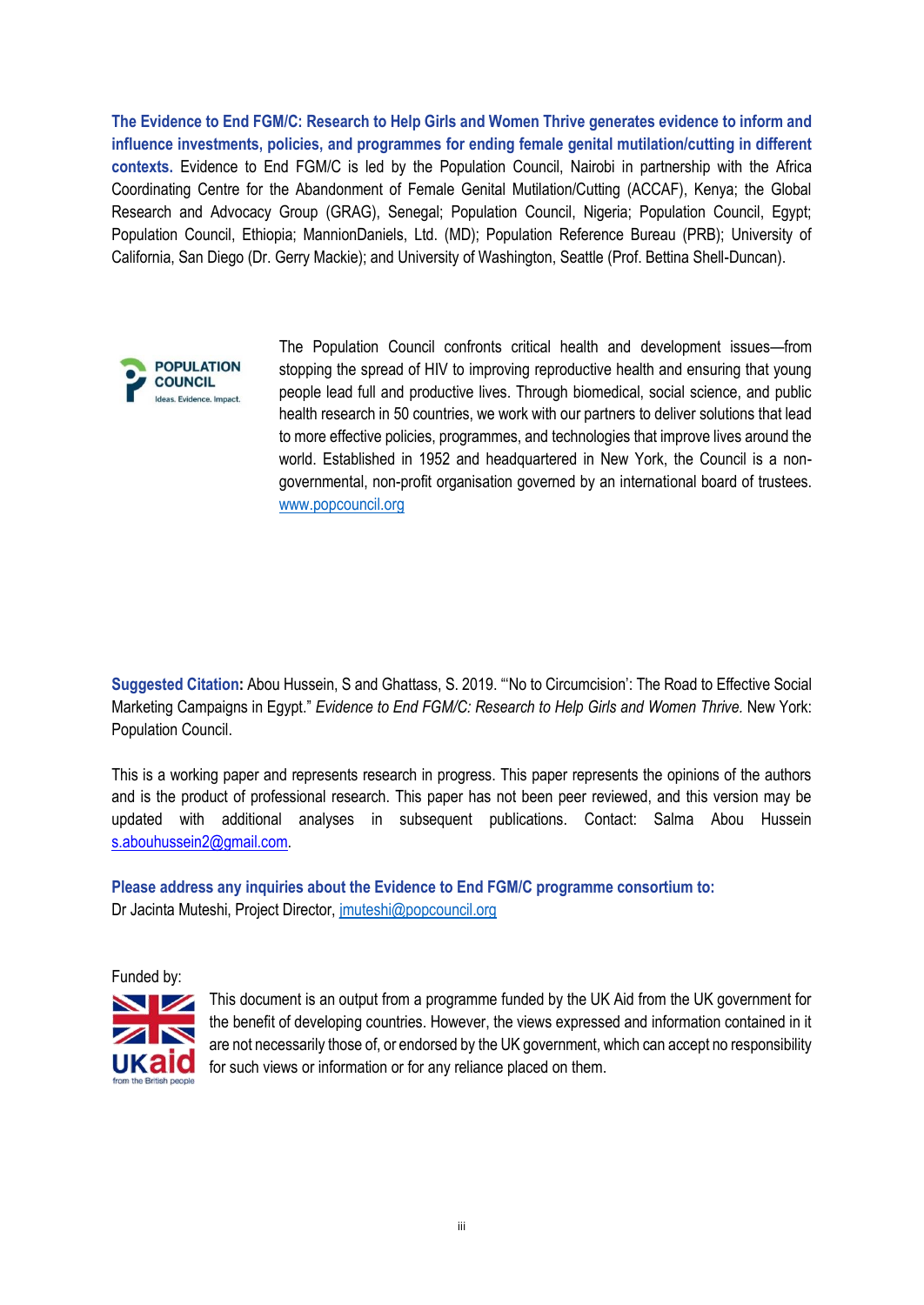# **Table of Contents**

| Design and Implementation of Social Marketing Campaigns and Interventions for FGM/C |    |
|-------------------------------------------------------------------------------------|----|
|                                                                                     |    |
|                                                                                     |    |
| Community Members' and Religious Leaders' Perspectives on FGM/C and FGM/C-related   |    |
| Physicians' Perspectives on FGM/C and FGM/C-related Campaigns, Messages, and        |    |
|                                                                                     |    |
|                                                                                     |    |
|                                                                                     | 39 |
|                                                                                     |    |
|                                                                                     |    |
|                                                                                     |    |
|                                                                                     |    |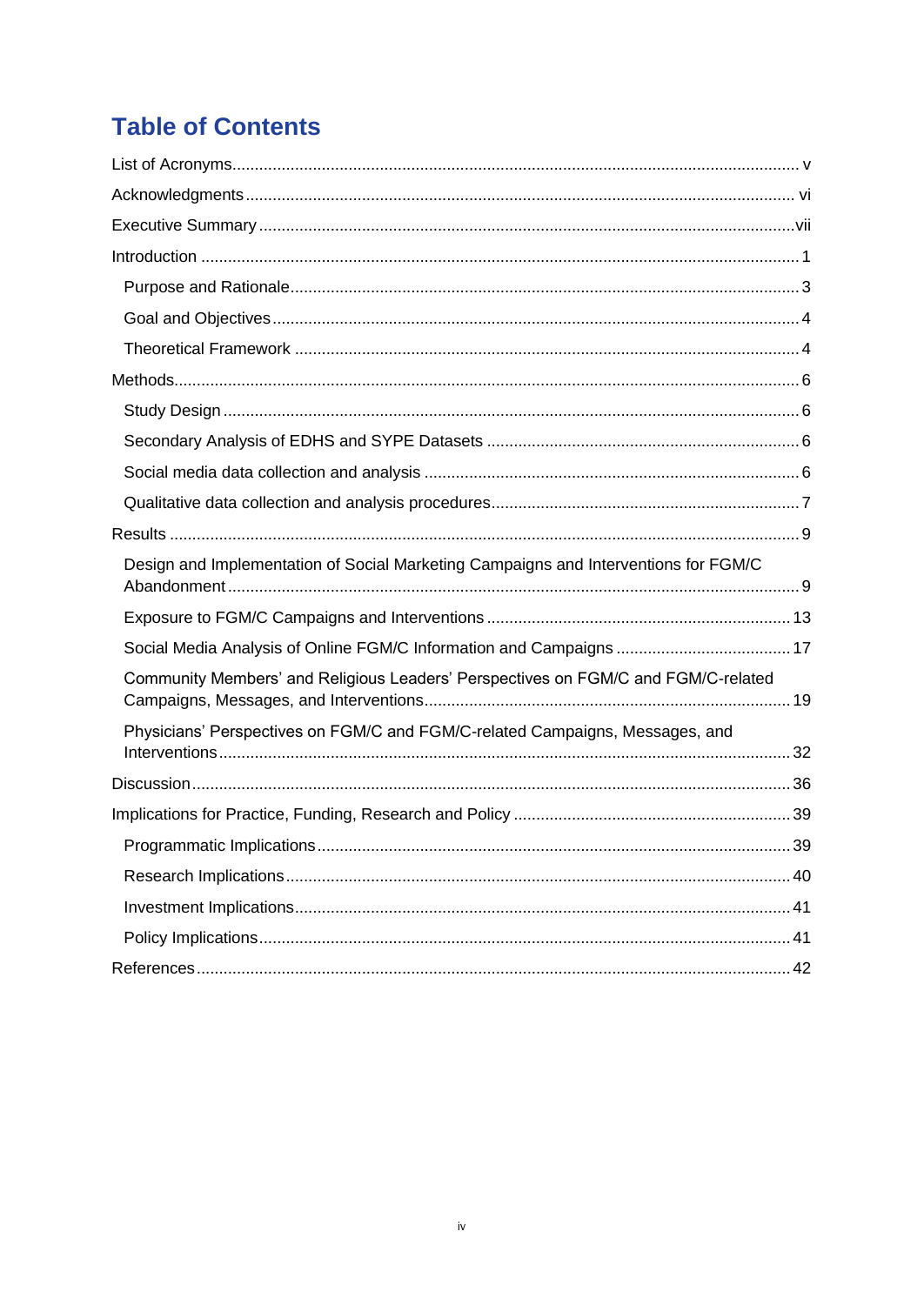# <span id="page-4-0"></span>**List of Acronyms**

| <b>CDA</b>    | <b>Community Development Agency</b>                                                            |
|---------------|------------------------------------------------------------------------------------------------|
| <b>CEOSS</b>  | Coptic Evangelical Organisation for Social Services                                            |
| <b>EDHS</b>   | Egyptian Demographic Health Survey                                                             |
| <b>EHIS</b>   | <b>Egyptian Health Issues Survey</b>                                                           |
| <b>ESPHP</b>  | Egyptian Society for the Prevention of Harmful Practices to Woman and Child                    |
| EU            | European Union                                                                                 |
| <b>FGDs</b>   | <b>Focus Group Discussions</b>                                                                 |
| FGM/C         | <b>Female Genital Mutilation/Cutting</b>                                                       |
| <b>IAC</b>    | Inter-African Committee on Traditional Practices Affecting the Health of<br>Women and Children |
| <b>ICPD</b>   | International Conference on Population and Development                                         |
| <b>IDIS</b>   | In-depth Interviews                                                                            |
| MВ            | <b>Muslim Brotherhood</b>                                                                      |
| MoHP          | Ministry of Health and Population                                                              |
| <b>MOSS</b>   | Ministry of Social Solidarity                                                                  |
| <b>NCCM</b>   | National Council for Childhood and Motherhood                                                  |
| <b>NCPD</b>   | National Council on Population and Development                                                 |
| <b>NCW</b>    | National Council for Women                                                                     |
| NGO           | Non-Governmental Organisation                                                                  |
| <b>NPC</b>    | <b>National Population Council</b>                                                             |
| <b>PPP</b>    | <b>Public Private Partnership</b>                                                              |
| <b>SMC</b>    | Social Marketing Campaign                                                                      |
| <b>UN</b>     | <b>United Nations</b>                                                                          |
| <b>UNDP</b>   | United Nations Development Programme                                                           |
| <b>UNICEF</b> | <b>United Nations Children's Fund</b>                                                          |
| <b>UNFPA</b>  | <b>United Nations Population Fund</b>                                                          |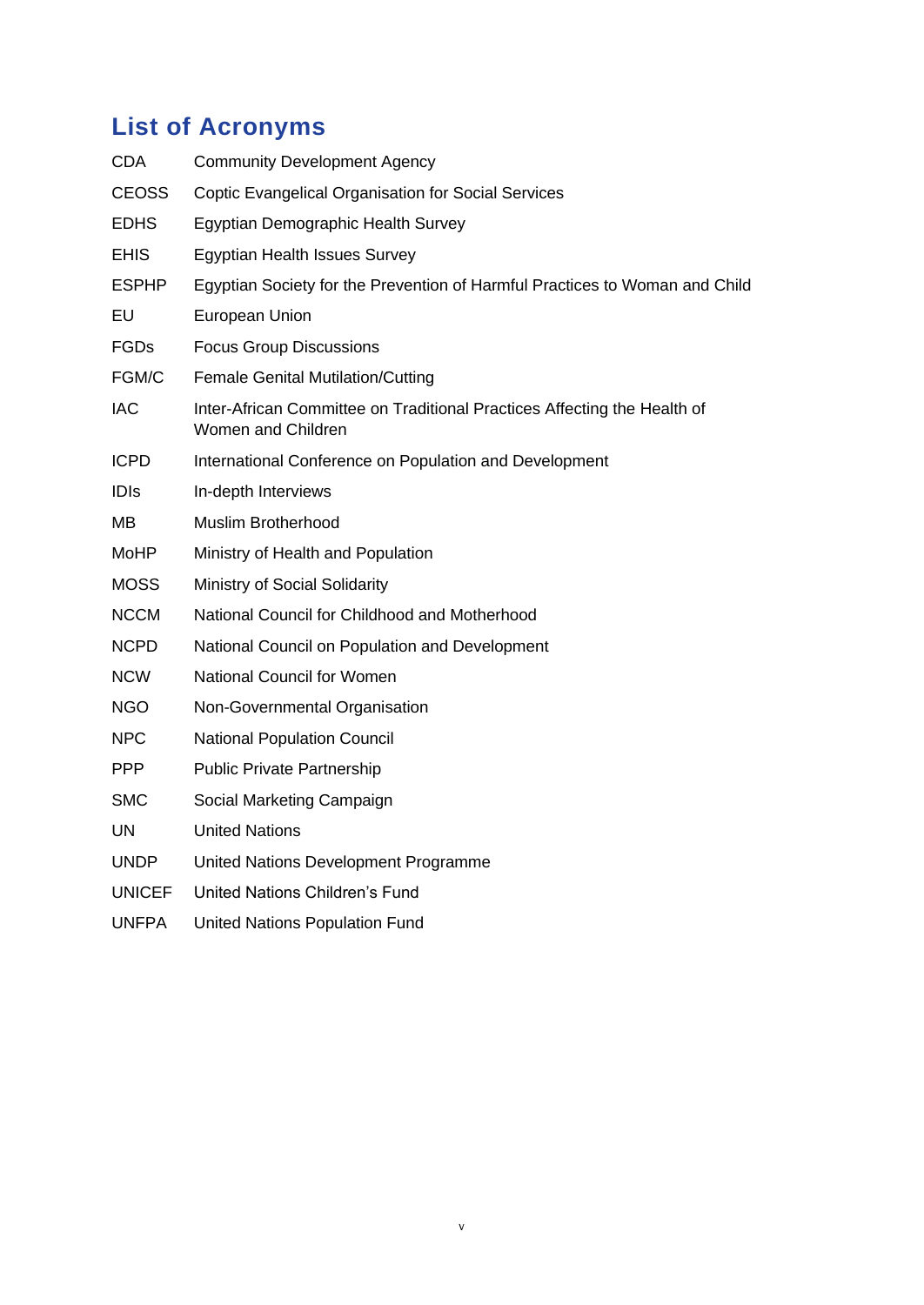# <span id="page-5-0"></span>**Acknowledgments**

This report was co-authored by Salma Abou Hussein, Project Officer at the Population Council-Egypt office and Sarah Ghattass, an independent consultant/researcher; with the technical and editorial support of Nahla Abdel-Tawab, Population Council, and Bettina Shell-Duncan, University of Washington, Seattle.

We would like to thank Rania Roushdy, Professor at the American University in Cairo, and Ali Rashed, Data Analyst at the Population Council, for providing invaluable technical support and feedback on the quantitative data analysis. We would also like to thank Crowd Analyzer for facilitating access to the relevant social media data that is used in this report.

The authors of this report are grateful for the insightful comments and edits made by Jacinta Muteshi, Esther Lwanga, and Caroline Kabiru of the Population Council and Gerry Mackie of the University of California, San Diego.

Special thanks are due to the National Population Council and NGO Coalition against FGM in Egypt for facilitating the data collection, recruiting participants, and informing the study's recommendations. We would also like to extend our thanks to the advisory group for guiding this study to a successful conclusion.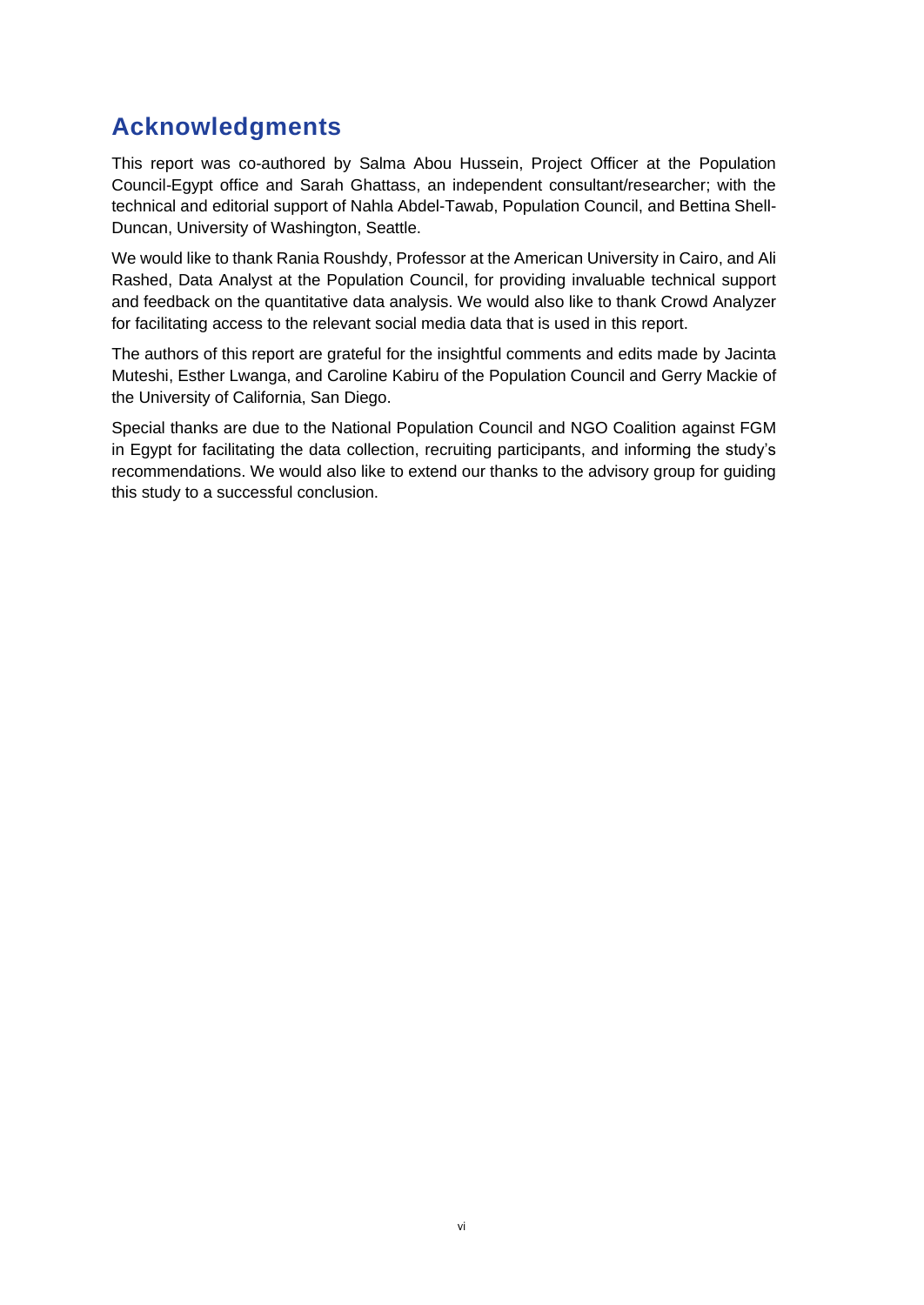# <span id="page-6-0"></span>**Executive Summary**

# **Background**

Since the 1920s, Egypt has witnessed extensive efforts to accelerate the abandonment of female genital mutilation/cutting (FGM/C). Prior to the 1994 International Conference for Population and Development (ICPD) in Cairo, Egypt, these efforts were siloed and targeted a limited number of people. The ICPD was a turning point for Egypt in the fight against FGM/C because it precipitated the creation of the Egyptian Task Force, which consolidated efforts between governmental institutions and civil society. A variety of social marketing tools have been adapted and used by programmes in Egypt, such as the FGM-Free Village, Family Empowerment and FGM/C Abandonment programme, and *Kamla* Campaign. While the prevalence of FGM/C is high—in 2014, 92 percent of ever-married women ages 15 to 49 years had been cut—the prevalence of FGM/C among girls ages 15 to 17 years dropped from 74 percent to 61 percent between 2008 and 2014.

To inform the design and scale up of initiatives that can drive a change in attitudes and behaviours towards FGM/C abandonment, there is a rising need to understand the perspectives of individuals who are exposed to social marketing campaigns (SMCs), which are a key intervention to promote the abandonment of the practice. This study sought to understand how, where, and why SMCs for FGM/C abandonment are working, and with what impact, to inform design and scale-up of campaigns that can foster new perspectives, expectations, and behaviours. Specific aims were to:

- Examine the design and implementation processes of FGM/C abandonment SMCs and interventions, and identify barriers and facilitators to their development and implementation;
- Assess married women's exposure to information on FGM/C abandonment and identify the socio-demographic and behavioural factors associated with exposure to different sources of information on FGM/C;
- Explore the use of social media and the internet for online discussions on FGM/C;
- Understand the types of messages and abandonment approaches recognized by target audiences; and
- Explore community perceptions about SMCs and their perceived impacts on attitudes and behaviours.

# **Methods**

We conducted a mixed methods study comprising 1) secondary analysis of nationally representative data, 2) social media analysis of FGM/C content, and 3) primary qualitative research. To assess married women's exposure to FGM/C information, evaluate the sociodemographic, socio-economic, and behavioural factors associated with exposure to different sources of information among women, and assess young people's use of social media and the internet to discuss FGM/C, we analysed secondary data from the 2014 Egypt Demographic and Health Survey (EDHS) and the 2014 Survey of Young People in Egypt (SYPE). To explore the use of social media and the internet for discussions on FGM/C, we conducted a social media analysis of FGM/C content on Facebook, Twitter, news portals, discussion forums, and blogs. In-depth interviews (IDIs) with NGO workers and implementers examined the design and implementation processes of FGM/C abandonment campaigns and interventions, as well as barriers and facilitators to their development and implementation. Finally, to understand the rationale for approaches in FGM/C abandonment programmes and explore people's exposure to abandonment campaigns and their perceptions about them, we used a series of qualitative methods: ten focus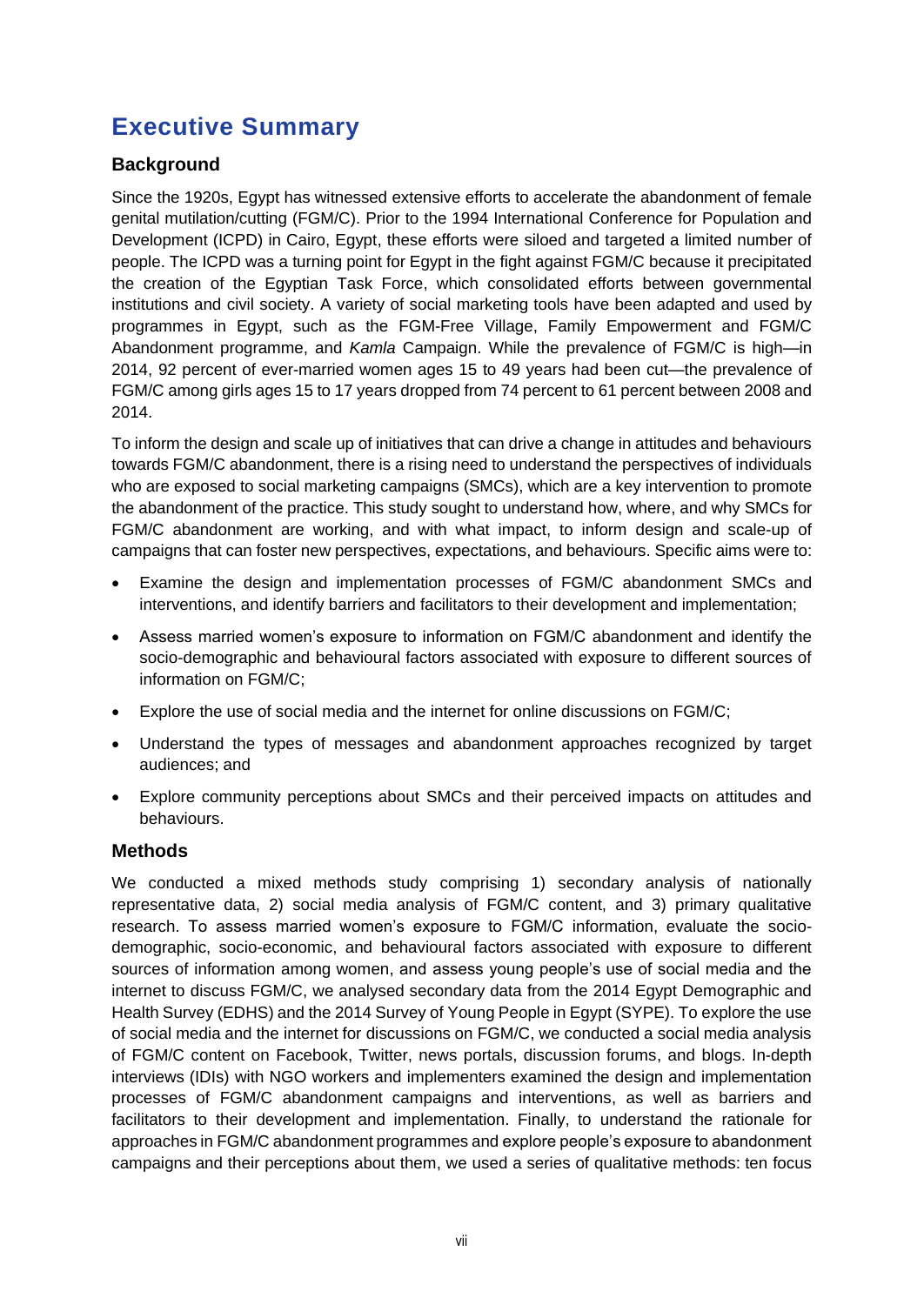group discussions (FGDs) with community members and parents of girls from Cairo, Upper and Lower Egypt governorates; ten FGDs with male and female youth aged 18 to 24 years; and IDIs with ten religious leaders and ten physicians.

# **Findings**

The interviews with most non-governmental organisation (NGO) workers and implementers revealed strong collaborative networks between NGOs, the National Population Council (NPC), grassroots facilitators in each village, and community leaders. The interviews also showed that NGO staff were well-informed about the factors that drive and sustain FGM/C. Staff also noted, however, that they were not adequately trained on creating suitable and fully-functional SMCs and that these campaigns were often inconsistent and infrequent. The lack of funding was noted to be the primary reason for the intermittent campaigns. Community reluctance to discuss FGM/C and community beliefs that abandonment is a Western agenda were also cited as challenges faced by those implementing abandonment campaigns.

In accordance with the findings from interviews with NGO staff that documented a decline in FGM/C abandonment programming, results from the secondary analyses show a significant decline in the proportion of ever-married women reporting exposure to FGM/C information in the 12 months preceding the survey (2014 EDHS –35%, 2008 EDHS – 73%). Similar to the 2005 and 2008 EDHS, the majority (76%) of women who reported exposure to FGM/C information in the 12 months preceding the survey reported that they were exposed to FGM/C messages via television. Controlling for socio-demographic characteristics, women reporting exposure to FGM/C messages (whether information for or against FGM/C) in the 12 months preceding the survey were less likely to support FGM/C abandonment than those who reported no exposure to FGM/C messages. More highly educated women and those from wealthier households were significantly more likely to support abandonment than those with less education and those from poorer households, even after adjustment for exposure to FGM/C information and messages. Social media analysis shows limited discussion of FGM/C online. In the 2014 SYPE, a greater proportion of young men and women who reported social media use were supportive of abandonment than their counterparts who were not using social media.

Focus group discussions with different community members indicated that the "No to Circumcision" slogan, which is part of the brand identity of the "*El Bent Masriya*" (*the Girl is Egyptian*) campaign, was the most recognised. However, this slogan was noted to cast FGM/C in a negative light and instilled fear rather than encouraging people to abandon the practice. Furthermore, study findings indicated that people are exposed to contradictory messages and that the perceived benefits of abandonment are not clear. As such, the thinking and interpretations of abandonment were noted to vary significantly across the groups interviewed. For example, although some participants expressed a preference for the abandonment of FGM/C, they noted that they would still consult a physician to confirm whether FGM/C was needed. Interviews also revealed the influential role that physicians and religious leaders play in decisions regarding FGM/C.

Most of those interviewed reported a decline in the practice of FGM/C, especially amongst younger generations. Gender differences in knowledge and attitudes were noted. In contrast to young men and fathers, who had limited knowledge about the health impacts of FGM/C, mothers and young women were well-informed about the harms of FGM/C. Further, most mothers and young women said that FGM/C was wrong and harmful, whereas most fathers and young men were supportive of the practice as it ensures a woman's chastity. Few participants, regardless of gender, were aware of the *fatwa* (Islamic ruling) released in 2008 by the *Dar Al-Ifta*, the highest Islamic authority in Egypt, forbidding the practice of FGM/C. Similarly, few participants were aware of the anti-FGM/C law or the penalties associated with the practice. The vast majority of interviewed fathers and young men, regardless of their stance on FGM/C, described the television advertisements as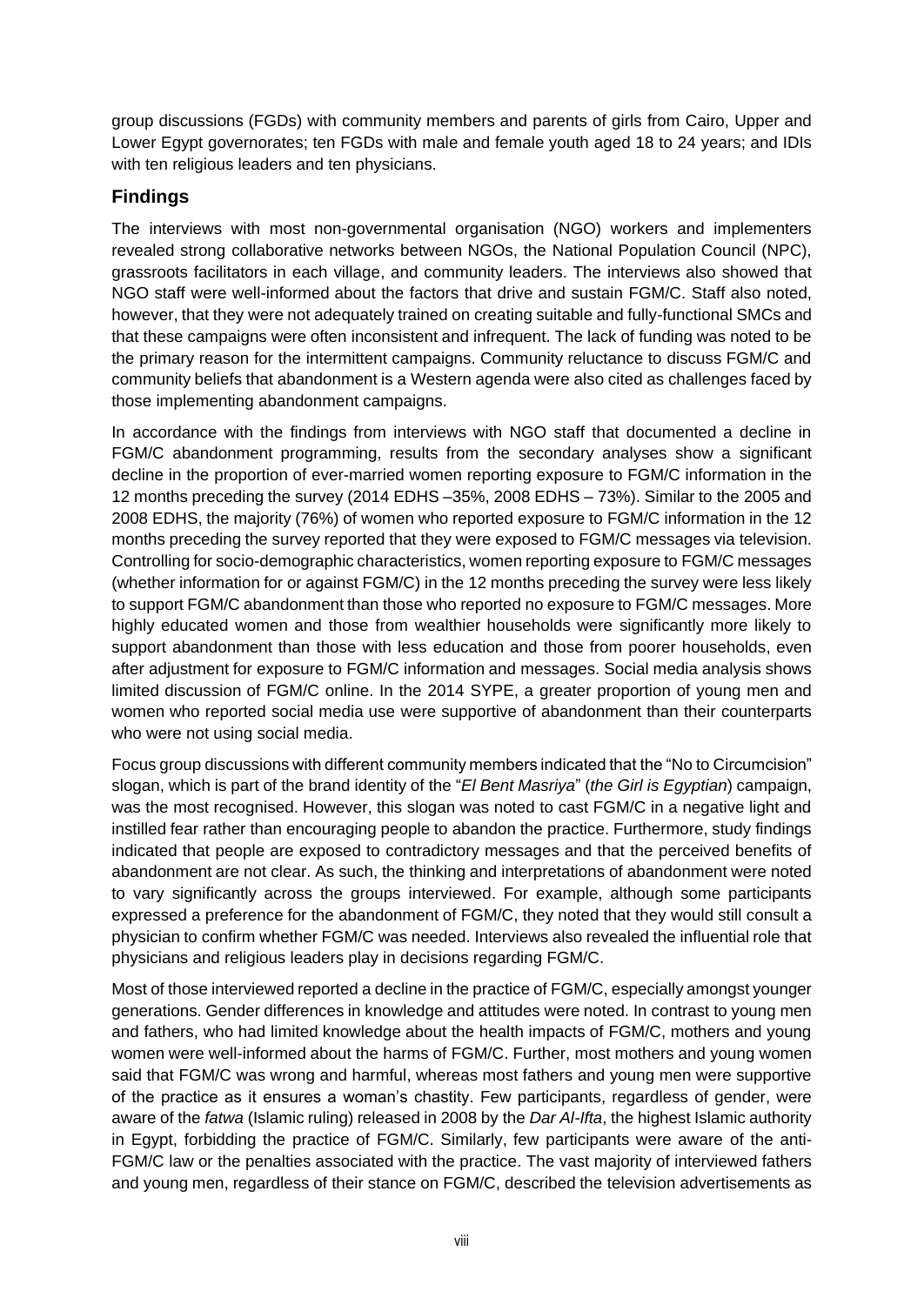shallow and confusing. They noted that the advertisements lacked the information they were seeking, such as clear statements on religious rulings about FGM/C and clear medical statements on FGM/C.

# **Implications of Study Findings for Practice, Funding, Research, and Policy**

# **Programmatic Implications**

The study findings show that FGM/C abandonment campaigns in Egypt are recognisable and memorable. However, results highlight the need to strengthen the development of salient and appropriate messages and to improve the design and implementation of SMCs to enhance their reach and impact. Appropriate messaging is particularly important in light of the finding that women reporting recent exposure to FGM/C messages were less likely to support FGM/C abandonment than those who reported no exposure to FGM/C messages. To improve delivery, reach, and impact, FGM/C abandonment programmes should:

- Promote FGM/C abandonment as a social norm that is widespread and that conveys great benefits to families and individuals within the community.
- Train programme managers and implementers to ensure that programmes are based on SMC principles, and that these programmes have strong and effective monitoring and evaluation systems that can inform programme implementation and scale up. Adequate resources should also be available for rigorous evaluations that can provide evidence about what, how, and where SMC interventions are working or not, as well as allow comparisons with interventions that use different approaches.
- Target men (fathers and young men) using messages that address their concerns (e.g., religious and medical standpoints) given their role in the gender dynamics within the family.
- Target midstream actors such as religious leaders and physicians, who are influential in encouraging people to change, in order to enhance their understanding of FGM/C and promote consistent religious and medical messages regarding FGM/C abandonment.
- Leverage the usage of the internet and social media tools as they may provide increased exposure, especially among young generations who are more amenable to change.
- Include positive and influential role models to enhance the credibility of abandonment messages, as well as show the public that abandonment is beneficial, desirable, and not socially "costly".
- Use innovative approaches that appeal to the audience and allow for more interaction and dialogue around the topic.

# **Research Implications**

Study findings highlight the need for further research to understand how the internet and social media tools can be used to promote FGM/C abandonment in SMCs and interventions. Research to understand the socio-demographic, socio-economic, and behavioural factors associated with men's exposure to different sources of information is also warranted. Research is also needed to understand which messages are more effective among different audiences.

#### **Investment Implications**

Study findings highlight the significant challenges posed by the lack of funding for FGM/C abandonment campaigns. To address funding shortfalls, there is a need to secure long-term funding through extensive collaborations with public, private, and civil society sectors.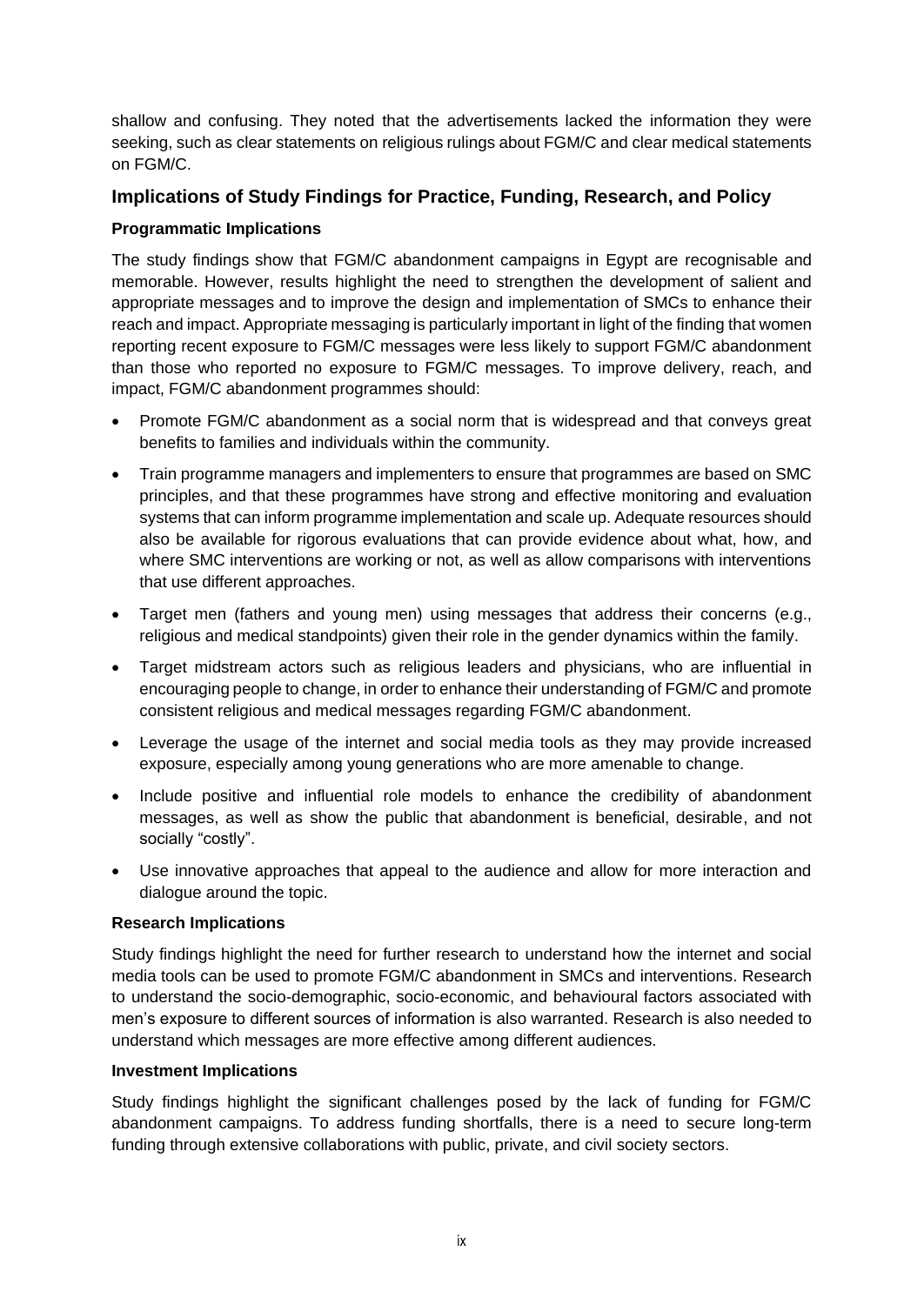# **Policy Implications**

The results of this study demonstrated low levels of awareness and enforcement of existing anti-FGM/C laws. To create a supportive environment for FGM/C abandonment efforts, there is need to:

- Maximise changes in social norms with complementary policy decisions that support opportunities to change, provide disincentives for not changing, and challenge or restrict competing marketing of messages that support FGM/C. Since the anti-FGM/C law has already been enacted, FGM/C abandonment programmes that target policy makers may increase the likelihood of law enforcement by putting pressure on responsible entities to uphold the law, especially since medicalisation in Egypt is an issue of concern. The law creates the enabling environment, but it requires the political will that prioritises FGM/C abandonment in the country's national agenda to bring about change.
- Campaigns should also focus on raising the awareness of community members and key actors, including health professionals, about existing laws against FGM/C.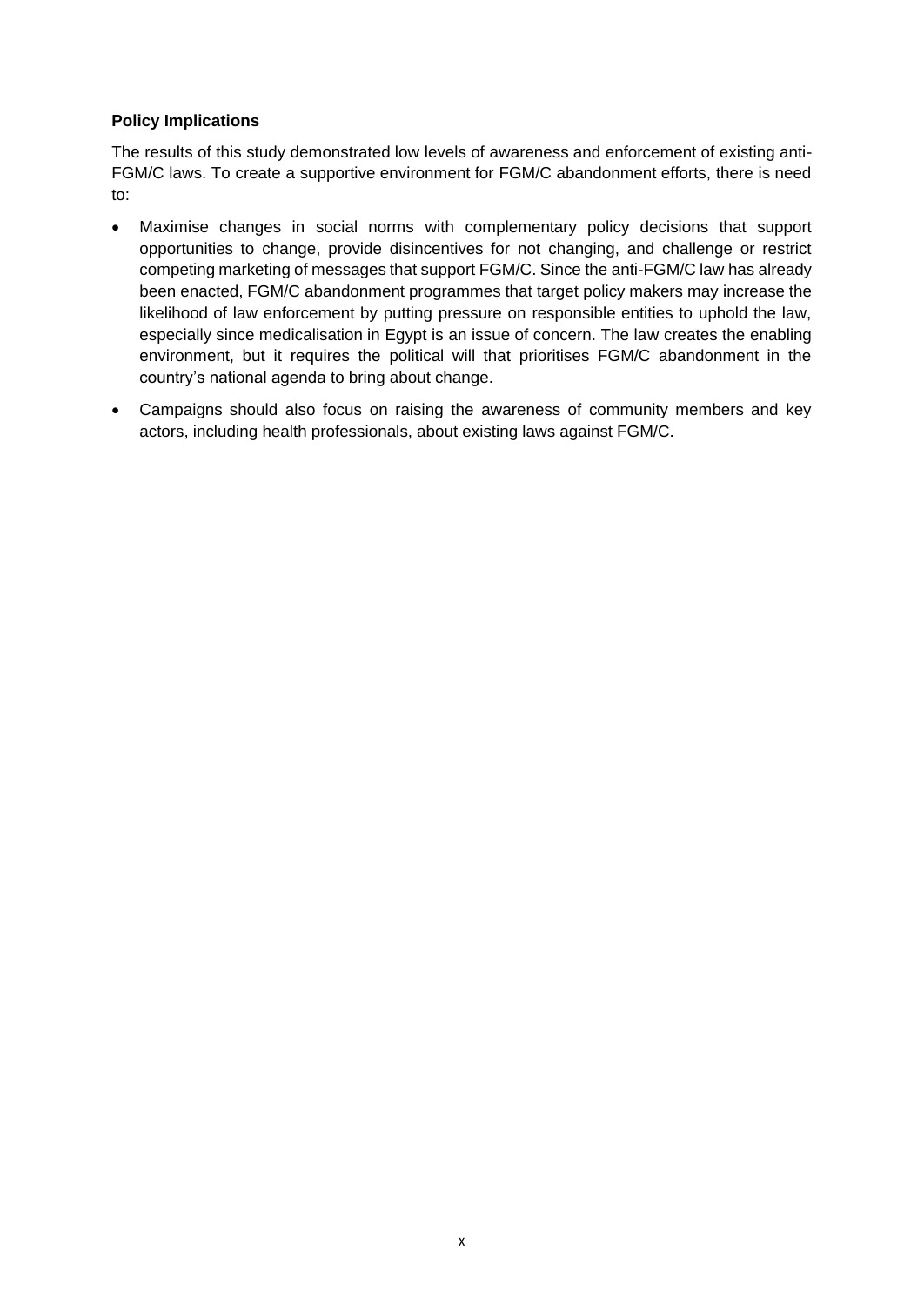# <span id="page-10-0"></span>**Introduction**

Female genital mutilation/cutting (FGM/C) continues to be a widespread practice in Egypt. According to the Egypt Demographic and Health Survey (EDHS), in 2014, the prevalence rate of FGM/C was 92 percent among ever-married women ages 15 to 49 years (Ministry of Health and Population [MOPH], El-Zanaty and Associates, and ICF International, 2015a). Nevertheless, the practice of FGM/C has been slowly, but steadily, declining in Egypt. Among girls ages 17 years and younger, the percentage of those cut decreased by ten percentage points between 2005 and 2014 (El-Zanaty and Way 2006; MoHP et al. 2015a). This progress needs to be accelerated, however. From 2008 to 2014, the proportion of ever-married women who support FGM/C decreased by only four percentage points (MoHP et al. 2015a). Alarmingly, data from the 2014 Survey of Young People in Egypt (SYPE) indicate that seven out of ten young people ages 15 to 29 years planned on having their daughters cut in the future (Roushdy and Sieverding 2014). Data have also shown that there is a significant rise in the medicalisation of FGM/C in Egypt, with cutting mainly by physicians. According to the 2014 EDHS, 74 percent of girls ages 19 years and younger who had undergone FGM/C had been cut by physicians, making Egypt the country with the highest prevalence rate of FGM/C medicalisation (MOPH et al.

2015a; UNICEF 2013).

Efforts to end FGM/C in Egypt started as early as the 1920s. Dr. Ali Pasha Ibrahim, then dean of El Qasr E Eini Medical School, was the first to raise the issue publicly and assert that the practice has no medical benefits. These efforts intensified following the 1994 International Conference on Population and Development (ICPD), which precipitated the creation of the Egyptian Task Force against FGM/C. At the same time, various grassroots activities and media campaigns were initiated to address the problem and change the attitudes and behaviours of people towards the practice. Many of these activities adopted a social marketing approach, which Kotler and Lee (2008) define as a process that uses marketing principles and techniques to influence behaviours that benefit society, as well as the target audience. The peak of these social marketing activities occurred in 2003 when the National Council for Childhood and Motherhood



reads "No to Female Circumcision".

(NCCM) launched the FGM/C-Free Villages project (Barsoum et al. 2009). This project worked towards eliminating FGM/C in Egypt using multiple top-down and bottom-up approaches. They also initiated workshops for media personnel, religious leaders, and writers to promote anti-FGM/C messages. Additionally, a large-scale campaign, "*El Bent Masriya*" (*the Girl is Egyptian*), the first of its kind, delivered anti-FGM/C messages through infomercials on television and radio and posters at metro stations (Text Box 1).

The FGM/C-Free Village project also facilitated open discussions and the dissemination of information by holding seminars and collaborating with various organisations to spread awareness. To motivate the public to take a strong stance against FGM/C, the project organised public declaration forums in which village officials and community members pledged to abandon FGM/C (Barsoum et al. 2009).

The project was later evaluated by comparing villages where the project was implemented to nonintervention villages. The evaluation results showed that the public pledges were successful in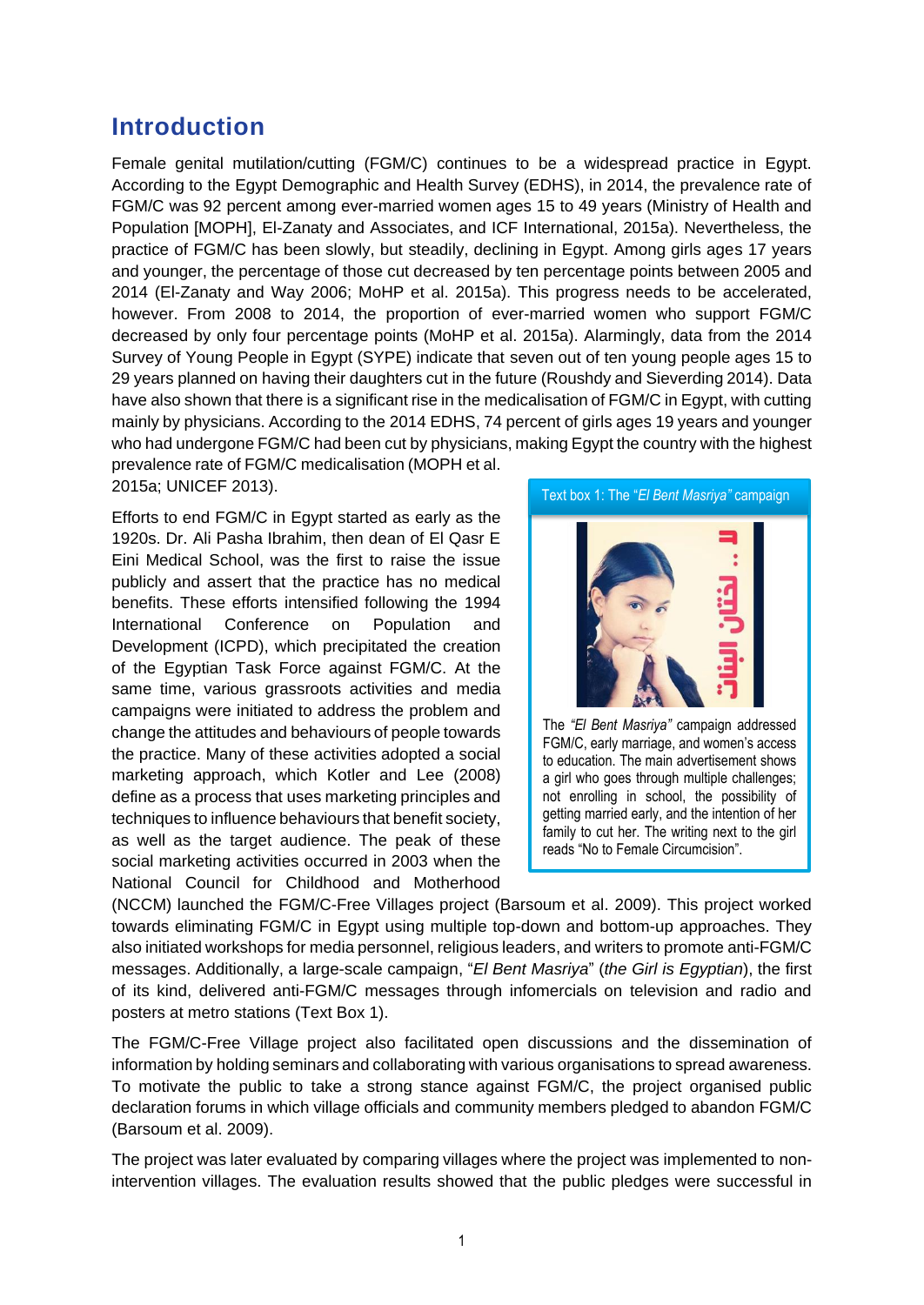making women question the universality of FGM/C and in alleviating social pressure to practise FGM/C. The percentage of women who believed that everyone in their communities practised FGM/C was 92 percent in control sites compared to 45 percent in intervention sites (Barsoum et al. 2009). As noted by the authors, this finding suggests that the interventions were successful in changing "long-held beliefs in the universality of FGM in these communities" (p. 9), which they considered an critical step in shifting FGM/C-related attitudes and behaviours by creating a "sociocultural environment conducive to the abandonment of the practice" (p.9). Although men and women in both groups reported receiving information on FGM/C, primarily through television, the perceived impact of information received on personal decisions and attitudes toward FGM/C differed significantly between the intervention and the control groups. While 81 percent of women in the intervention sites said that the information that they received made them re-evaluate their views on FGM/C, only 17 percent in the control group re-evaluated their stance (Barsoum et al. 2009). Consequently, while 77 percent of women in the intervention group reported that they had decided not to circumcise their daughters, only 13 percent did so in the control group (Barsoum et al. 2009). It is important to note that men were less likely than women to change their decisions towards circumcising their daughters based on information they received (Barsoum et al. 2009).

The perceived success of the FGM/C-Free Village project and "*El Bent Masriya*" campaign placed FGM/C abandonment as a priority topic for policy changes. They paved the way for the issuance of a *fatwa* (Islamic ruling) in 2007 by *Dar Al-Ifta*, the highest Islamic authority in Egypt, which religiously prohibits FGM/C. A similar statement was issued by the Coptic Church, which noted that FGM/C is not mentioned in the Bible. Following this, FGM/C was criminalised in 2008<sup>1</sup> with those found guilty subject to an imprisonment term of three months to two years. However, this heightened political will waned and many of these projects and initiatives, including the FGM/C-Free Village project, were halted after the 2011 revolution. Since this political upheaval, there have been anecdotal reports of reversals in people's behaviours and attitudes in some of the intervention sites, with people reportedly performing FGM/C after the project ended. The reasons behind this reversal are unclear. However, the inconsistency of efforts addressing FGM/C abandonment after the revolution may have contributed to these changes. In addition, the relatively short duration of the FGM/C-Free Village project, which was implemented over the course of six years, may have been insufficient to sustain the efforts made and ensure irreversible commitments to FGM/C abandonment.

One of the prominent social marketing programmes implemented after the FGM/C-Free Villages project and the 2011 revolution was the *Kamla* campaign, which was implemented by the National Non-Governmental Organisation (NGO) Coalition against Female Genital Mutilation. *Kamla* translates to "complete" or "perfect" to emphasise that girls are born perfect and do not need to be cut. The campaign was launched in 2013 and was supported by the United Nations Population Fund (UNFPA) until 2016. Operating in ten governorates, the *Kamla* campaign created partnerships among 120 local NGOs and community development agencies (CDAs) to reach their target audience. The campaign had a holistic approach in which they recruit families of boys and girls (ages 8 to 10 years) to improve their performance at school and ensure that the girls are not cut. Education for the children and the parents was the campaign's gateway to enhance FGM/C abandonment using a wide range of activities and methods. The results of the evaluation of the *Kamla* campaign are not yet public.

<sup>1</sup> This law was amended later in 2016 to change FGM/C from a misdemeanor to a felony. The new law imposes a penalty of imprisonment for a duration between five and seven years for FGM/C practitioners. The law also imposes a penalty of imprisonment for between one and three years, for anyone who requests FGM/C if the mutilation is carried out.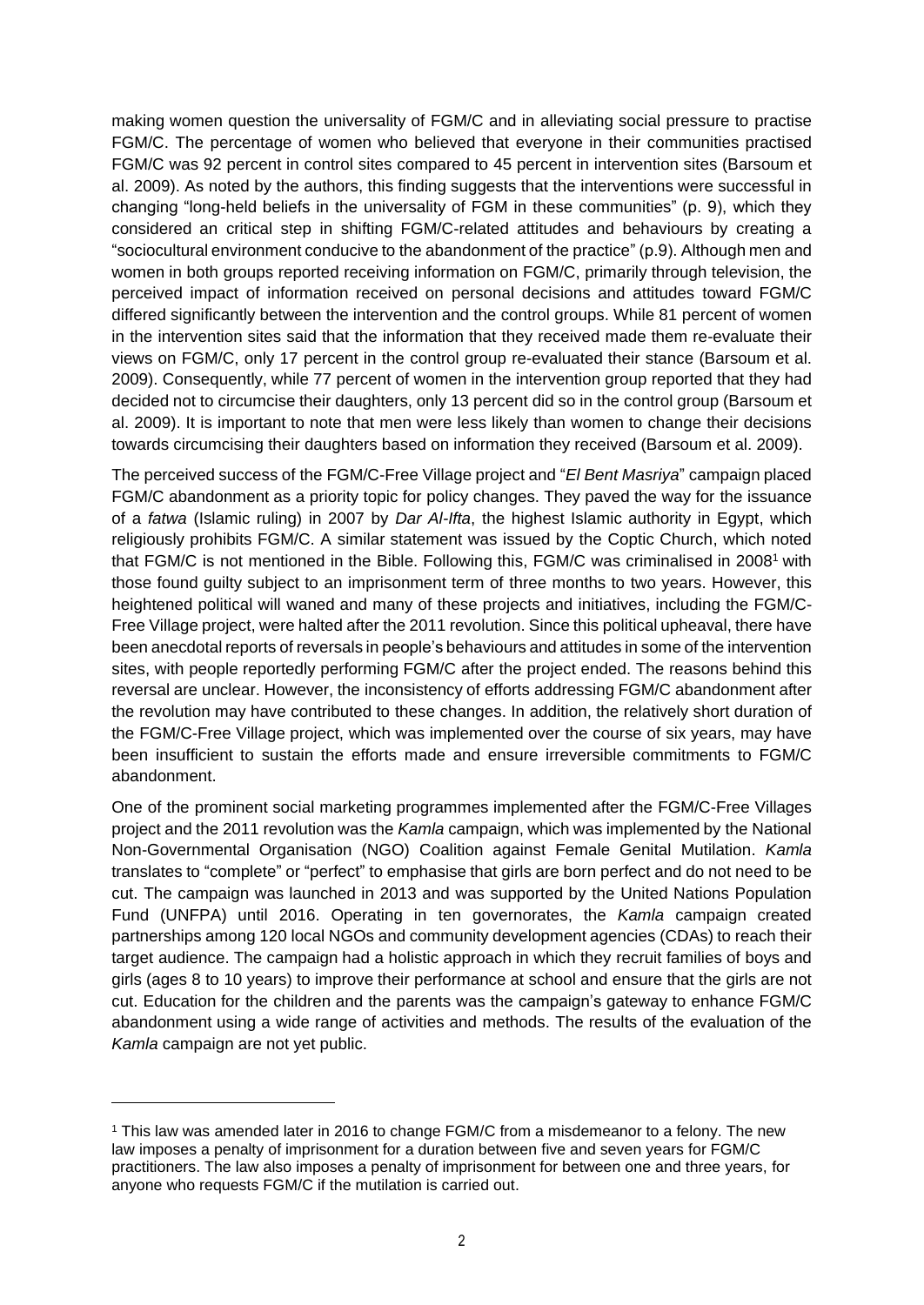In 2015, there was a revival of efforts to increase FGM/C abandonment following the launch of the National Strategy for FGM/C Abandonment by the National Population Council (NPC), a governmental agency. The strategy's goal is to reach complete abandonment by the year 2030. The primary implementer of the strategy is the Female Abandonment and Family Empowerment programme under the NPC, supported by the European Union (EU). The NPC collaborated with the Ministry of Social Solidarity (MoSS), the National Council for Women (NCW), and 20 local NGOs in ten governorates, reaching out to 160 villages through 160 CDAs. Similar to *Kamla*, NPC's programme integrates information within their education and family empowerment content. Using a child's and women's rights approach, they leverage their efforts in the mass media, awareness-raising sessions, participatory plays, visits to health care units during immunisation campaigns, and social media. A part of this strategy was the launch of a new campaign with the slogan "Enough Circumcision"<sup>2</sup>, which was supported by the United Nations Children's Fund (UNICEF), UNFPA, and United Nations Development Programme (UNDP). One of their television commercials features mothers and fathers who decided to abandon the practice as real-life examples. They have also implemented a year-long social media campaign as part of the overall campaign under the same name to target youth. Thus, they have collaborated with multiple news portals to ensure wide coverage and dynamic online discussions. There has been no evaluation of this campaign yet, as it is still expected to be scaled up.

# <span id="page-12-0"></span>**Purpose and Rationale**

Interventions employed by different organisations and governmental entities use a wide range of activities and elements to reach out to their target audience and bring about change in their behaviours and attitudes. Based on the evaluation of the FGM/C-Free Village project, it is clear that seminars and public declarations have contributed significantly to changing people's attitudes towards FGM/C. However, the programme only reached people in the chosen intervention sites. Television infomercials and programmes, on the other hand, have successfully reached a large percentage of families. Results of the 2015 Egypt Health Issues Survey (EHIS) showed that 81 percent of women and 90 percent of men who reported that they received information about FGM/C received this information via television (MoHP, El-Zanaty and Associates, and ICF International 2015b). Although the FGM/C-Free Villages project evaluation suggested that exposure to television campaigns had a lower impact on FGM/C attitudes than seminars and community visits in convincing people to abandon FGM/C, there have been no studies, to our knowledge, that investigate why television campaigns are not as impactful as community sessions on FGM/C abandonment (Barsoum et al. 2009).

We also know that FGM/C campaigns have been less successful in reaching certain groups. For example, the results from the 2015 EHIS showed that men and women in rural Upper Egypt were least likely to be exposed to information on FGM/C (MoHP et al. 2015b). Men and women in households in the poorest wealth quintiles and those with lower levels of education were also less likely than those in wealthier households and those with higher levels of education to be exposed to FGM/C-related information. In addition, the evaluation of the FGM/C-Free Village project showed that it is harder to influence men through communication approaches compared to women (Barsoum et al. 2009). Yet, targeting important decision makers, such as fathers, is important to promote FGM/C abandonment.

<sup>&</sup>lt;sup>2</sup> The "Enough Circumcision" campaign included three television advertisements. One was a drama about a father who wanted to cut his daughter against his wife's will. He accompanies his daughter to a doctor's clinic for FGM/C but changes his mind after imagining how this would hurt his daughter and returns home with her. The other two advertisements were testimonials from community members (a mother, a father, a sheikh and his wife) on the harms of FGM/C.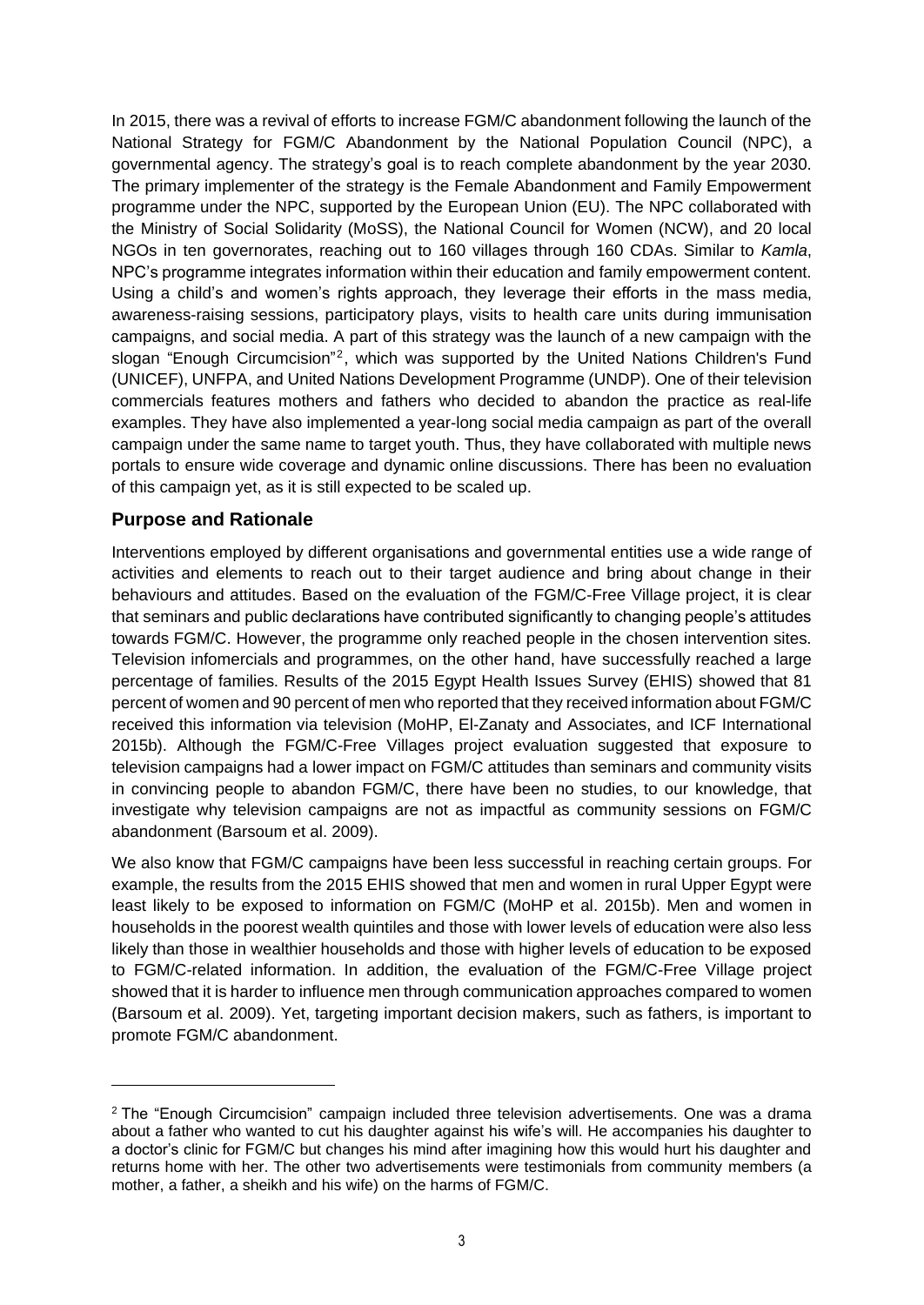The majority of anti-FGM/C interventions conducted in Egypt have focused on the harms and immediate health complications of FGM/C, specifically bleeding, infection, and death. Some scholars have argued that these campaigns and interventions may have contributed to the rise of medicalisation in Egypt (Shell-Duncan 2008). Specifically, widespread concern about immediate health complications and limited knowledge of long-term complications may have led parents to opt to have their daughters cut by medical personnel (Modrek and Sieverding 2016).

In recent years, there has been a surge in the use of the internet and social media (e.g., Facebook, Twitter, etc.) among all age groups, especially youth. For example, in the SYPE, internet use amongst youth aged 15 to 29 years increased by 15 percentage points between 2009 (10%) and 2014 (25%) (Roushdy and Sieverding 2014). The 2011 revolution showed how influential social media is among Egyptians and demonstrated its potential for strong effects on people's beliefs, attitudes, and behaviour. There have been no studies, however, on the potential use of social media in delivering impactful social marketing campaigns (SMCs) against FGM/C.

Despite the lack of information on the empirical changes that campaigns and interventions bring on the ground, advocates and campaigners in Egypt believe the role of these marketing tools is one of the most important factors in the FGM/C abandonment efforts in Egypt. To address these knowledge gaps, this study aimed to identify the strengths and weaknesses of previous efforts, and to better understand the effectiveness of SMCs in altering the attitudes and stance of different target groups (e.g., fathers, mothers, and youth) towards FGM/C abandonment. We examined a range of social marketing strategies including mass media campaigns, social media advocacy, and on-ground activities, such as community gatherings and home visits.

# <span id="page-13-0"></span>**Goal and Objectives**

This study sought to understand how, where, and why SMCs as abandonment interventions are working, and with what impact, in order to inform the design and scale up of campaigns that can foster new perspectives, expectations, and behaviours towards FGM/C abandonment. The specific aims were to:

- Examine the design and implementation processes of FGM/C abandonment SMCs and interventions, and identify barriers and facilitators to their development and implementation;
- Assess married women's exposure to information on FGM/C abandonment and identify the socio-demographic and behavioural factors associated with exposure to different sources of information on FGM/C;
- Explore the use of social media and the internet for online discussions on FGM/C;
- Understand the types of messages and abandonment approaches that are recognised by target audiences; and
- Explore community perceptions about SMCs and their perceived impacts on attitudes and behaviours.

# <span id="page-13-1"></span>**Theoretical Framework**

We drew on the social marketing mix and harmonisation of norms frameworks to assess FGM/C abandonment campaigns and to draw out lessons to strengthen future campaigns.

# **Social Marketing Mix**

Kotler and Zaltman (1971) were the first to coin the term 'social marketing,' which they defined as "the design, implementation and control of programs calculated to influence the acceptability of social ideas and involving considerations of product planning, pricing, communication, distribution, and marketing research" (p. 12). Social marketing uses marketing principles to promote behaviours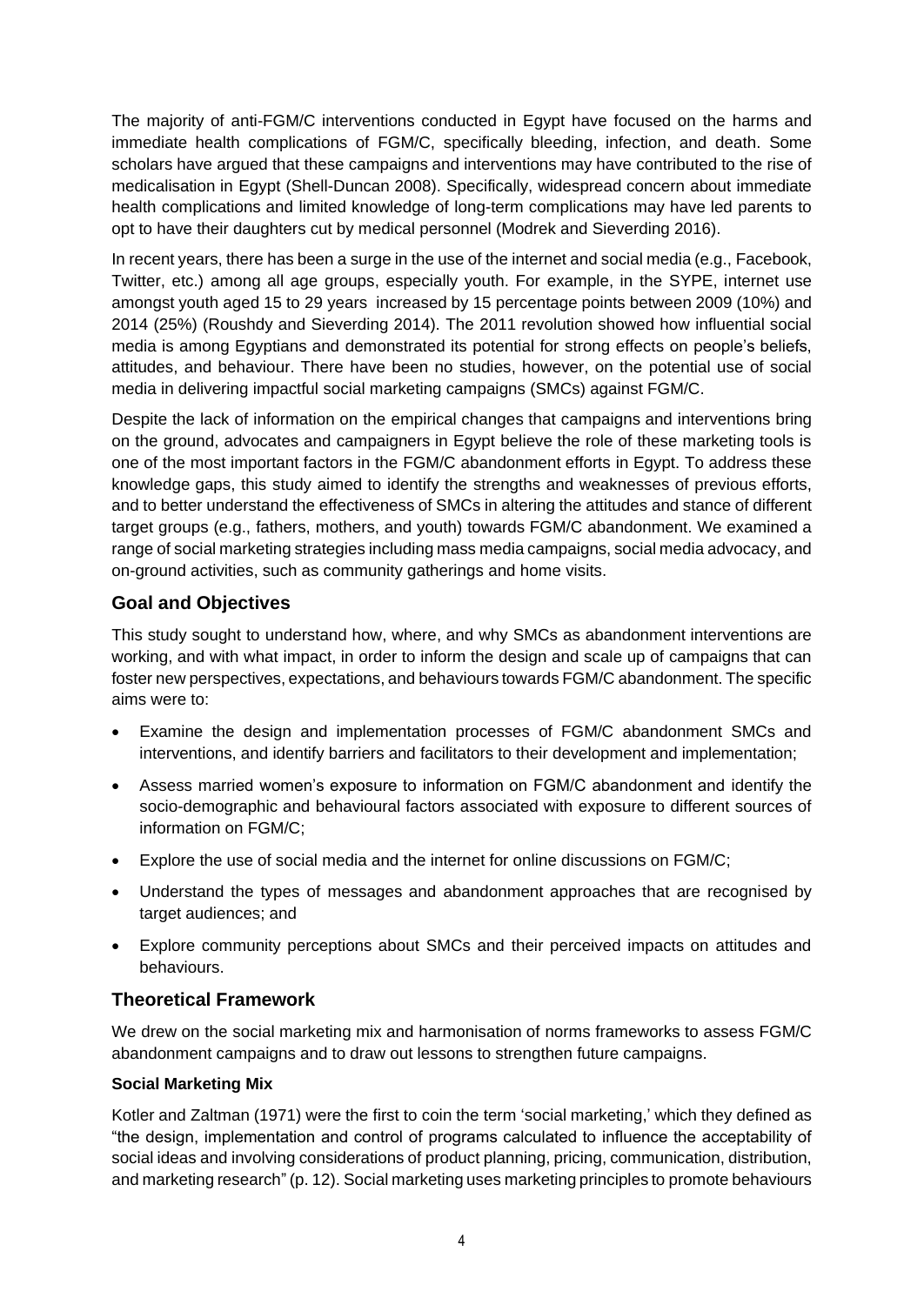and practices benefitting individuals and communities and abandonment or rejection of harmful ones such as FGM/C (Cheng 2011). According to Evans (2016), these behaviours are dealt with as a product with "an established market base". Social marketers, thus, analyse the market as if it was commercial and assess where the established competitor stands (e.g., FGM/C practice) and use proven marketing techniques to address this competition and promote the healthy behaviour (e.g., FGM/C abandonment).

Social marketing applies the marketing mix or "4Ps"—*product*, *price*, *place,* and *promotion* (Cheng 2011). *Product* is the features (including the branding) and benefits of items of value, both in terms of actual performance and perceived benefits. With FGM/C, abandonment ensures that women and girls are not subjected to a human rights violation and their well-being is not jeopardised. *Price* is the economic, social, and psychological costs involved in obtaining and using the product. Thus, if the social cost of FGM/C abandonment is too high for a community to endorse it and would subject them to social shaming, the prevalence will remain the same. *Place* is the availability and the way that the product reaches the consumer. This means that FGM/C abandonment efforts must be visible and available for practising communities. Finally, *promotion* is the efforts made to publicise the product, its price, and its place and includes advertising (Cheng, Kotler, and Lee 2011).

Communication is considered a significant subset of the marketing mix under promotion. Social marketing interventions designed by different organisations and governmental entities use a wide range of communication activities to reach their target audience and effect change in their behaviours and attitudes. There are two main paradigms of anti-FGM/C communication, however, as highlighted by Lee (2008): the dominant paradigm and participatory communication. The dominant paradigm is described by Mue (2015) as "associated with the linear, mass media model aimed at transmitting information and messages from one point to another or many others, usually in a vertical or top-down fashion" (p. 17). Although this paradigm was successful in achieving a sharp increase in people's awareness about the harmful effects of FGM/C, evaluation studies over the past two decades show that increases in awareness do not necessarily translate to behavioural and attitude change (Hernlund and Shell-Duncan 2007). Many organisations, thus, started adopting participatory communication that involves the whole community to bring about change.

Participatory communication is horizontal and engages targeted people and communities in interactive activities that open the space for community dialogues and personal communication, creating a sense of ownership and sustainability amongst the beneficiaries to solve the problem. These activities may include online discussions. Although labelled a democratic, bottom-up approach, participatory communication tends to take a longer duration than that of the dominant paradigm. Moreover, there is no established model for replication. Thus, every organisation is required to establish its own communication model from scratch. The existence of power disparities within such communication models can also marginalise less privileged individuals and exclude their voices. Thus, programmes should use multiple approaches that enable equitable participation.

# **The Harmonisation of Norms**

To effectively utilise the marketing mix framework and communication approaches, the norms underpinning the practice of FGM/C need to be identified first. Understanding these norms helps to define the "product" and enhance its positioning in the minds of consumers. Antanas Mockus devised a model in 1995 as the Mayor of Bogota, Colombia, which was first introduced to enhance citizen culture and address the social norm of legal disobedience to traffic regulations with the goal of reducing road injuries and deaths (Mackie et al. 2015). The model helped distinguish three regulatory systems; social, moral, and legal norms. Social norms are informal and often implicit rules that lead members of a community to behave a certain way in the belief that others expect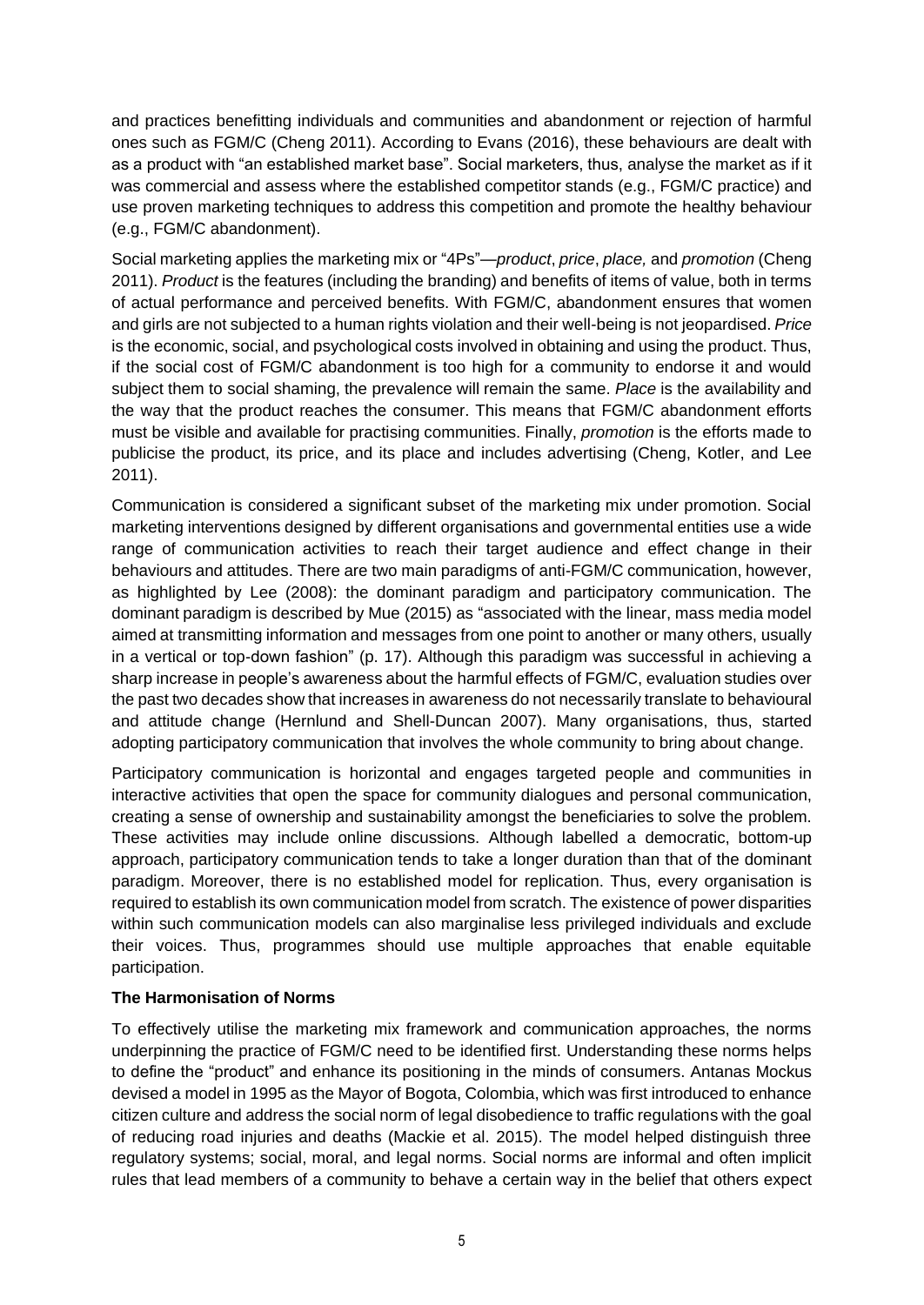them to follow suit. Community members face the risk of being shamed if they do not adhere to these norms. These behaviours are tied to what the community or the reference group expects an individual to do. Legal norms, on the other hand, are formal, explicit, and commanded by the state, which can sometimes fall at odds with social norms. Moral norms depend more on the individual's conscience. It is what s/he sees as right or wrong, which is generally more intrinsic, regardless of what others think or do.

Mockus' model could be an important tool for measuring and understanding the different factors contributing to FGM/C practice or abandonment. Social norms, in this case, become evident when parents who do not circumcise their daughters are stigmatised within their community and their daughters risk low marriage prospects. Moral norms could be linked to an individual's belief that FGM/C is good for women and girls because it curbs sexual desires and prevents pre-marital or extra-marital sexual activity, which may be perceived to be morally wrong. Legal norms are related to laws and decrees issued by the state criminalising FGM/C or permitting it under certain conditions. This three-pronged model does not cover all FGM/C regulatory systems, however, and we intend to include two additional components; religious norms and health concerns. Religious norms are driven by religious beliefs and teachings and in the case of FGM/C, many religious scholars and interpreters believe FGM/C is a religious requirement, which perpetuates the practice. On the other hand, knowledge of the short-term and long-term health risks of FGM/C can promote abandonment or, in some cases, promote its medicalisation.

# <span id="page-15-0"></span>**Methods**

# <span id="page-15-1"></span>**Study Design**

We conducted a comparative, multi-site, mixed methods study comprising a secondary analysis of nationally-representative data, a social media analysis of FGM/C content, and primary qualitative research in Cairo, urban and rural Gharbeya (a Lower Egypt Governorate), and urban and rural Sohag (an Upper Egypt Governorate).

# <span id="page-15-2"></span>**Secondary Analysis of EDHS and SYPE Datasets**

The primary objectives of the secondary analyses were to 1) assess married women's exposure to information on FGM/C; 2) identify the socio-demographic, socio-economic, and behavioural factors associated with exposure to different sources of information among women; 3) assess young people's use of social media and the internet to discuss FGM/C; and 4) examine the association between young people's FGM/C attitudes and their social media and internet use. The secondary analyses utilised logistic regression and cross-tabulation models of data from the 2014 EDHS and SYPE.

The EDHS is a nationally representative survey of health and welfare indicators pertaining to evermarried women ages 15 to 49 years and their households. In 2014, data were collected from a sample of nearly 30,000 households and more than 21,000 women. Our decision to limit the analysis to married women's exposure to FGM/C-related information was informed by the limited sample size of males in the 2015 EHIS, which collected information from both men and women.

The SYPE is a nationally representative panel survey of young people ages 10 to 29 years conducted in 2009 and in 2014 to assess issues pertaining to their lives, including education, employment, health, social issues, and civic participation. In 2014, data were collected from 10,916 young people ages 13 to 35 years who had participated in the 2009 SYPE.

# <span id="page-15-3"></span>**Social Media Data Collection and Analysis**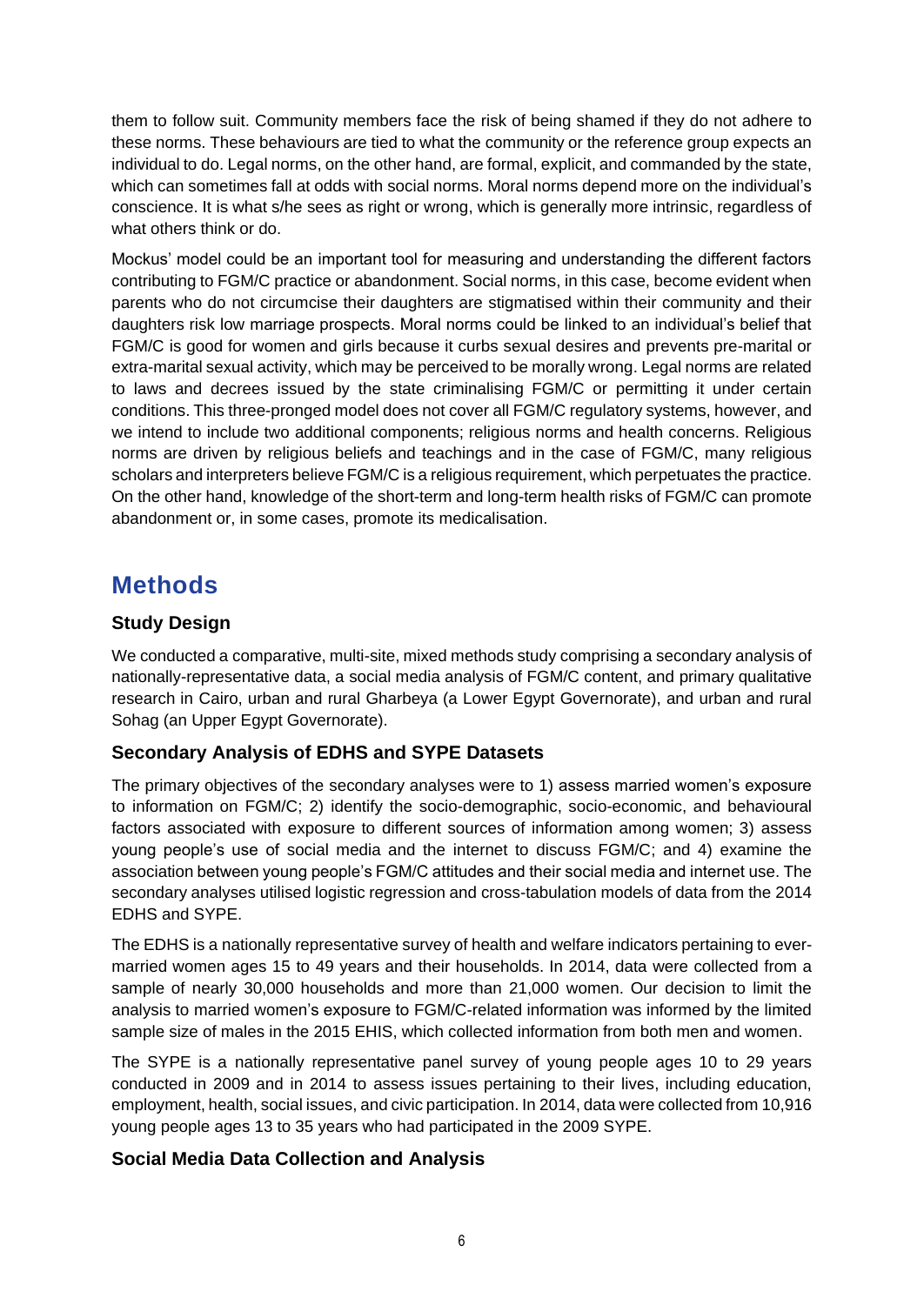To explore the use of social media and the internet for discussions on FGM/C, we partnered with Crowd Analyzer, an Arabic-focused social media monitoring platform that has the expertise to extract and analyse data from social media sites, blogs, discussion forums, and online news portals. These sites and platforms were monitored between 1 June 2016 and 30 July 2017 (except for Facebook, which was only monitored between 1 August 2017 and 30 September 2017 because of privacy restrictions) to cover the period in which the NPC was conducting a social media campaign. We analysed a total of six blogs, six discussion forums, 28 news portals, and 100 Twitter accounts with an Egyptian internet protocol (IP) address. The analysis encompassed the monitoring of retweets or "likes", as well as shares and comments, and involved an in-depth analysis of the social interactions to assess public opinions of FGM/C. Data were extracted in both Arabic and English.

# <span id="page-16-0"></span>**Qualitative Data Collection and Analysis Procedures**

A series of qualitative data collection activities were conducted to deepen our understanding of the circumstances underlying anti-FGM/C approaches and the experience and perceptions of individuals and communities exposed to FGM/C abandonment campaigns. Table 1 summarises the number of participants in each qualitative data collection activity.

| $1800$ T. Wallingthy Their fight participation by auth concellent dotterly |                                |  |  |  |
|----------------------------------------------------------------------------|--------------------------------|--|--|--|
| Data collection activity                                                   | <b>Number of participants</b>  |  |  |  |
| In-depth interviews (IDIs) with NGO workers<br>and programme implementers  | $n=6$                          |  |  |  |
| Focus group discussions (FGDs) with parents                                | 5 FGDs with mothers (n=47)     |  |  |  |
| of girls ages 10 to 14 years                                               | 5 FGDs with fathers (n=46)     |  |  |  |
| FGDs with male and female youth ages 18 to                                 | 5 FGDs with young women (n=47) |  |  |  |
| 25 years                                                                   | 5 FGDs with young men (n=42)   |  |  |  |
| <b>IDIs with religious leaders</b>                                         | $n = 10$                       |  |  |  |
| <b>IDIs with physicians</b>                                                | $n=10$ (5 women and 5 men)     |  |  |  |

#### **Table 1. Qualitative interview participants by data collection activity**

#### **In-depth interviews with NGO workers and programme implementers**

We conducted six in-depth interviews (IDIs) with supervisors and managers of FGM/C abandonment campaigns/interventions at local NGOs to identify the different actors involved in the design and implementation of FGM/C abandonment campaigns, understand the process of designing and implementing these campaigns, and document implementers' perceptions of the main challenges and opportunities in promoting the abandonment of FGM/C. All participants were partners of the FGM/C Abandonment and Family Empowerment programme administered by the NPC.

#### **Focus group discussions with parents of girls ages 10 to 14 years**

We conducted ten focus group discussions (FGDs) with eight to ten participants per group with parents of girls aged 10 to 14 years. Half of these FGDs were held with mothers and half with fathers. In Sohag and Gharbeya governorates, FGDs were evenly split between rural and urban areas. To ensure that participants could understand the meaning of behaviour communication approaches, as well as articulate and express their views, the study was limited to those with at least some elementary schooling. Participants also had to be exposed to at least one form of communication on FGM/C to speak about the topic.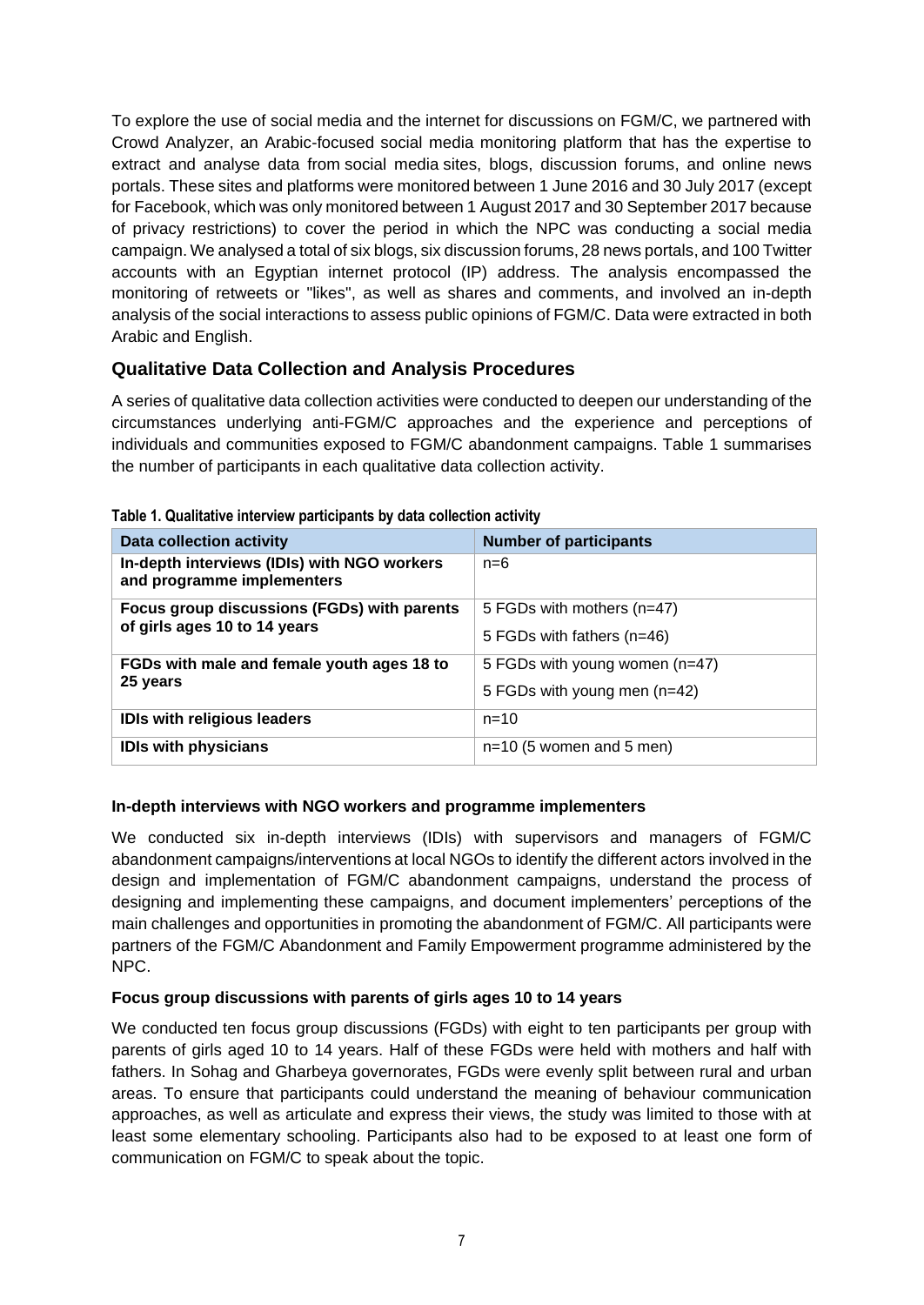#### **Focus group discussions with male and female youth ages 18 to 25 years**

We conducted ten FGDs with male and female youth ages 18 to 25 years to understand young people's perceptions about FGM/C and campaigns and activities against it, as well as to identify the elements (i.e., media) and approaches (i.e., norms) perceived as most effective in changing youth's attitudes and behaviours towards FGM/C. In Sohag and Gharbeya governorates, FGDs were conducted evenly between rural and urban areas. Most participants were either high school or university students or graduates and were not married.

#### **In-depth interviews with religious leaders**

We interviewed ten religious leaders (seven Muslim scholars or sheikhs affiliated with Al Azhar University, Egypt's top Islamic institution, and three Coptic priests). Religious leaders were eligible for the study if they had attended at least one FGM/C abandonment workshop, whether organised by a governmental or a non-governmental institution. The aim of these IDIs was to understand religious leaders' perceptions of FGM/C.

#### **In-depth interviews with physicians**

To understand physicians' knowledge of, and attitudes towards, FGM/C, as well as their exposure to FGM/C information and their perceptions of this information, IDIs were conducted with ten physicians who were either obstetricians/gynaecologists or surgeons. We chose these specialisations as they are, typically, the medical professionals that parents would consult about FGM/C. Half of the physicians were women. All physicians had to have been exposed to at least one method of communication on FGM/C to be selected for the interview.

#### **Procedures**

Data were collected between October 2016 and February 2017 by ten trained data collectors (4 men and 6 women). Prior to fieldwork, data collectors participated in a training workshop on the research topic, study instruments, research ethics, maintaining confidentiality, and effective interviewing, including probing in a non-judgemental and non-directive manner. During the workshop, interviewers performed mock interviews and received feedback on their performance. The study tools were also pretested and revised during the workshop.

We collaborated with local NGOs in each area to identify participants for the interviews and discussions. The IDIs and FGDs were conducted on NGO premises in spaces that provided auditory privacy. Interviews were conducted and transcribed in Arabic. To guarantee high-quality data, the project officer regularly monitored data collection activities and transcription through field visits. During these visits, data collectors discussed their experiences and any challenges. The field visits also ensured that any issues were quickly addressed, and lessons learned applied. Transcribed interviewers were manually coded, interpreted, and categorised into emerging themes. Associated quotes were reviewed for their accuracy.

# **Ethical considerations**

Ethical permission to conduct the study was provided by the Population Council's Institutional Review Board (IRB) and a local IRB in Egypt. Prior to each discussion or interview, the data collectors obtained signed informed consent from each participant.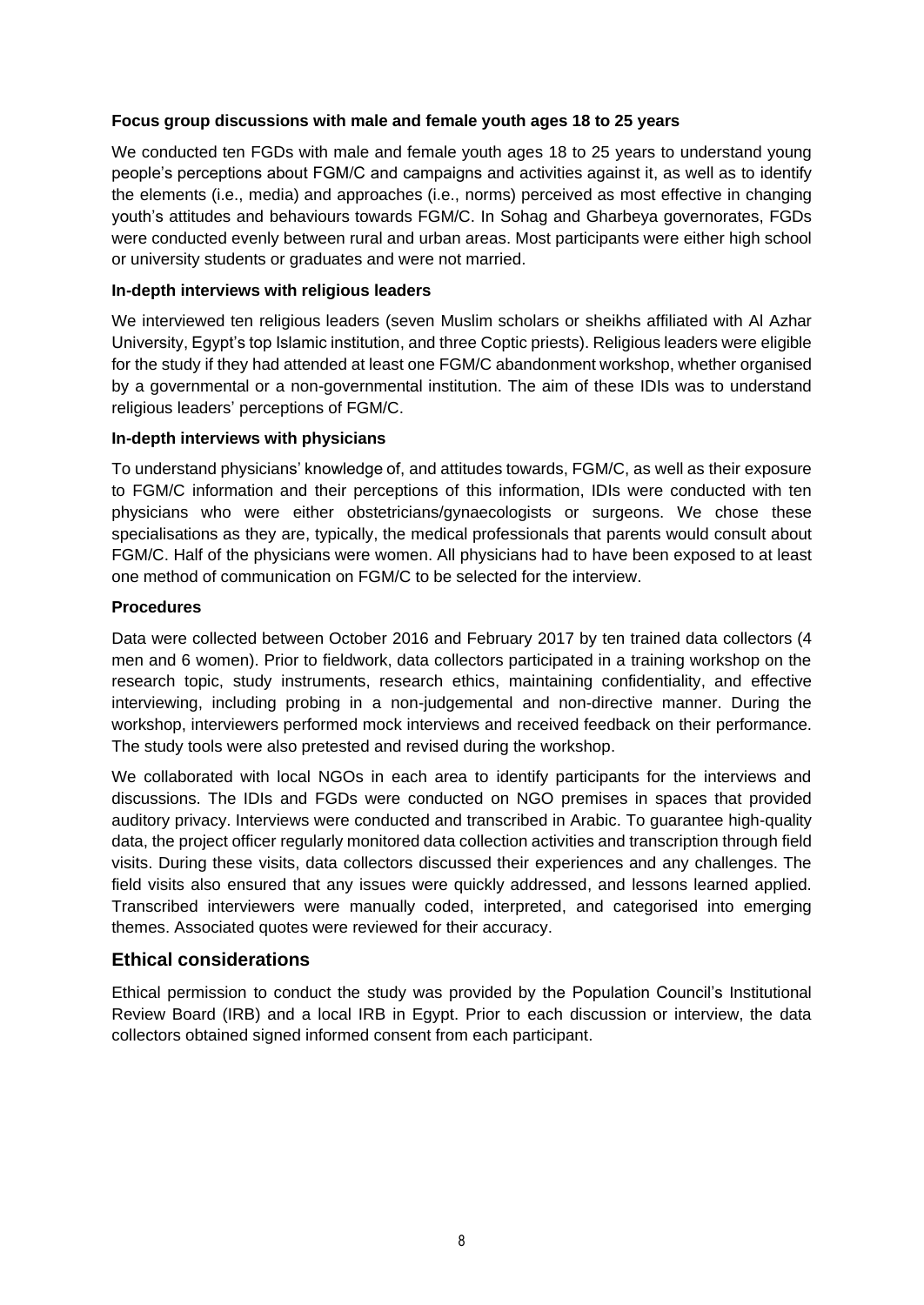# <span id="page-18-0"></span>**Results**

# <span id="page-18-1"></span>**Design and Implementation of Social Marketing Campaigns and Interventions for FGM/C Abandonment**

This section highlights the findings from the interviews with NGO workers/implementers to explore reasons behind their participation in FGM/C abandonment SMCs and programmes, and to understand the design and implementation of the campaigns and interventions, including the key elements of the campaigns and interventions. This section also explores how elements have contributed towards the success of the campaigns/interventions or posed challenges, as well as the lessons learned through the implementation process.

#### **Why do local NGOs work on FGM/C abandonment?**

All NGO workers noted that the primary reason they were working on FGM/C was because they had been approached by the government to collaborate on the implementation of the FGM/C Abandonment and Family Empowerment programme. Other reasons for being involved in the programme and in FGM/C abandonment efforts included their belief in gender equality and the rights of women over their bodies, as well as their interest in preventing the social, psychological, and physical harms of FGM/C.

# **Design of SMCs and interventions**

Andreasen (1994) notes that an important first step in designing a campaign is defining the issue, understanding and segmenting the target audience, understanding the context, and choosing the appropriate communication channels. Most NGO workers stated that the first step in designing a campaign is identifying a message and a tagline/slogan for the campaign. Although a few of them noted that messages would be created based on discussions with community leaders or with facilitators, or based on best practice and literature, most NGO workers noted that messages and taglines were usually given to them by the supervisors within the national programme.

Most NGOs created monthly or quarterly action plans for a specific period, based on the budget. Room for flexibility within the programme and in the design of action plans were implied from the interviews as some of these NGOs reportedly assessed the suitability of the communication methods/content. Their assessment informed decisions to sustain or change their performance levels and communication methods to generate better outcomes. Workers at NGOs noted that planned activities were intended to reach everyone within the family including girls and young women, their parents, grandmothers, and mothers-in-law (if married). No NGO worker specifically mentioned male youth, although they noted that they intended to reach all age groups and both men and women. In some cases, supervisors within the national programme were reported to specify certain groups for the local NGO to target. More focus was reportedly placed on communities in rural and slums areas because these areas were perceived to have a higher FGM/C prevalence. In addition, most NGO workers mentioned that more focus is given to women, generally, and, in particular, older women (i.e., grandmothers and mothers-in-law) because they have a greater influence on the family. Describing the influential roles played by older women, an NGO worker from Greater Cairo noted, *"We meet grandmothers and mothers-in-law who threaten their sons and daughters with the loss of their inheritance if they did not cut their granddaughters"*. Programmes were also noted to target physicians, religious leaders, teachers, and community leaders, as they are key influencers. Physicians and religious leaders, however, were reportedly given more attention than other influencers since they were perceived to drive the rise of FGM/C medicalisation in Egypt, while religious leaders were considered some of the most influential people in the community.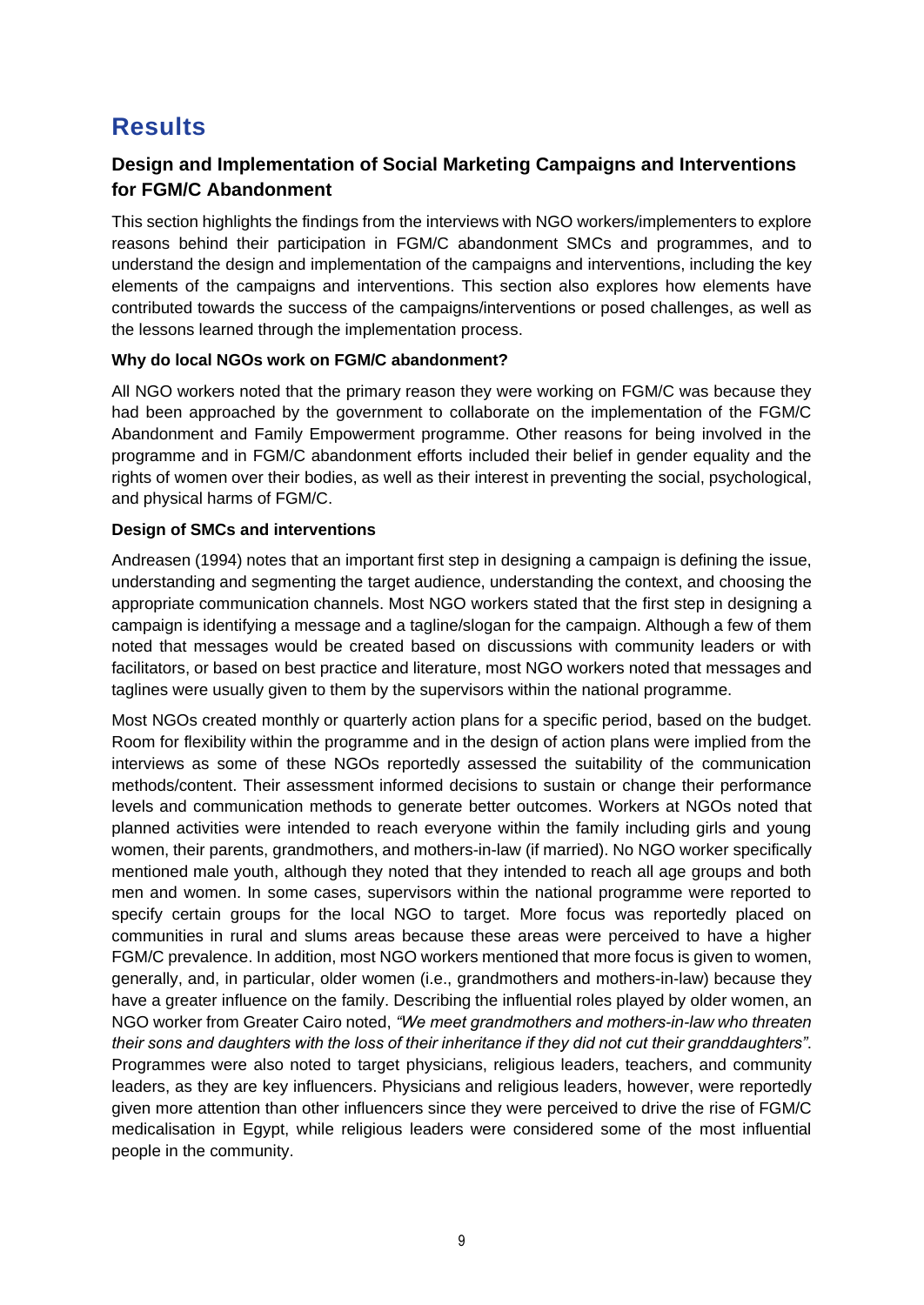Most NGO workers noted the importance of segregating men and women in their activities. One NGO worker in Sohag illustrated this point by saying, "*Women, men, and girls have to all be separated into different sessions. We once tried to gather them all in one event, the community opposed [this] and the event did not take place*". They also noted that speakers and trainers at sessions should be of the same sex as the participants to ensure they are comfortable speaking about this sensitive topic. Some NGO workers further noted that activities were tailored to suit the target audiences' characteristics (gender, age, or socio-economic level). Illustrating this point, an NGO worker from Sohag noted, *"We find it more suitable to interact with and educate students of primary or middle schools through games that focus on the topic."* NGO workers noted that in some instances, they targeted groups sequentially depending on the target audiences' role in FGM/C decision-making and their responsiveness.

The average number of participants within awareness-raising sessions was noted to be approximately 20 in order to facilitate discussions and meaningful engagement. Community gatherings and educational camps, by nature, were reported to involve a larger number of people. The total number of participants approached within a year varied from one NGO to the other, depending on the frequency of activities, the community's need for knowledge, and the available budget.

Workers noted that NGOs identify intervention areas based on various factors including the communities' knowledge of FGM/C as assessed in studies. It was not clear, however, what methods were used to assess knowledge levels. Others noted that they chose areas with high populations and with multiple training resources (e.g., youth centres, schools, healthcare units, mosques, or training centres), which were reported to facilitate the organisation of community gatherings and sessions. NGO workers stated that they were required to obtain an approval from the donor agency or the NPC before commencing their activities in a particular area. Some of them noted that obtaining approval to enter schools was very difficult and could take a long time.

# **Key elements of SMCs and interventions for FGM/C abandonment**

Workers from participating NGOs reported that they had undertaken a wide range of FGM/Crelated activities. These activities were grouped into awareness-raising activities and services. Awareness-raising activities included information sessions, community meetings, art exhibitions, home visits, and public declaration events. Although most activities were intended for the general public, NGO workers noted that the primary recipients/targets of these activities were usually women. Explaining this point, an NGO worker from Cairo noted, *"We carry out awareness-raising sessions on FGM/C abandonment and bring women and girls to attend it."* Other target groups included children, doctors, and community leaders. Nevertheless, some workers expressed that these target groups are usually more challenging to reach compared to women.

Typically, NGOs were reported to invite physicians, religious leaders, and legal officers from the community to talk to the public during awareness-raising sessions. Some NGO workers also indicated that community leaders and parliamentarians would also be invited because they are role models within their communities and people tend to follow their advice. Most of the NGO workers, however, believed that physicians and religious leaders were the most influential.

Service provision included training sessions, workshops, and educational camps. These activities were said to be highly customised, based on the target audience. They were also said to accommodate a relatively small number of people to allow for extensive discussions and skills development. These sessions and workshops instilled a children's rights-based approach and incorporated the use of role plays and toolkits to equip the target audience with the skills needed to promote FGM/C abandonment in their profession. Many religious leaders, physicians, community leaders, and *raedat reefiyat* (female health outreach workers) received intensive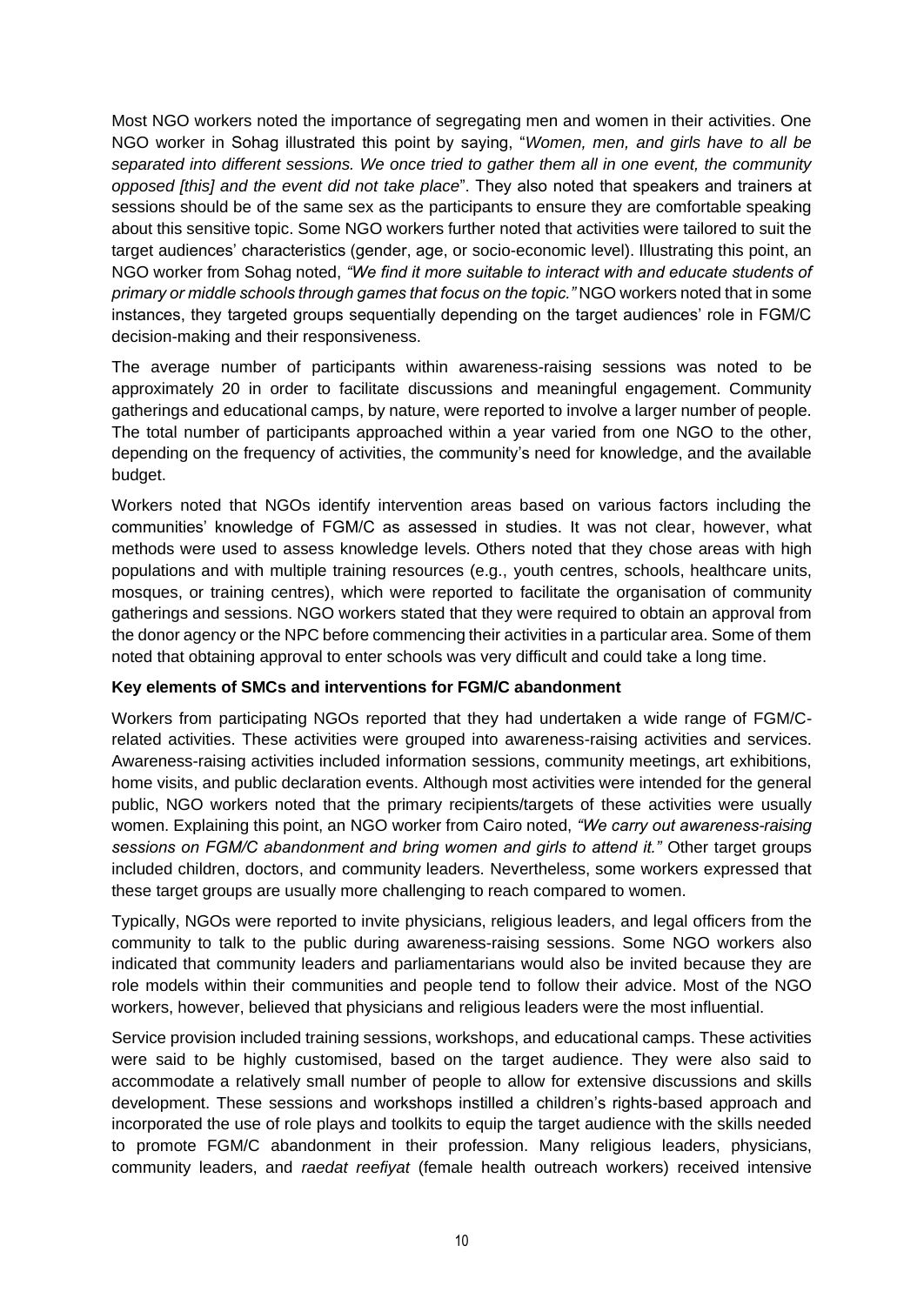training and would eventually be involved in public declarations efforts to encourage more people to commit to abandonment. Most NGO workers indicated that no one approached them to obtain information on FGM/C. People would typically ask about the topic during the sessions or gatherings organised by the NGOs. A worker from an NGO in Greater Cairo noted:

*"We do not play the role of a family counselling centre. This is provided through our awareness-raising sessions and our efforts at the grassroots level. One of our facilitators, however, may tell me a group of women want to attend a session to discuss the topic. Then we will act accordingly."*

Most NGO workers stated that after each session, individuals who are uncomfortable discussing the matter in front of others, would approach the speaker/supervisor to ask about the topic in more detail. Some NGO workers believed that when people receive information through their efforts, they speak with their families, friends, and peers, which, in return, ignites their interest in attending the information sessions.

Workers from NGOs noted that they provided incentives to gain community members' trust and buy-in. As a male NGO worker in Greater Cairo noted, *"We incentivise interventions so that we can enter a community and win them over. We try to identify their needs and work on addressing them to facilitate our introduction and entrance to the community."*

All NGO workers noted that they monitored and evaluated their own activities. These evaluations were not rigorous enough, however, and did not thoroughly assess the extent to which campaigns/interventions are effective. Some NGOs conducted midline and endline surveys to assess changes in behaviour in the target audience. There was no mention of indicators. Some NGO workers relied on personal evaluations based on observations and communication with campaign/programme participants, which may not adequately capture behavioural change. In addition, evaluations were not integrated within the action plans as an essential component for programme implementation.

# **Messages and communication methods used in FGM/C abandonment campaigns**

Most NGO workers agreed that campaign messages were similar regardless of their different target audiences. However, the communication methods were noted to differ depending on the target group. Illustrating this point, an NGO worker from Al Gharbeya noted, "*The message is essentially the same but how it is delivered is what differs. How I talk to a teacher is not similar to how I talk to an old woman. Same with boys and girls. You need to provide information to younger generations using their language."*

Most NGO workers noted that they created messages that address the medical, religious, and legal concerns upheld by the people within the communities in which they work. Regarding the medical message, they relied on the notion that the beauty of a girl is in her "wholeness" or her being intact. They also reportedly explained the harms of FGM/C, noting that it has no benefits and that it may cause sexual complications for the woman when she gets married. Religious messages used by NGO workers focused on explaining that FGM/C is not practised in Saudi Arabia, that *Al Azhar* has prohibited the practice, and that the *hadiths* (Prophet's saying) reported to be supportive of FGM/C were misinterpretations. As for legal messages, NGO workers noted that they educated participants about the criminalisation of FGM/C and informed the community that both the cutter and the parent were liable for imprisonment and a fine, while health professionals could lose their license.

Some NGO workers mentioned that some messages were more appealing to certain groups than others. For example, women were more likely to react positively to abandonment messages when they were reminded of their personal experience with FGM/C and how horrific it was. Some NGO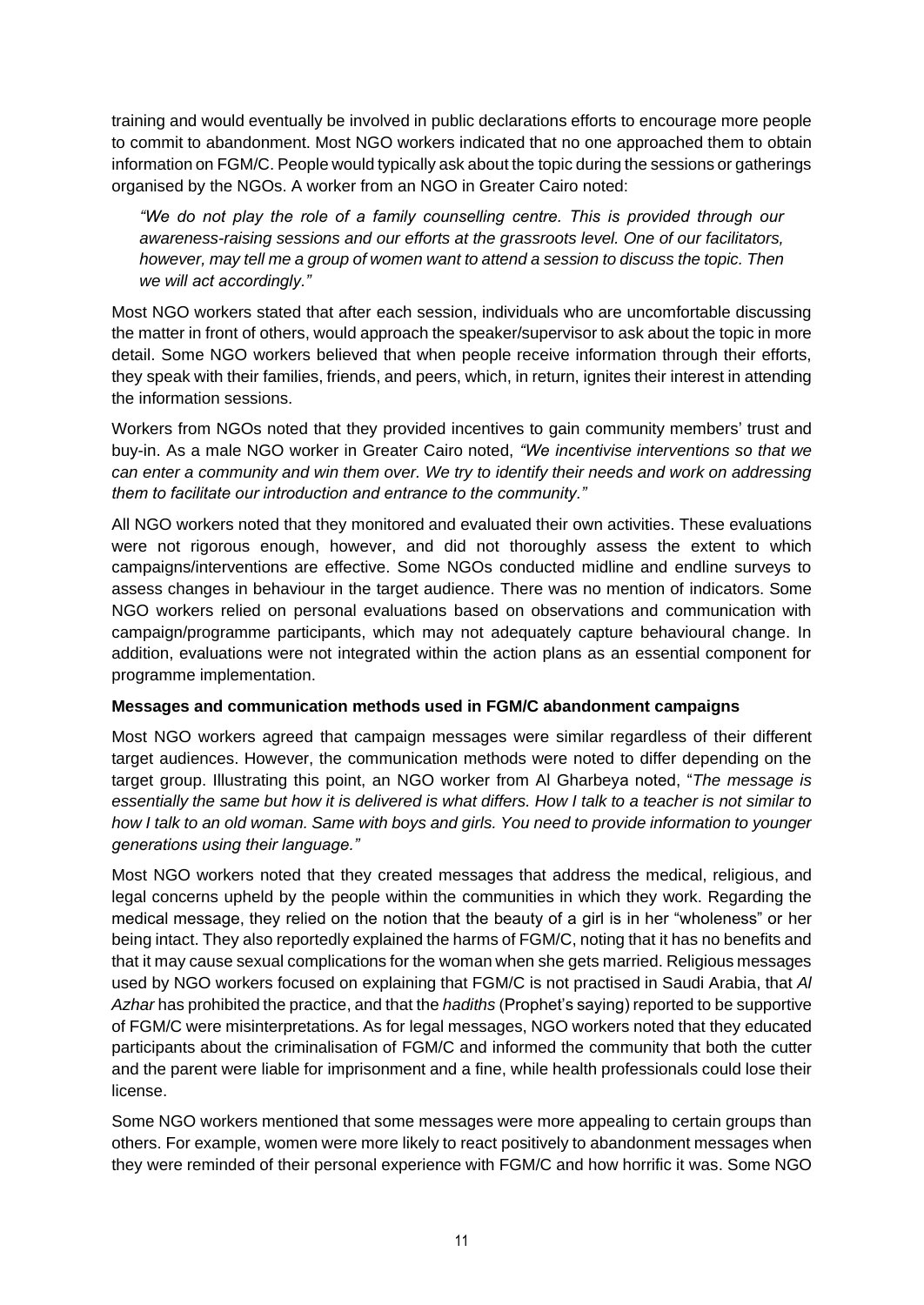workers also noted that with male audiences, they highlighted messages that addressed the importance of good parenting rather than FGM/C and that the mind is what drives a girl's sexual desire rather than being uncut. For young girls, NGO workers highlighted the message that no one can control or injure girls' bodies.

Staff from NGOs confirmed that the characteristics of a target group guided the selection of the most suitable method of communication. Some stated that school students and youth tend to prefer educational games and camps whereas mothers and fathers are more likely to choose awarenessraising sessions where religious leaders, physicians, or other experts or leaders speak to them. However, most NGO workers agreed that community seminars and awareness-raising sessions are the best communication methods as they allow direct interactions. They added that visual material, either videos or drawings, could be added to the seminars for further illustration, and noted that these visual materials were particularly appealing to those with little or no education. Most NGO workers also mentioned that the portrayal of real-life examples, as well as participatory plays may appeal to participants emotionally. Some mentioned the internet as a suitable method for reaching youth but did not find it fitting for other groups, given the limited access they may have to such platforms. Only one NGO worker mentioned the Child Helpline 16000, which is used to receive and record child complaints. This worker noted that the helpline is not useful in delivering a concrete and thorough message, especially for those seeking consultation.

#### **Perceived reactions of target groups approached by FGM/C abandonment campaigns**

Several NGO workers mentioned that the more educated the target group is, the more likely it is that they will be convinced to abandon the practice of FGM/C. However, some NGO workers, especially from Cairo and Sohag, mentioned that the audience's education level is irrelevant. Explaining this point, an NGO worker from Greater Cairo mentioned, "*University students are totally convinced that FGM/C is necessary and that any girl who is uncut is immoral*." Most NGO workers said that women were easier to convince than men as they have been cut and can relate to the messages. Only NGO workers from Sohag believed that both women and men are hard to convince. All NGO workers believed that youth are more likely to change their attitudes and behaviours towards FGM/C than older people. They mentioned, however, that male youth were the hardest group to reach out to and convince, as they are either not interested or are, sometimes, supportive of the practice. An NGO worker stated, *"Male youth are usually the hardest to convince because talking with them can be slightly embarrassing and they are generally not interested."* In terms of profession or socio-economic background, NGO workers expressed that the prevalence of the practice varies widely by profession and income level, which makes it hard to indicate exactly which groups practise FGM/C.

# **Facilitators and barriers to the design and implementation of SMCs and interventions**

Most of the NGO workers believed that strong partnerships with national entities and speakers/trainers of high calibre strengthened the efforts undertaken and increased the likelihood of effective social and behavioural change. Some of the national entities mentioned were schools, youth centres, and healthcare units, which the NGOs collaborate with to organise events in different areas. Furthermore, NGO workers noted that one of the key facilitators was acceptance of the NGOs' presence in communities and support for the implementation of FGM/C abandonment activities by facilitators, community leaders, local physicians, and religious leaders. In line with this point, they noted that the extensive preparations before the commencement of the activity and the innovative and diverse approaches used helped engrain trust and created a strong bond between NGO workers and the communities. Further, some of the NGO workers noted that the training they received from the NPC and Caritas had built their capacities to conduct successful campaigns.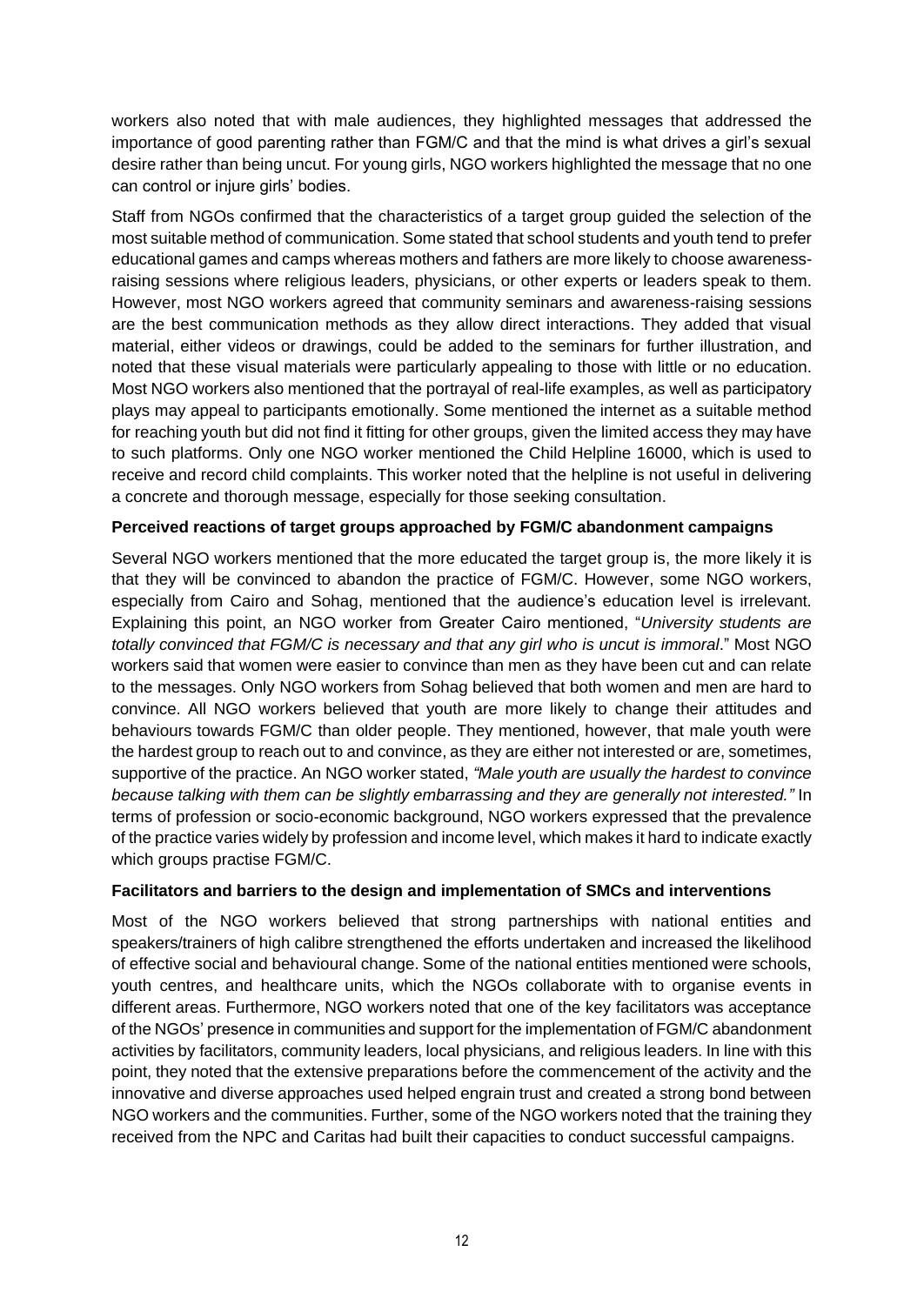The primary challenges faced by NGOs included working in communities that had strong and deeply held beliefs that FGM/C is a good practice. Similarly, they reported that it was challenging to operate with limited funding, which in turn affected the availability of promotional resources and consistency of efforts. It was also challenging to work in contexts where the community was more interested in discussing issues that were more important to them or where the community expressed boredom as a result of repeatedly hearing the same messages. An NGO worker from Sohag illustrated this by saying, *"someone would come up and say what is this topic you are discussing with us? Why FGM/C when we are having more pressing problems like water and education?"* NGO workers also noted that it was challenging to counteract activities organised by groups that were supportive of FGM/C because it creates hurdles and weakens people's beliefs in FGM/C abandonment. For example, one NGO worker said, *"After we finish a session and leave, some conservatives would gather the same participants who attended our session and convince them with the opposite of what we have been saying."* Another challenge mentioned was the bureaucracy involved in obtaining approvals from some national entities. The bureaucracy was noted to limit NGOs' choices of suitable venues for their activities. Other challenges faced by some NGO workers were difficulties in accessing distant and remote areas, the sensitivity of the topic, especially among youth, and communities' beliefs about FGM/C abandonment being a Westerndriven agenda.

Most NGO workers and implementers mentioned that their work on FGM/C was on hold because of the lack of donor funding, the political instability the country witnessed during 2011, and the rise of conservative religious groups. They noted that these drawbacks had limited the effectiveness of efforts. However, NGO workers noted that when programmes were running, they were keen to ensure frequent community exposure to programme activities to ensure wide reach and greater impact. They found it challenging, however, to specify the time that should be dedicated to a given activity because of the vast differences between communities and the diversity in characteristics, behaviours, and attitudes of their members. Explaining this point, one of the female NGO workers in Greater Cairo stated, *"There are some people whom you have to talk with a couple of times before they get convinced while others are easily influenced from the very first encounter when they learn they would be harming their daughters."*

As noted by NGO workers, one of the lessons learned was the creation of community councils. These community councils were comprised of seven to nine members from the community (e.g., community leaders, religious leaders) to support the NGO and ensure sustainability of interventions. Illustrating this point, an NGO worker from Sohag noted, "*We stopped our work for almost a year now yet the community council we helped create is still working on raising awareness within the community. What they are doing is all voluntary because they are convinced it is the right thing to do*."

Another lesson learned was the importance of providing incentives to communities to increase people's willingness to listen and discuss the topic. An NGO worker in Gharbeya said, "*We organised for medical caravans to come and provide the community with medicine. It made them more tolerant to hear us talk about FGM/C because they realised we are trying to help them*."

# <span id="page-22-0"></span>**Exposure to FGM/C Campaigns and Interventions**

This section summarises the results of the secondary analyses of the 2014 EDHS and the 2014 SYPE. Table 2 summarises ever-married women's recent (in the 12 months preceding the survey) exposure to FGM/C messages from 2014 EDHS data. Exposure encompasses FGM/C information that either supports or opposes the practice. Two-thirds (66%) of ever-married women reported *no* exposure to FGM/C messages in the 12 months preceding the survey. This proportion was significantly higher than the proportion of women who reported no recent exposure to FGM/C messages in the 2008 EDHS (28%) (El-Zanaty and Way 2009). In the 12 months preceding the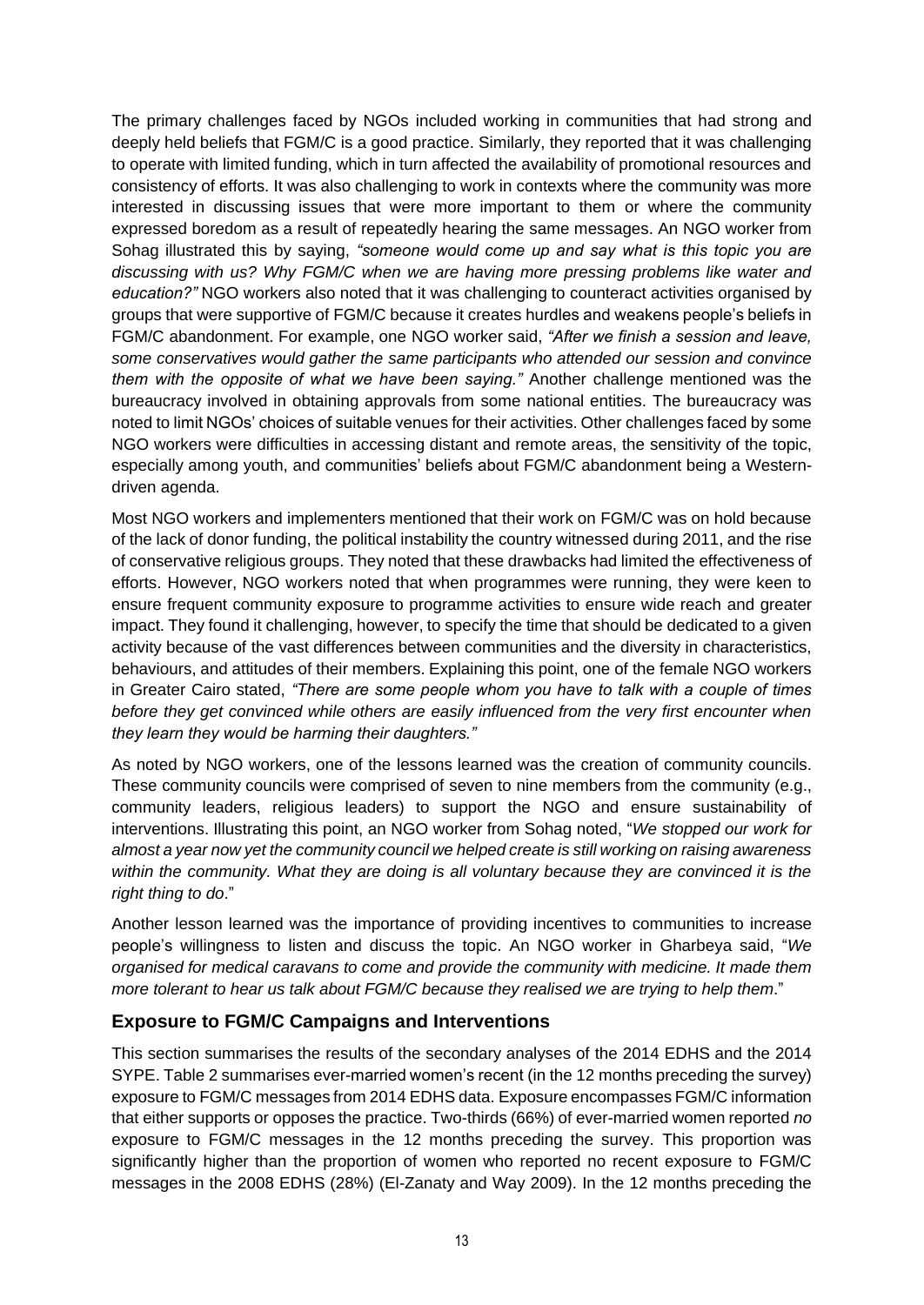survey, 25 percent reported exposure to one source while nine percent reported exposure to at least two sources.

Similar to the 2005 and 2008 surveys (El-Zanaty and Way 2006, 2009), most women who reported exposure to messages reported seeing FGM/C messages on television (76%). Less than one percent of women reported exposure to these messages through other media sources such as the radio, newspaper, brochures, and posters. About one-third of women who reported hearing messages about FGM/C (36%) reported that they were exposed to them through their relatives and friends, while eight percent received information from their husbands. Other sources of information included community meetings, educational seminars, home visits by a health worker, and facility visits. Less than five percent of women reported that they had received information through these other sources.

| Table 2. Source and frequency of exposure to FGM/C messages in the last 12 months among ever-married |  |
|------------------------------------------------------------------------------------------------------|--|
| women aged 15-49 years                                                                               |  |

| Intensity of exposure to FGM/C message in the last 12 months | <b>Percent</b> |
|--------------------------------------------------------------|----------------|
| No exposure $(n=14,330)$                                     | 65.9%          |
| Low exposure (exposed to one source) (n=5,444)               | 25.0%          |
| High exposure (exposed to more than one source) (n=1,988)    | 9.1%           |
|                                                              |                |
| Sources of exposure <sup>†</sup> (n=7,432)                   |                |
| <b>Television</b>                                            | 76.1%          |
| <b>Radio</b>                                                 | 0.6%           |
| Newspaper/ magazine                                          | 0.8%           |
| <b>Pamphlet/ brochure</b>                                    | 0.6%           |
| <b>Poster</b>                                                | 0.5%           |
| <b>Community meeting</b>                                     | 0.1%           |
| <b>Educational seminar</b>                                   | 1.4%           |
| Home visit by health worker                                  | 2.3%           |
| <b>Facility-based health worker</b>                          | 4.1%           |
| <b>Husband</b>                                               | 7.7%           |
| <b>Other relatives/ friends</b>                              | 36.0%          |
| <b>Other sources</b>                                         | 1.5%           |

Source: 2014 EDHS

†Multiple responses allowed

Table 3 shows that of the married women who were not exposed to any information on FGM/C in the 12 months preceding the survey, 74.7 percent supported the continuation of the practice. In contrast, 67.6 percent of married women exposed to FGM/C information supported the continuation of FGM/C. We note here that those who support abandonment may be a select group that are more likely to remember messages that support their point of view.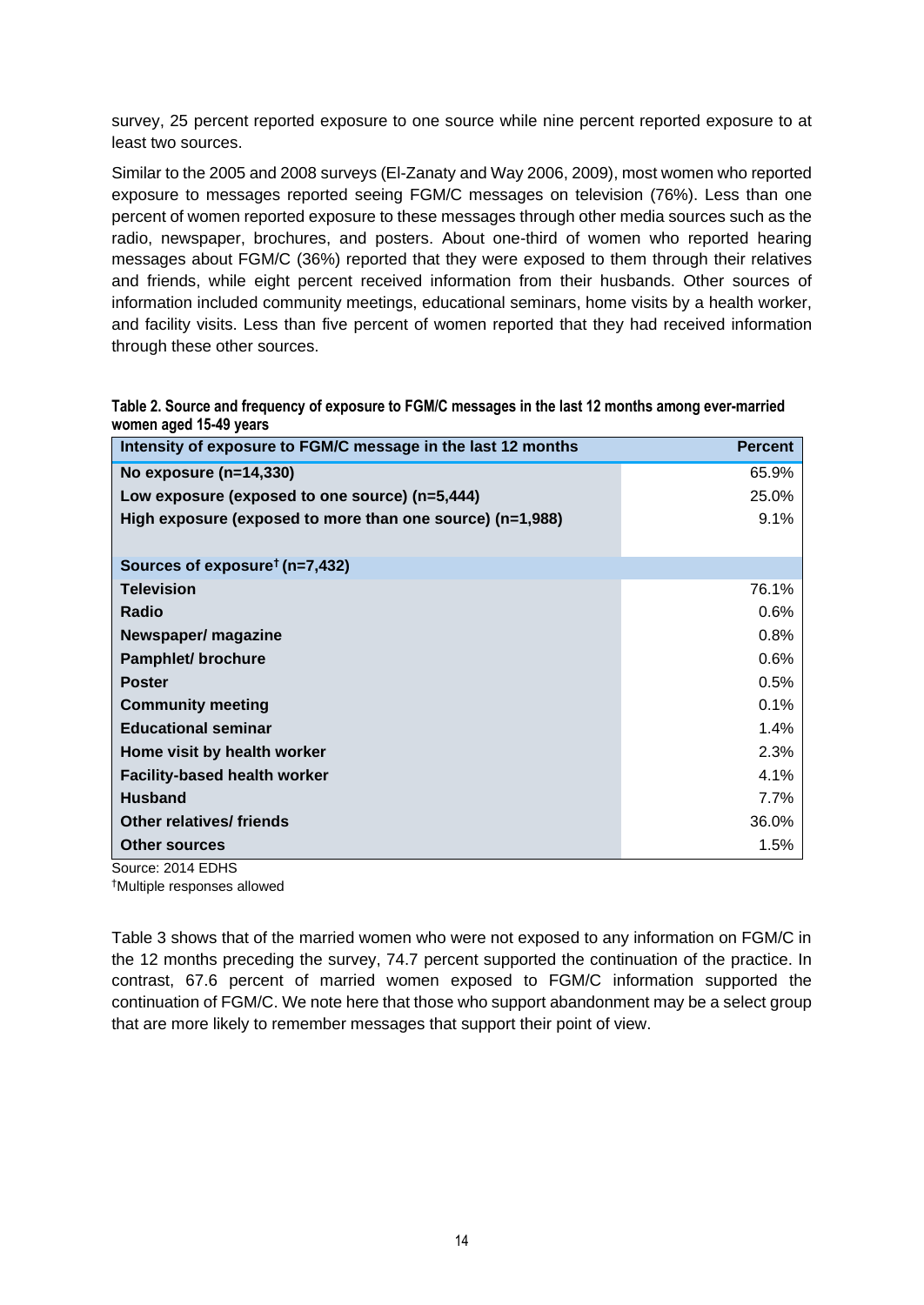|                                                  | Not exposed to<br>information on FGM/C<br>recently<br>$(n=14, 330)$ | <b>Exposed to information on</b><br><b>FGM/C recently</b><br>$(n=7, 432)$ |
|--------------------------------------------------|---------------------------------------------------------------------|---------------------------------------------------------------------------|
| Supports continuation of<br>FGM/C                | 74.7 %                                                              | 67.6%                                                                     |
| Supports abandonment of<br>FGM/C                 | 25.3%                                                               | 32.4%                                                                     |
| Total<br>$\cdot$ $\cdot$ $\cdot$ $\cdot$ $\cdot$ | 100%                                                                | 100%                                                                      |

**Table 3: Association of recent exposure to FGM/C information and support for the abandonment of FGM/C**

Pearson chi<sup>2</sup>(1) = 2.8772 Pr =  $0.09$ 

To assess whether exposure to FGM/C-related information in the 12 months preceding the survey and other factors were associated with women's support for FGM/C abandonment, we estimated three logistic regression models (Table 4). The first model included all ever-married women and included recent exposure to FGM/C-related information as an explanatory variable. The second model was limited to women reporting no recent exposure to FGM/C information, while the third was limited to women reporting recent exposure to FGM/C-related information and included binary variables indicating if women had been exposed to this information via various channels.

Controlling for socio-demographic characteristics (model 1), women reporting recent exposure to FGM/C-related information (either pro- or anti-FGM/C) were less likely to support FGM/C abandonment than those reporting no recent exposure. Relative to women living in urban governorates, women living in Lower and Upper Egypt were less likely to support FGM/C abandonment, irrespective of whether they were living in urban or rural areas. Women living in frontier governorates were more likely to support FGM/C abandonment than women in the urban governorate. Education was significantly associated with support for FGM/C abandonment. Specifically, women with secondary and higher education were more likely than those with no education to support FGM/C abandonment. The likelihood of supporting FGM/C abandonment increased with increasing husband's education level and household wealth. Women with fewer sons and daughters were also more likely to support FGM/C abandonment than women with more children.

Among women exposed to FGM/C messages, women who reported exposure to FGM/C information via television and radio, community education and health workers' visits were significantly more likely to support FGM/C abandonment than those who were not exposed to information via these channels. The association was strongest for those exposed to FGM/C information via community education relative to those who were not exposed to messages via this approach. There was a statistically significant difference between women who received information from their husband or other relative and those who did not through these two sources, regarding their support for the abandonment of FGM/C.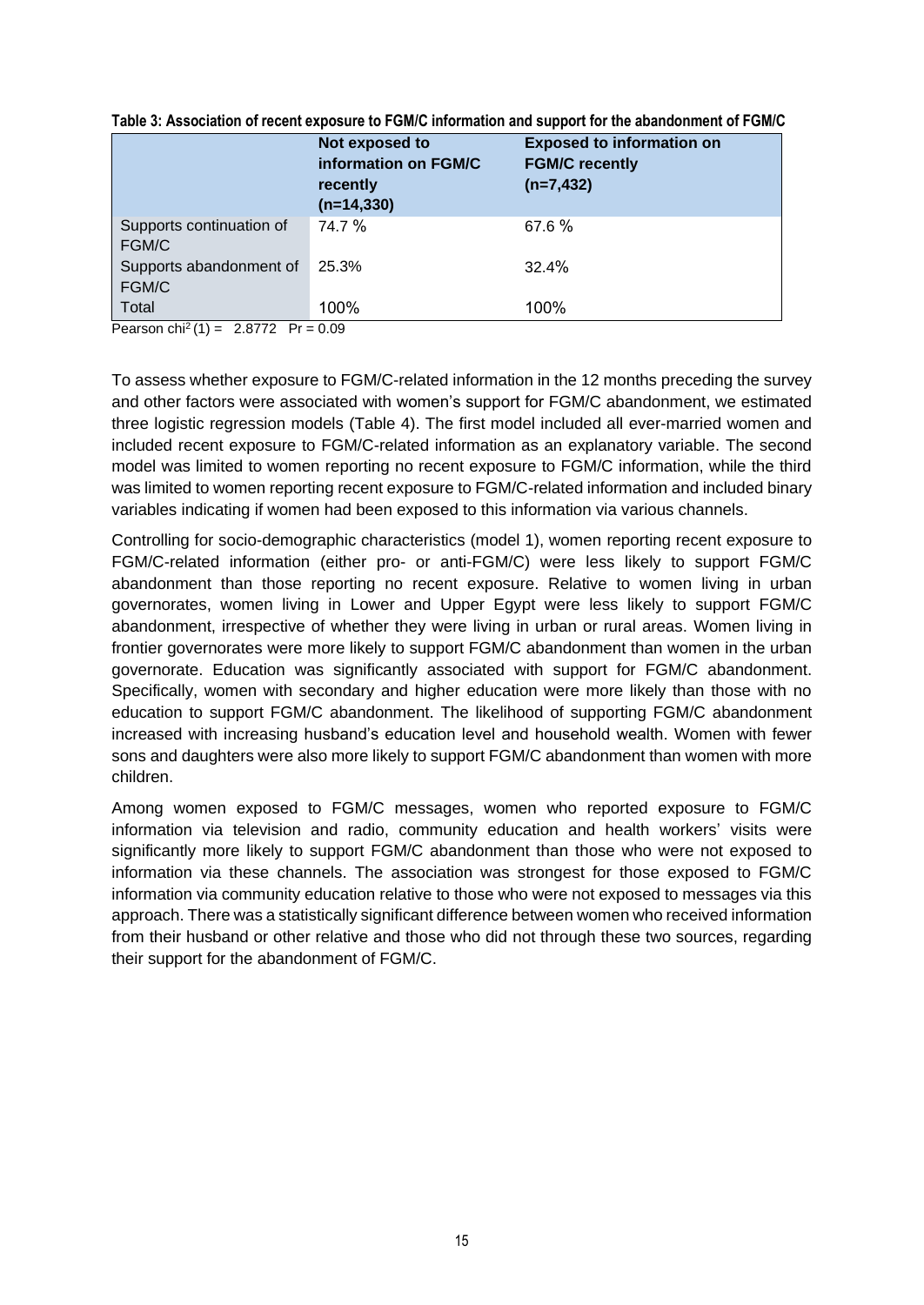|                                                                                                                                                                                                                                                                         | All ever-married women                                  |                                      | <b>Exposed</b>                       |                                                         |                                              |                                              |
|-------------------------------------------------------------------------------------------------------------------------------------------------------------------------------------------------------------------------------------------------------------------------|---------------------------------------------------------|--------------------------------------|--------------------------------------|---------------------------------------------------------|----------------------------------------------|----------------------------------------------|
|                                                                                                                                                                                                                                                                         | $(n=21,728)$                                            |                                      | $(n=7, 419)$                         |                                                         |                                              |                                              |
|                                                                                                                                                                                                                                                                         | <b>Odds</b>                                             |                                      |                                      | <b>Odds</b>                                             |                                              |                                              |
| <b>VARIABLES</b>                                                                                                                                                                                                                                                        | ratio                                                   | 95% CI                               |                                      | ratio                                                   | 95% CI                                       |                                              |
| Last year: heard, seen, or received information<br>about FGM/C                                                                                                                                                                                                          | $0.91*$                                                 | 0.84                                 | 0.99                                 |                                                         |                                              |                                              |
| Age<br>Age squared                                                                                                                                                                                                                                                      | 1.02<br>1.00                                            | 0.98<br>1.00                         | 1.06<br>1.00                         | 1.00<br>1.00                                            | 0.93<br>1.00                                 | 1.07<br>1.00                                 |
| Region (ref. urban governorates)<br>Lower Egypt, Urban<br>Lower Egypt, Rural<br>Upper Egypt, Urban<br>Upper Egypt, Rural<br>Frontier governorates                                                                                                                       | $0.83**$<br>$0.59**$<br>$0.64**$<br>$0.50**$<br>$1.20*$ | 0.73<br>0.50<br>0.56<br>0.42<br>1.00 | 0.95<br>0.68<br>0.73<br>0.60<br>1.44 | 1.03<br>$0.69**$<br>$0.73**$<br>$0.66**$<br>0.76        | 0.82<br>0.52<br>0.58<br>0.49<br>0.54         | 1.29<br>0.90<br>0.93<br>0.89<br>1.07         |
| Education (ref. no education)<br>Primary<br>Secondary<br>Higher                                                                                                                                                                                                         | 1.14<br>$1.65***$<br>$2.77***$                          | 0.98<br>1.46<br>2.35                 | 1.33<br>1.85<br>3.27                 | 1.26<br>$1.80**$<br>$2.58**$                            | 0.95<br>1.45<br>1.94                         | 1.66<br>2.24<br>3.43                         |
| Currently working (ref. not employed)                                                                                                                                                                                                                                   | 0.91                                                    | 0.82                                 | 1.01                                 | 0.87                                                    | 0.74                                         | 1.02                                         |
| Family wealth (ref. poorest quintile)<br>Second quintile<br>Third quintile<br>Fourth quintile<br>Wealthiest quintile                                                                                                                                                    | $1.18*$<br>$1.33**$<br>$1.68**$<br>$2.34**$             | 1.03<br>1.16<br>1.44<br>1.95         | 1.36<br>1.52<br>1.95<br>2.80         | 1.16<br>$1.35***$<br>$1.62**$<br>$2.61**$               | 0.93<br>1.08<br>1.26<br>1.92                 | 1.45<br>1.69<br>2.09<br>3.54                 |
| Husband's level of education (ref. none)<br>Primary<br>Secondary<br>Higher                                                                                                                                                                                              | 1.01<br>$1.16*$<br>$1.31**$                             | 0.89<br>1.02<br>1.12                 | 1.15<br>1.31<br>1.52                 | 1.22<br>1.26<br>$1.47**$                                | 0.96<br>1.00<br>1.13                         | 1.55<br>1.60<br>1.92                         |
| Number of daughters at home<br>Number of sons at home                                                                                                                                                                                                                   | $0.94**$<br>$0.87**$                                    | 0.90<br>0.83                         | 0.98<br>0.90                         | 0.94<br>$0.90**$                                        | 0.88<br>0.84                                 | 1.00<br>0.97                                 |
| Sources of FGM/C information<br>Television and radio (ref. no)<br>Newspapers and other media sources (ref. no)<br>Community education (ref. no)<br>Health workers' visits (ref. no)<br>Husband (ref. no)<br>Other relative/ friends (ref. no)<br>CI=Confidence Interval |                                                         |                                      |                                      | $1.24*$<br>1.36<br>$5.39**$<br>$1.49**$<br>0.84<br>1.13 | 1.04<br>0.97<br>3.26<br>1.16<br>0.66<br>0.97 | 1.47<br>1.91<br>8.89<br>1.92<br>1.07<br>1.31 |

**Table 4: Multivariate analysis of support for FGM/C abandonment by exposure to FGM/C information in the past 12 months**

\*p<0.05, \*\*p<0.01

The use of the internet and social media has risen dramatically in Egypt after the 25 January 2011 revolution. It is generally believed that the internet has a strong influence on public opinion, especially among the youth. Since the EDHS does not ask about internet use, we drew on data from the 2014 SYPE to assess the association between internet use and attitudes towards FGM/C among a young cohort of both men and women ages 13 to 35 years. As shown in Table 5, approximately 37 percent of young people not using the internet supported FGM/C abandonment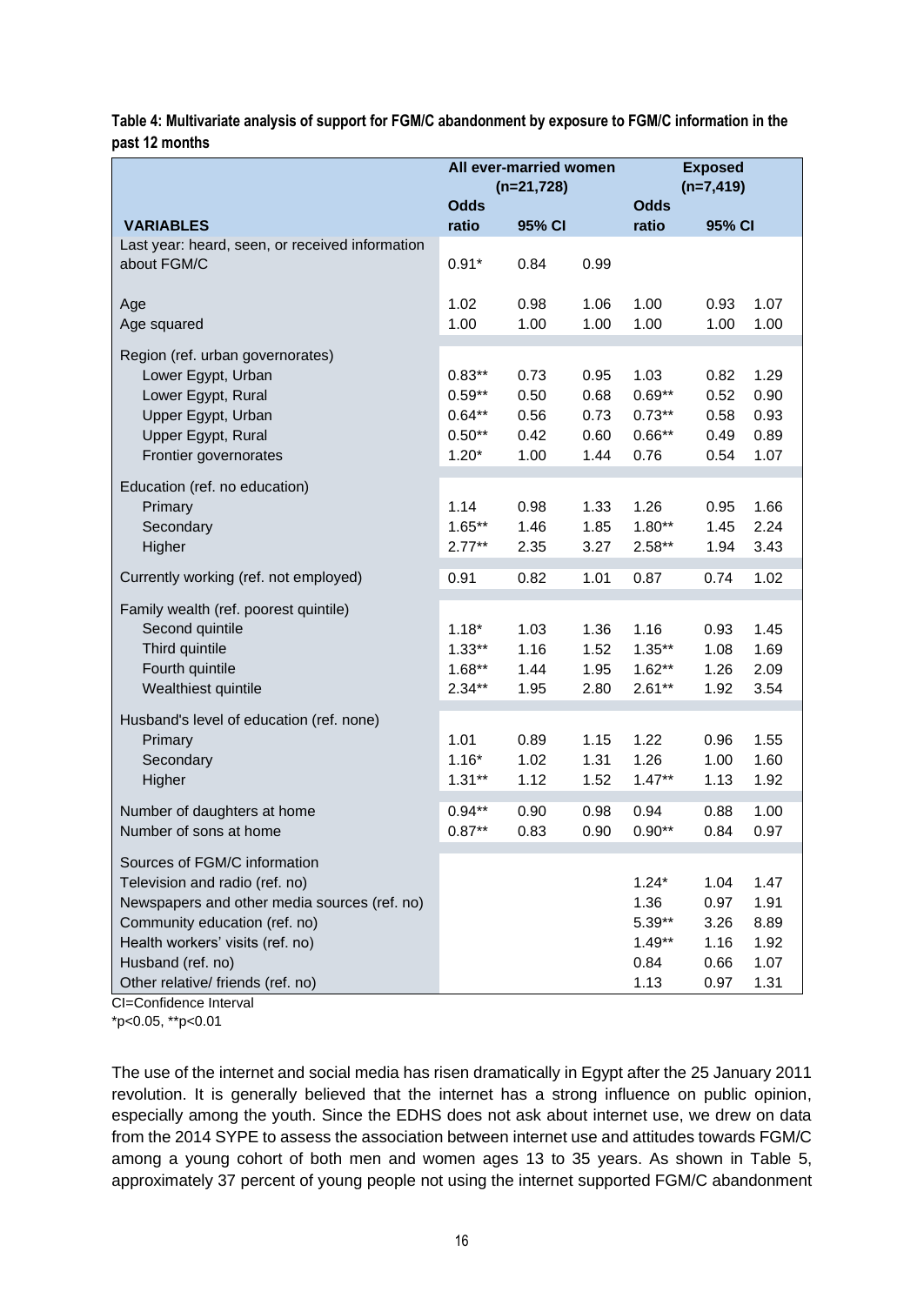compared to 63 percent among users. The significant difference between users and non-users may stem from the higher levels of education among the former, alongside other differences.

| <b>TWAIS AT A ROOD COMPANY OF A REPORT OF A REPORT OF A REPORT OF A REPORT OF A REPORT OF A REPORT OF A REPORT OF </b> |                          |                  |  |  |
|------------------------------------------------------------------------------------------------------------------------|--------------------------|------------------|--|--|
|                                                                                                                        | Did not use the internet | Use the internet |  |  |
|                                                                                                                        | $(n=8,512)$              | $(n=2,338)$      |  |  |
|                                                                                                                        |                          |                  |  |  |
| <b>Supports continuation of FGM/C</b>                                                                                  | 62.8%                    | 37.3%            |  |  |
| <b>Supports abandonment of FGM/C</b>                                                                                   | 37.2%                    | 62.7%            |  |  |
| <b>Total</b>                                                                                                           | 100%                     | 100%             |  |  |

Pearson chi<sup>2</sup> (1) = 207.2309 Pr <  $0.001$ 

# <span id="page-26-0"></span>**Social Media Analysis of Online FGM/C Information and Campaigns**

In this section, we summarise the results of the social media analysis of social media sites, blogs, discussion forums, and online news portals that disseminated information on FGM/C. We take a closer look at the number and content of posts and articles on the various online news portals and Twitter, where the majority of interactions lie. Also, we highlight the SMC content within the various channels.

Social media content was monitored for 13 months (1 June 2016 to 30 July 2017) and approximately 10,164 FGM/C-related interactions were reported on Twitter, 3,148 interactions noted on news portals, 283 interactions noted on blogs, and 34 interactions on discussion forums (Table 6). Interactions encompass the number of posts or tweets, shares, and comments. Only 17 posts related to FGM/C were recorded on Facebook pages that were monitored from 1 August 2017 to 30 September 2017. Most of the posts were from the "Enough Circumcision" and *Kamla* SMCs and the Ahram newspaper pages. There were very few shares and comments on these Facebook posts.

| <b>Social Media Channels</b> | Percentage of Interactions (%) | <b>Number of Interactions</b> |
|------------------------------|--------------------------------|-------------------------------|
| Twitter                      | 74.6%                          | 10,164                        |
| <b>Blogs</b>                 | 2.1%                           | 283                           |
| <b>Forums</b>                | 0.4%                           | 34                            |
| News portals                 | 23.1%                          | 3,148                         |
| Total                        | 100%                           | 13,629                        |

**Table 6. Interactivity regarding FGM/C on the various social media channels**

A total of 2,848 news articles were published. Al Youm 7, Al Masry Al Youm, Al Gornal, Veto Gate, Al Ahram, and Akhbar El Youm were the top publishers of articles on FGM/C online, respectively. It is worth mentioning that five out of the six news portals mentioned are affiliated with the NPC and their social media campaign "Enough Circumcision". The three top stories that received the most interactions were 1) a session headed by Nawal El Saadawi, an Egyptian feminist writer, who discussed FGM/C, 2) an article on the harmful impacts of FGM/C, and 3) a reconfirmation of the *Dar Al-Ifta*'s stance on FGM/C and its prohibition.

Given that most interactions took place on Twitter, we limited our in-depth analysis to the Twitter content. The most shared types of FGM/C-related posts on Twitter were those with links (3,800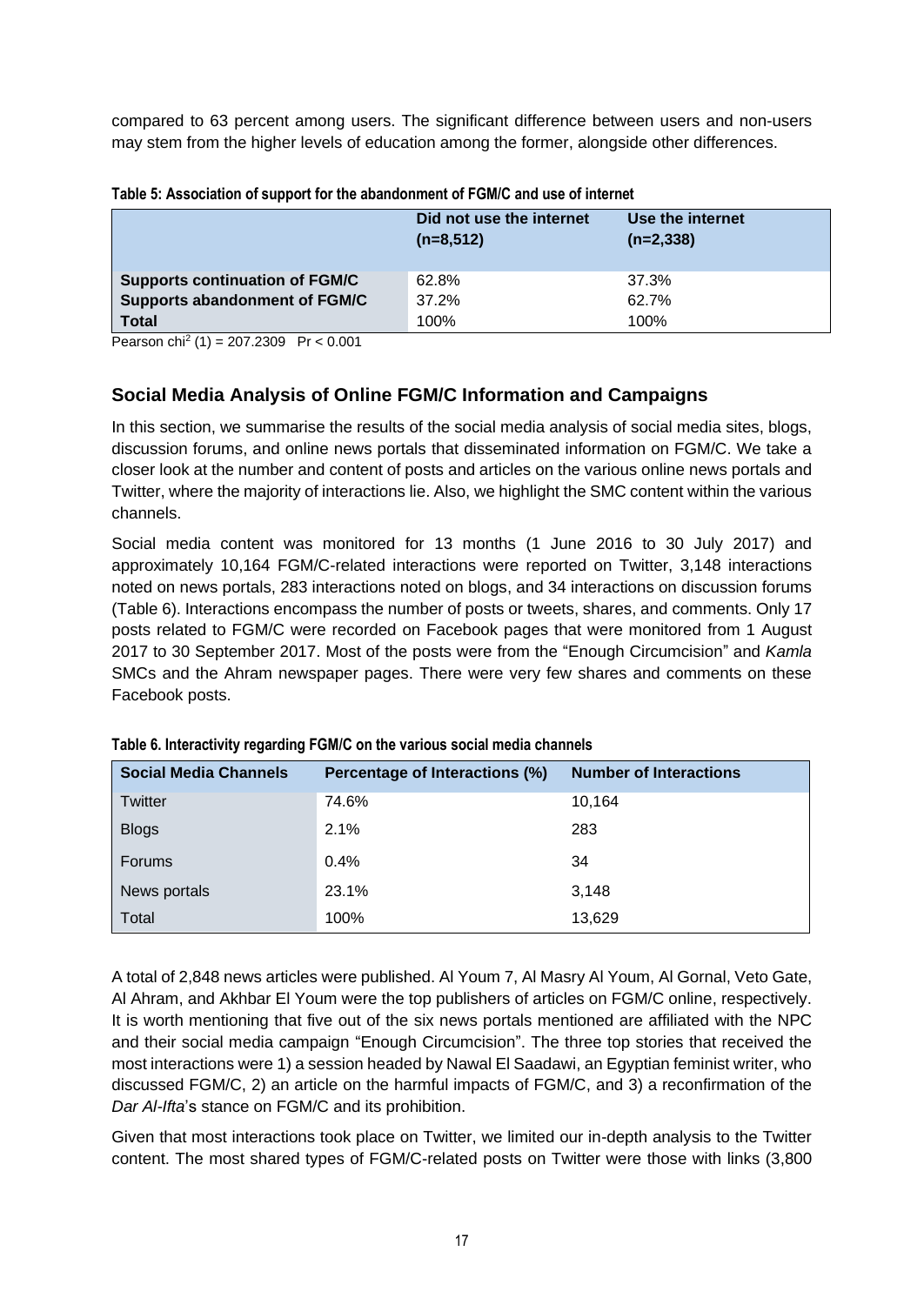activities), followed by posts that included only text (3,700 activities), and finally posts with attached images (1,100 activities). The posts that were shared the least included videos (28 activities).

The number of daily interactions on Twitter during the monitoring period are shown in Figure 1. As shown in the figure, the highest number of activities occurred on 28 August 2016 with an audience of approximately 70 million. On that date, the Egyptian cabinet made a statement about approving a draft bill that designated the practice as a felony rather than a misdemeanour and raised prison terms for those convicted of performing the procedure.



**Figure 1. Daily interactions on Twitter over the monitoring period (Source: Crowd Analyzer, 2017)**

Two posts had the most interactions; a post made by Amr Khaled, a young religious scholar and another made by Alexander Buccianti, a correspondent for TV5MONDE in Cairo. Amr Khaled's tweet, posted in May 2017, stated that circumcision is only required for men and is *haram* (sinful/prohibited) for women. The same tweet included a hashtag saying "6 *Sunnas* you can follow with your new born child". The post received 260 interactions. Alexander Buccianti's tweet, which was posted in September 2016, stated that *"FGM/C is being carried out in Egypt to curb women's sexual desire while most men who sexually harass women on the streets are the ones incapable of curbing their own sexual desire"*. This tweet received 198 interactions.

Amongst those who tweeted about FGM/C, 59.7 percent (3,800) were news portals or companies, 27.5 percent (1,800) were men, and 12.8 percent (820) were women. Fewer female Twitter users than males tweeted about FGM/C. The most used FGM/C-related hashtags were 'FGM/C' and االناث ختان) which translates to female circumcision).

Tweets against FGM/C by Amr Khaled and UNDP received the most interactions. The UNDP tweet praised the toughening of the FGM/C criminalisation laws in Egypt. The two pro-FGM/C tweets that received the most interaction were both by men. The first indicated that FGM/C is good for women because it curbs their sexual desire to match men's sexual weakness and prevents promiscuity, while the second indicated that FGM/C ensures women's chastity. The interactions (retweets and comments) these two tweets received (16 and 10, respectively) were, however, generally limited.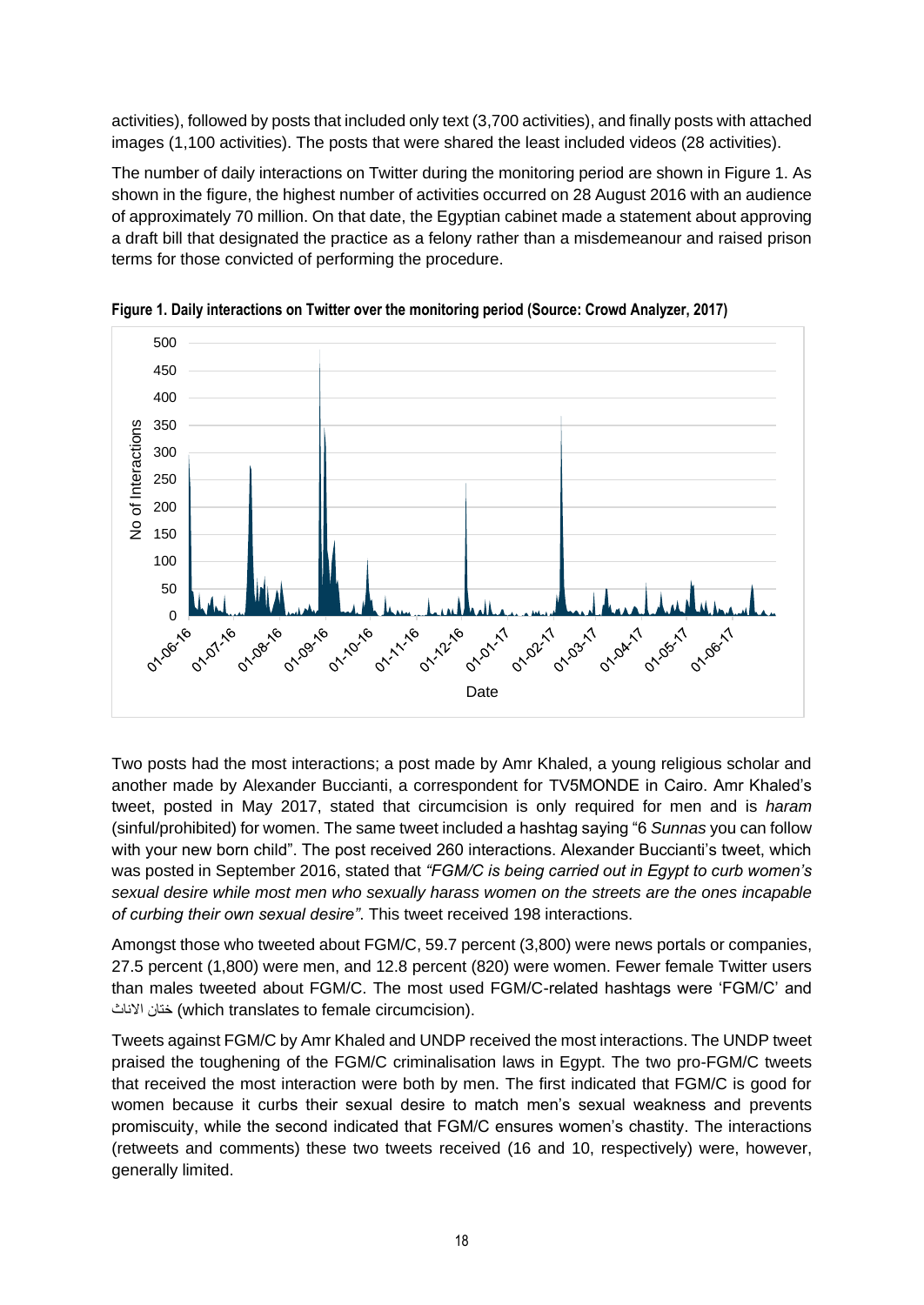# <span id="page-28-0"></span>**Community Members' and Religious Leaders' Perspectives on FGM/C and FGM/C-related Campaigns, Messages, and Interventions**

This section summarises key findings from the qualitative interviews with young men and women, fathers and mothers, as well as religious leaders. We begin by presenting the key themes around people's exposure to FGM/C information and the communication methods, including SMCs, used to disseminate FGM/C information. We then turn to people's views towards these methods and expectations around whether or not people should cut their daughters after receiving information on FGM/C. We conclude the section with a set of recommendations suggested by participants for addressing current loopholes to ultimately strengthen FGM/C abandonment efforts and enhance the effectiveness of SMCs.

#### **Exposure to FGM/C messages via various channels**

#### *Mass media: Television advertisements, shows, films, and series*

Most fathers interviewed had seen anti-FGM/C advertisements on television or were aware that the media in Egypt is against FGM/C. Many remembered the "No to Circumcision" slogan, but many could not recall the content of the advertisements or had not paid attention to the advertisements. Moreover, some had heard talk show hosts (e.g., Hiba Kotb, Wael El Ebrashy, Amr El Leithy, Dr. Saad El Din Helali) discuss FGM/C, and a few reported that they heard on the news that the government is planning to criminalise FGM/C. On the other hand, very few young men reported that they had seen any television advertisements, with only three reporting that they had seen the "*El Bent Masriya"* advertisement.

None of the fathers mentioned watching films or series depicting the practice of FGM/C. A young man from rural Gharbeya reported that he had seen the film "Asrar El Banat" (The Secrets of Girls), which showed a physician cutting a woman while she was giving birth without her prior consent. The same man also watched another movie about an Islamic extremist performing FGM/C. He noted that he found the movie offensive and degrading particularly because it linked extremism to FGM/C.

Most of the young women in all three regions were exposed to FGM/C-related content on television, either through advertisements or shows. Many of them mentioned that television advertisements highlighted the harms of FGM/C and specifically that girls can bleed to death, suffer psychological problems, and/or face sexual complications after marriage. Some women cited a few talk show hosts who covered the issue (e.g., Riham El Saeed and Moataz El Demirdash) and that all of the hosts were evidently against the practice. They also mentioned that the advertisements stated that FGM/C is not based on Quranic teachings and that the Prophet Muhammad did not circumcise his daughters. They noted, however, that the advertisements and television shows did not clearly depict whether FGM/C is *haram* (i.e., sinful), with some stating that they heard sheikhs on the shows saying that FGM/C is *haram* while others disagreed, saying that they had never heard a sheikh declare that FGM/C is *haram*. Some of the young women also said that they had received messages on the criminalisation of FGM/C through television and that those who perform FGM/C would be subject to imprisonment and/or punishment. The slogan "No to Circumcision" was well-recognised by most women. Some women precisely remembered two advertisements; the "Enough Circumcision" advertisement and the "*El Bent Masriya"* (The Girl is Egyptian) advertisement. A few mentioned hearing sheikhs or physicians on television shows claim that FGM/C is not harmful.

Similar to young women, most mothers were very exposed to television content, especially advertisements. The majority said they had seen the "Enough Circumcision" advertisement while others were aware of the "*El Bent Masriya"* advertisement. Some also stated that they had seen television shows (i.e., Wael El Ebrashy) that tackled the topic from religious and medical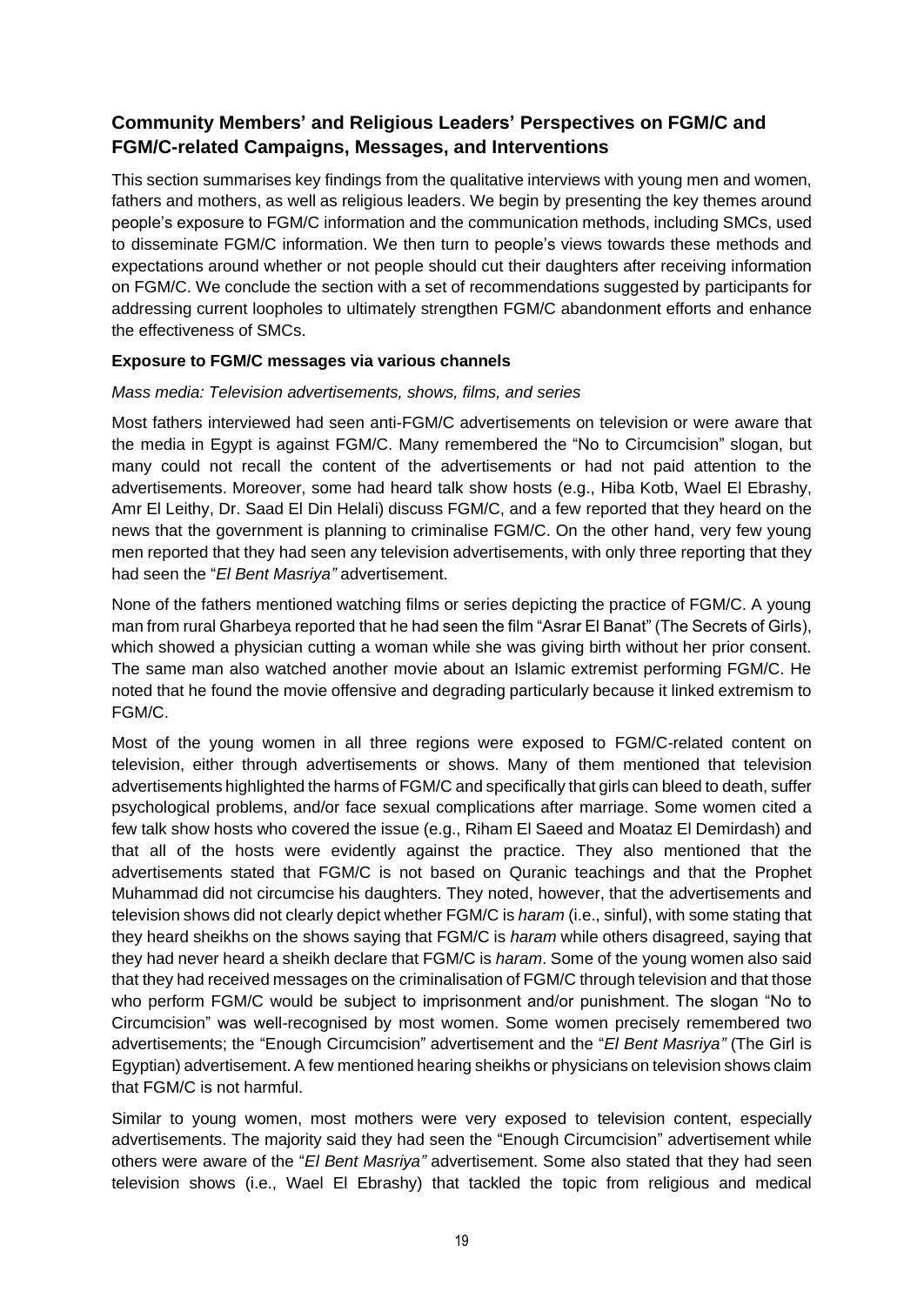perspectives, but they could not remember the evidence these shows relied on. One mother from rural Sohag mentioned watching a medical television show (on Rahma channel), which featured both a physician and a sheikh. In her narrative, she noted that the sheikh advised viewers to consult a physician for examination before undergoing the procedure. Two mothers from rural Gharbeya mentioned that they had watched debates on television where physicians would speak against FGM/C and people would call them on air to discuss their views on the practice.

Some young women and mothers mentioned that they had seen the Ramadan series, "A Girl Named Zat," which had a single plot on FGM/C. Two young women from urban Gharbeya reported that they had seen the film "*Asrar El Banat*" (The Secrets of Girls), which shows a physician cutting a woman without her consent after giving birth to a baby. Another mother from rural Gharebya had seen the film *Donia* (Life) where the main female character suffered from sexual frigidity as a result of being cut.

#### *Personal communication: Seminars and classes at schools or universities*

A few of the fathers interviewed had attended seminars addressing FGM/C. Fathers in urban Gharbeya were the most likely to have attended seminars, followed by fathers in rural Sohag. In addition to organised seminars, which often took place at NGO or health centre premises, some interviewed fathers had heard sheikhs speak about FGM/C at informal local gatherings. Similarly, some fathers reported that they had heard community members informally discuss FGM/C at youth centres. Like fathers, the majority of young men had not attended any seminars. Only two out of 46 reported attending a seminar at an NGO about FGM/C. Further, they noted that the physician at the seminar told them the about the benefits of FGM/C and that uncut women do not obey their husbands. Some men gave examples of seminars taking place in the form of a debate where selected speakers would argue their stances on FGM/C in front of the audience. For example, one seminar had a Ministry of Health official debate a sheikh.

Only two fathers in Cairo said that they had heard about FGM/C at school: one father said he studied FGM/C during his *Azhar* schooling, while the other said he studied the practice during a religious class in preparatory school. They both reported that the information they received from their teachers supported the practice of FGM/C. Three young men learned about FGM/C in school. One learned about it during a '*fekh'* class at an *Azhar* school. He was taught that FGM/C is necessary because it decreases girls' sexual desire, which in turn protects them from losing their virginity. The other two young men learned about FGM/C in preparatory school. One was taught that FGM/C causes health problems once married and possible infertility and rejection during marital relationships. Another was told by his teacher that FGM/C is necessary before a girl matures.

Many of the young women had attended sessions on FGM/C. Many of these sessions were organised by the NGOs that recruited them for this study. Some young women attended sessions where the NGO workers would lecture them while others attended sessions where physicians, sheikhs, and/or lawyers were present. According to the young women, these sessions provided an opportunity for discussions and recommendations on how to stop the practice. However, a few mentioned that sometimes the speakers did not provide clear or enough information regarding the topic. One woman from rural Gharbeya recalled attending a lecture at *Al Azhar* University where the sheikh did not clearly state whether FGM/C is *haram* but rather offered a historical overview of how FGM/C was justified during the Prophet's time. The woman noted that the sheikh explained that unlike present times, men used to travel for long periods of time during that era and they had to ensure their wife's chastity by cutting them. Another woman in Cairo reported that she had attended a session where a sheikh said that FGM/C is harmful, but not *haram*.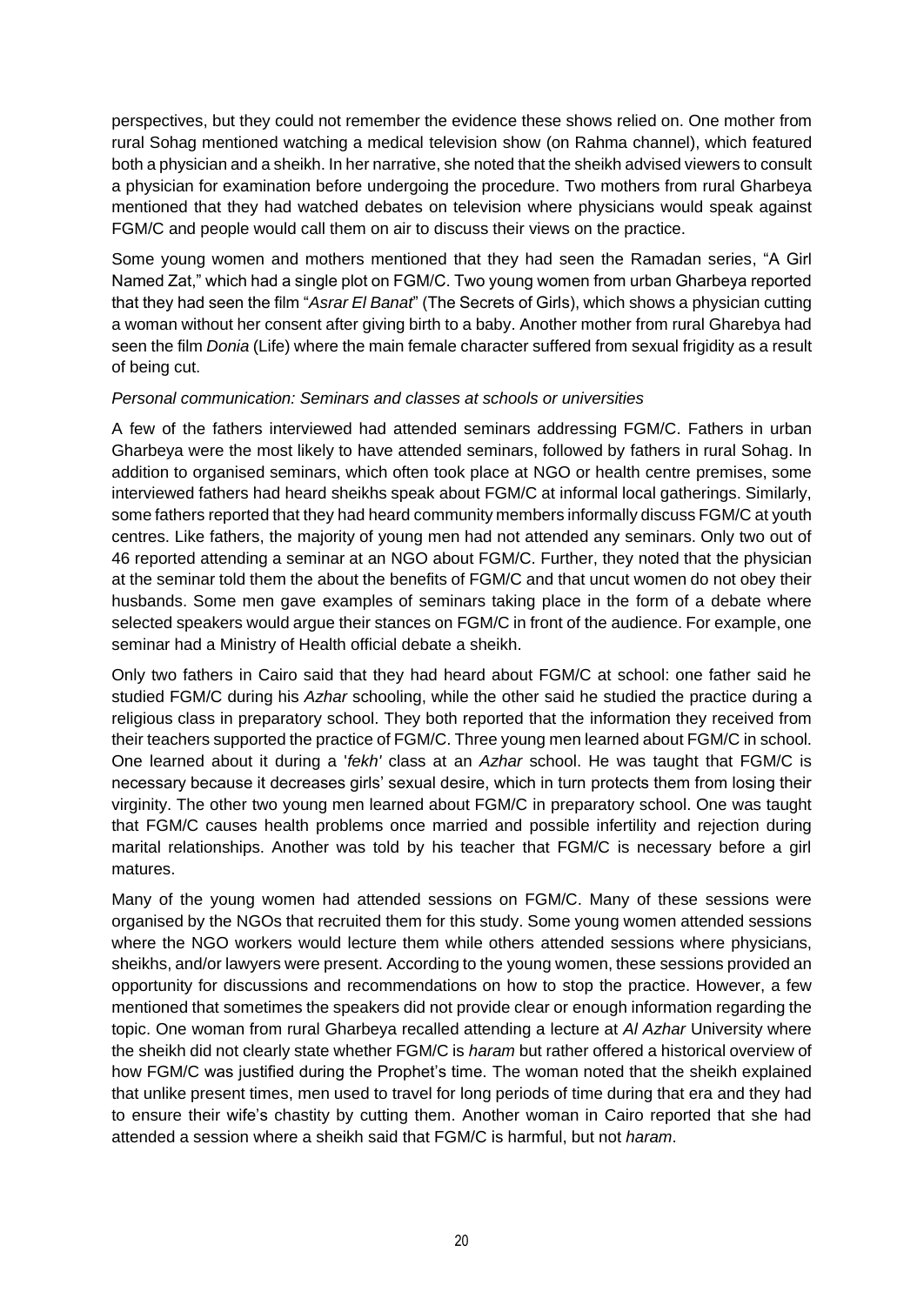Except for mothers in urban Gharbeya who did not report participation in FGM/C sessions, many mothers reported that they had attended sessions that were organised by local NGOs. Many of these sessions were held close to where they lived. The sessions would typically host a physician, sheikh, and a lawyer or legal expert to address medical, religious, and legal norms, respectively. One mother in rural Gharbeya mentioned that while visiting the local health clinic, a female physician approached her to inform her about the harms associated with FGM/C. According to this mother, the physician further explained that a girl can be disciplined through good education and parenting, without having to cut her.

Several young women reported that they had attended classes either at school or university where they received information on FGM/C. Some young women reported that the information obtained at school indicated that FGM/C is a harmful practice that may affect their married life and that it is not religiously required. Usually, a female teacher or the school's social counsellor would cover the topic during a free class, as it is not part of the school curriculum. The majority of those who attended these classes were in middle school when they attended the classes. Some young women also mentioned a play on FGM/C by school girls that depicted how harmful FGM/C can be. One of the young women in rural Sohag mentioned that her school had invited a physician, sheikh, and a lawyer to cover the medical, religious, and legal aspects of FGM/C. Five young women also recalled that they were taught at school that if the cutter was proven guilty, he/she would be subjected to at least three months in prison, according to the old law of 2008.

None of the mothers interviewed had learned about FGM/C from school except for one mother from rural Sohag who attended a class on FGM/C in middle school. She stated that a sheikh and a physician were invited to speak about FGM/C. Another mother noted that mothers had not heard about FGM/C at school because it was uncommon to speak about FGM/C abandonment when they were in school.

# *Print media: Books and posters*

A few fathers and young women reported that they had read books on FGM/C. One father had read a book by Selim El Awa, a religious scholar who was against the practice, while another had read a book by El Kortoby, a prominent Islamic scholar who did not forbid FGM/C.

Some young women in urban Gharbeya reported that they had read القمر قيد) The Moon is Tied) and بالقوارير رفقا) Be Gentle with Women), two novels that reportedly covered the topic and clearly portrayed the health consequences of the practice. A young woman in Cairo mentioned that she had read in a history book that Hatshepsut (a female pharaoh) used to cut girls, indicating that the practice has been in existence since pharaonic times. Another young woman read in a magazine that FGM/C is wrong and affects girls but did not mention the kind of harms that might occur. Another reported that she had received a booklet called Aflaton from an NGO and that someone from the NGO staff had explained that the booklet showed that FGM/C is carried out in some countries like Egypt whereas it is not carried out in Saudi Arabia. None of the young men or mothers had read books addressing the issue.

Many mothers and young women had seen posters on FGM/C, especially in some healthcare units, public hospitals, or on main streets. One of the young women mentioned that there was one physician who had an anti-FGM/C poster in her clinic although she was known to perform FGM/C. The young women residing in urban Gharbeya all recalled seeing a big billboard of the "*El Bent Masriya*" campaign, which had been displayed for an extended period of time. All of the posters and billboards carried the "No to Circumcision" slogan. Very few of the interviewed fathers reported that they had seen anti-FGM/C posters. One father recalled seeing anti-FGM/C posters in the street and at a health clinic, while a few others said that they received flyers against FGM/C. One young man mentioned seeing a poster in the street advertising for FGM/C at a clinic in his city.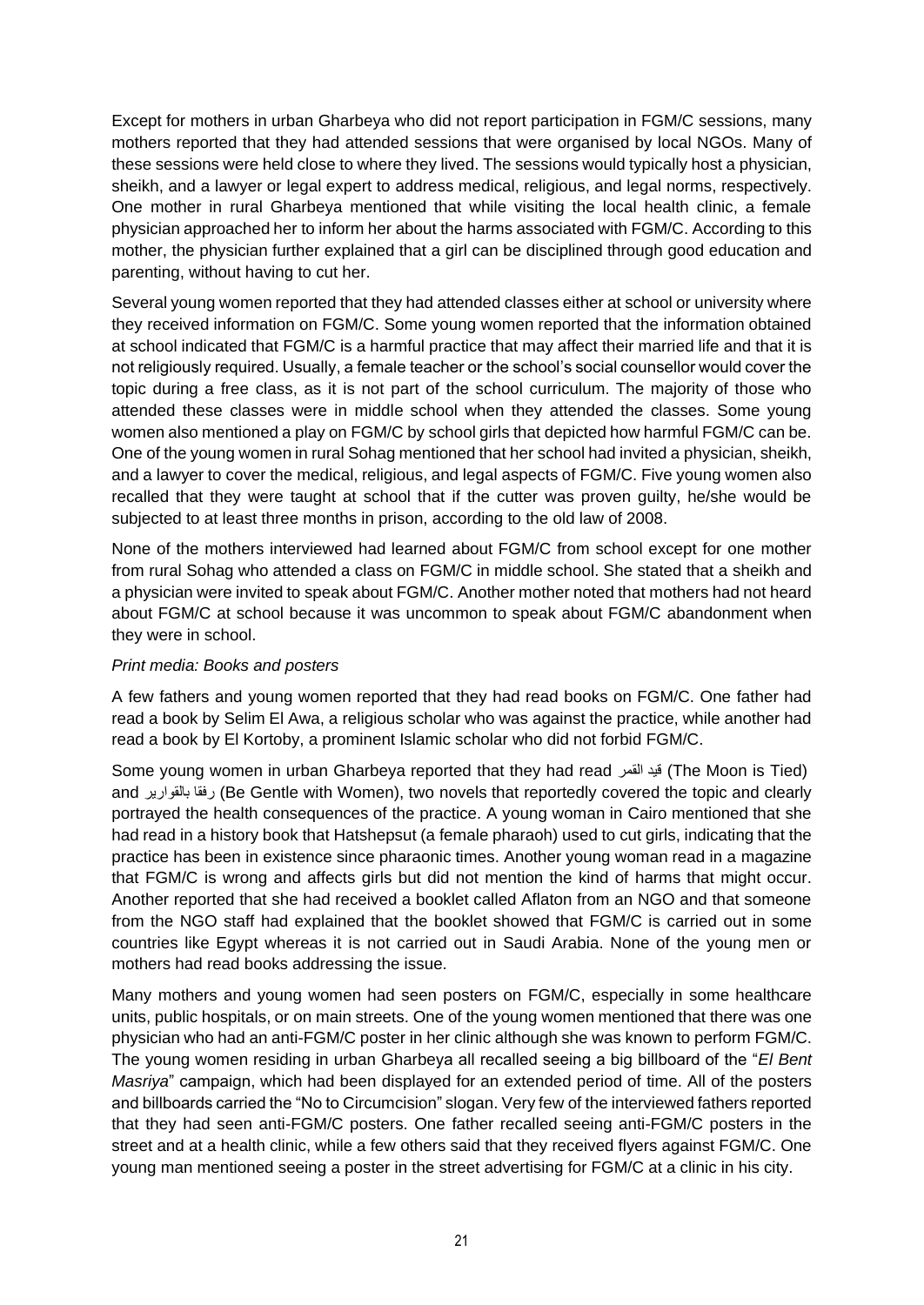# *The internet*

The only group of fathers that mentioned receiving anti-FGM/C messages on the internet was the group in rural Sohag. However, they did not further describe the exact source of the information. A few young men reported that they had looked up information on FGM/C on the internet. Most of the information they reportedly found was supportive of FGM/C. Two young men from urban Sohag, however, reported that they had watched an FGM/C abandonment advertisement on YouTube and remembered its content very well. Interestingly, another young man from urban Gharbeya reported that he searched for information on FGM/C online but had to validate what he read by speaking to a physician afterwards.

Similarly, not many young women received information on FGM/C from the internet. Only a few women in urban Sohag and urban Gharbeya reported accessing information on FGM/C on the internet and social media. Some specifically mentioned they knew about the criminalisation of FGM/C from online news portals. Others mentioned reading information on FGM/C on Facebook but expressed that the information displayed was contradictory. For example, information on some sites reportedly suggested that FGM/C may cause psychological problems while others suggested that the risks of harm were low if the girl was cut at a young age. Some sites reportedly advocated for the practice and stated that FGM/C guarantees chastity. Only one mother, who was from urban Gharbeya, mentioned the internet as a source of information. She reported learning of a mother who had personally cut her daughter, who bled to death (the story of Mayar who died at the hands of her mother [a physician] in August 2016). In contrast to these groups, sheikhs noted that they frequently used the internet to access information on FGM/C.

# **Frequency of exposure to FGM/C messages**

A few mothers from rural Sohag and Cairo reported that they had seen the "Enough Circumcision" advertisements over the past month. However, many of the young women and mothers stated that FGM/C-related television advertisements were aired less frequently and there had been fewer sessions/lectures held in the year preceding the interviews compared with previous years. Sheikhs also noted a drop in the frequency and consistency of FGM/C abandonment communication. According to one woman, the reduced frequency of FGM/C messages may have been due to increased public awareness of the issue. However, some mothers reported increased talk around the harms and illegality of FGM/C over the past years although this tradition had reportedly been practised for centuries.

# **Messages extracted from received FGM/C information**

# *Messages on religious teachings and rulings*

All fathers, irrespective of whether they were supportive of or against FGM/C, were unaware that there was an official *fatwa* released in 2008 by the *Dar Al-Ifta* forbidding the practice of FGM/C. Most fathers had received religious information that was supportive of FGM/C and had heard sheikhs or men in the community say that FGM/C is *mobah* (permissible) or *makrama* (an honourable act). All fathers who supported FGM/C quoted a *hadith* (saying) by Prophet Muhammad that allows FGM/C but discourages removing too much of a girl's genitals. Despite this *hadith* being declared unreliable by Islamic scholars, fathers still preferred to abide by it.

Most young men had minimal religious information on FGM/C and, like fathers, were unaware of the official *fatwa* that forbids FGM/C. However, they were unfamiliar with the popular *hadith* that fathers often quoted in support of FGM/C. Some of the young men who supported FGM/C believed that the Prophet supported the practice (*Sunna*) but did not quote the *hadith* and did not know any sheikhs who were against the practice. Some also shared the view of one respondent who claimed, *"if FGM/C were wrong, Al Azhar or El Mofti would have said something"*. Many others who were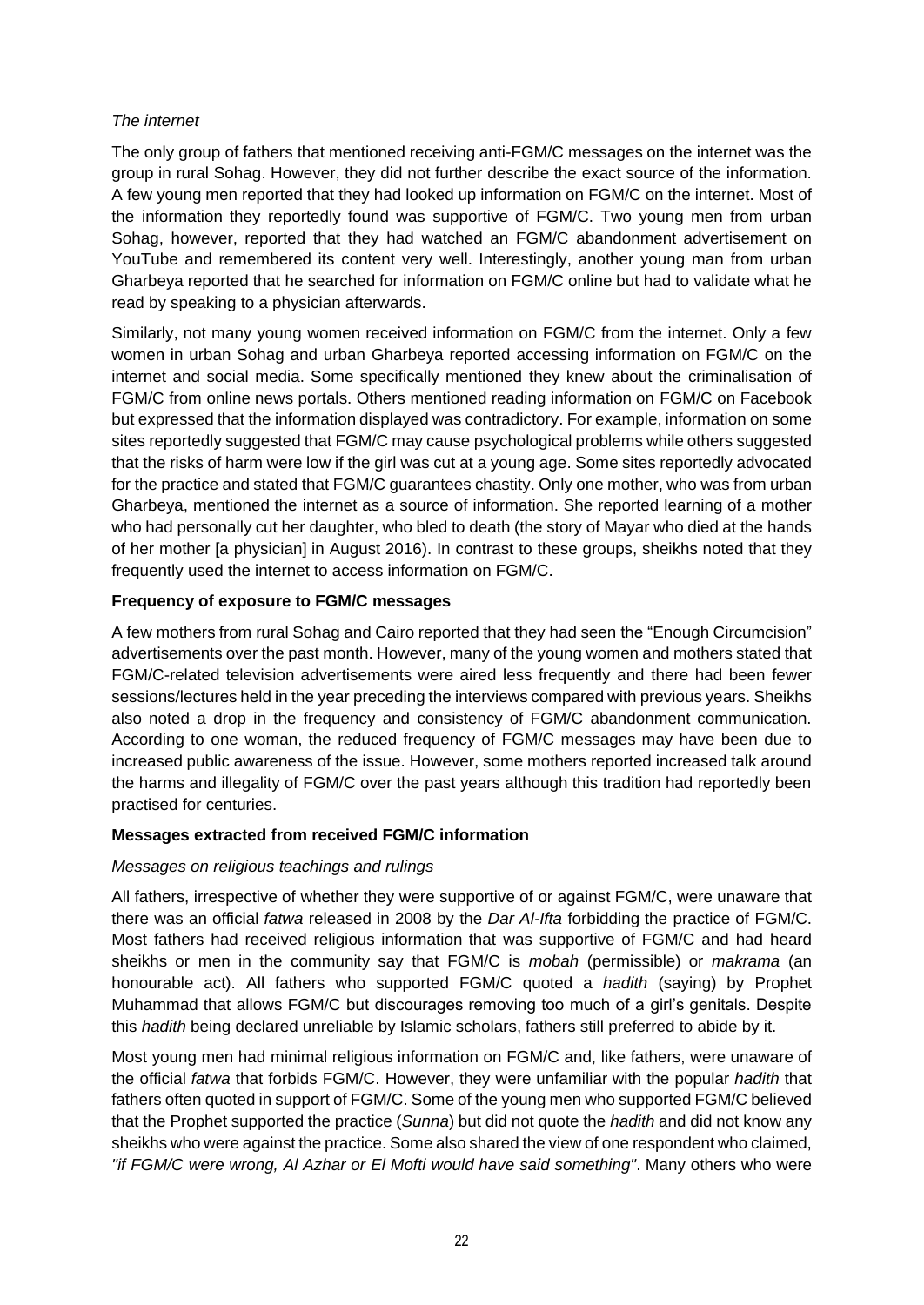also pro-FGM/C did not know anything about its religious context but believed that people practise it because it is a tradition and a social norm. They gave no strong reasons for why they thought FGM/C should continue other than stating that it is a tradition that has been practised for decades and they have no reasons to be against FGM/C. Similarly, even those who were against FGM/C only stated that they were told FGM/C is *haram,* but they did not explain why it is forbidden nor did they know what scripture the ruling was based on. One of the respondents said that FGM/C was forbidden during the days of the Prophet, and another said that he lived in Saudi Arabia and they did not practise FGM/C there. However, in that same group, a few agreed that some girls are born 'circumcised' and called it angelic circumcision ('*malaiki')*.

Most young women expressed their lack of knowledge about religious views on FGM/C. Similar to fathers and young men, they were unaware of the *fatwa* and some of them quoted the same unreliable *hadith* and the preference of removing only a small part of the girl's genitalia. One woman reported that she was taught that FGM/C was practised in earlier Islamic days because men used to travel for extended periods, which led them to ensure their wives' fidelity by cutting them. It is worth mentioning that some of these women were not necessarily supportive of FGM/C but were unsure about the religious stance on the practice.

Many mothers reported that they had heard that FGM/C is *haram* through television and discussion sessions. Mothers who had heard that FGM/C is *haram* would typically mention that the Prophet Muhammad did not cut his daughters. However, they were not aware of the *fatwa*. In the FGD conducted in urban Gharbeya, mothers stated that FGM/C is *gheir mostahab* (not advisable) but is not *haram*. Some mothers also said that they had heard that the Prophet either cut his daughters or ordered for FGM/C to take place during his time. A few, especially those who were supportive Do "الْخَفِضِـــي وَلَا تَنْهَكي فَإِنَّهُ أَنْضَــرُ لِلوَجْهِ وأَحْظى عِنْدَ الزَّوْجِ" of the practice, mentioned the incorrect *hadith* of ׀<sub>֡</sub> ِ not cut *severely* as that is better for a woman and more desirable for a husband).

#### *Messages on law*

Most fathers were unaware that in 2008 a law was passed to criminalise FGM/C and that both physicians who practise FGM/C and parents who cut their daughters are liable to punishment. Most young women, however, were aware that whoever performed FGM/C, be it a physician, nurse, or daya, was subject to imprisonment or a fine if proven guilty. Some young women also knew that parents may face punishment. Only young women from urban Sohag were unaware of the criminalisation of the practice. Digging deeper into the subject, it appeared that most young women were not aware of the reporting mechanisms or the criminalisation terms with only a few women from Cairo reporting that they had been taught at school about the prison terms for performing FGM/C. None of the young women mentioned the child help hotline, which is used to report cases and is advertised in the campaigns.

Except for mothers from rural Gharbeya, many mothers were aware that physicians may be subjected to punishment for performing FGM/C. Mothers were unsure, however, about the kinds of punishment physicians could face. A few mothers in Cairo reported that they had not seen the law being enforced and thus did not know its terms. Some mothers knew that a physician's license may be revoked if caught practising FGM/C. One mother in rural Sohag mentioned that fathers, in particular, may face punishment, just like physicians. In urban Sohag, a mother said she knew from television that parents may be expected to pay a fine, but she was not sure how much. Views on the effects of the law on the practice were mixed. Some mothers noted that many physicians refused to perform FGM/C fearing punishment. However, a few mothers believed that physicians were still practising FGM/C. Further, some physicians reportedly only performed the practice in girls' homes, rather than in their clinics, while others reportedly referred parents to their trainees and junior colleagues.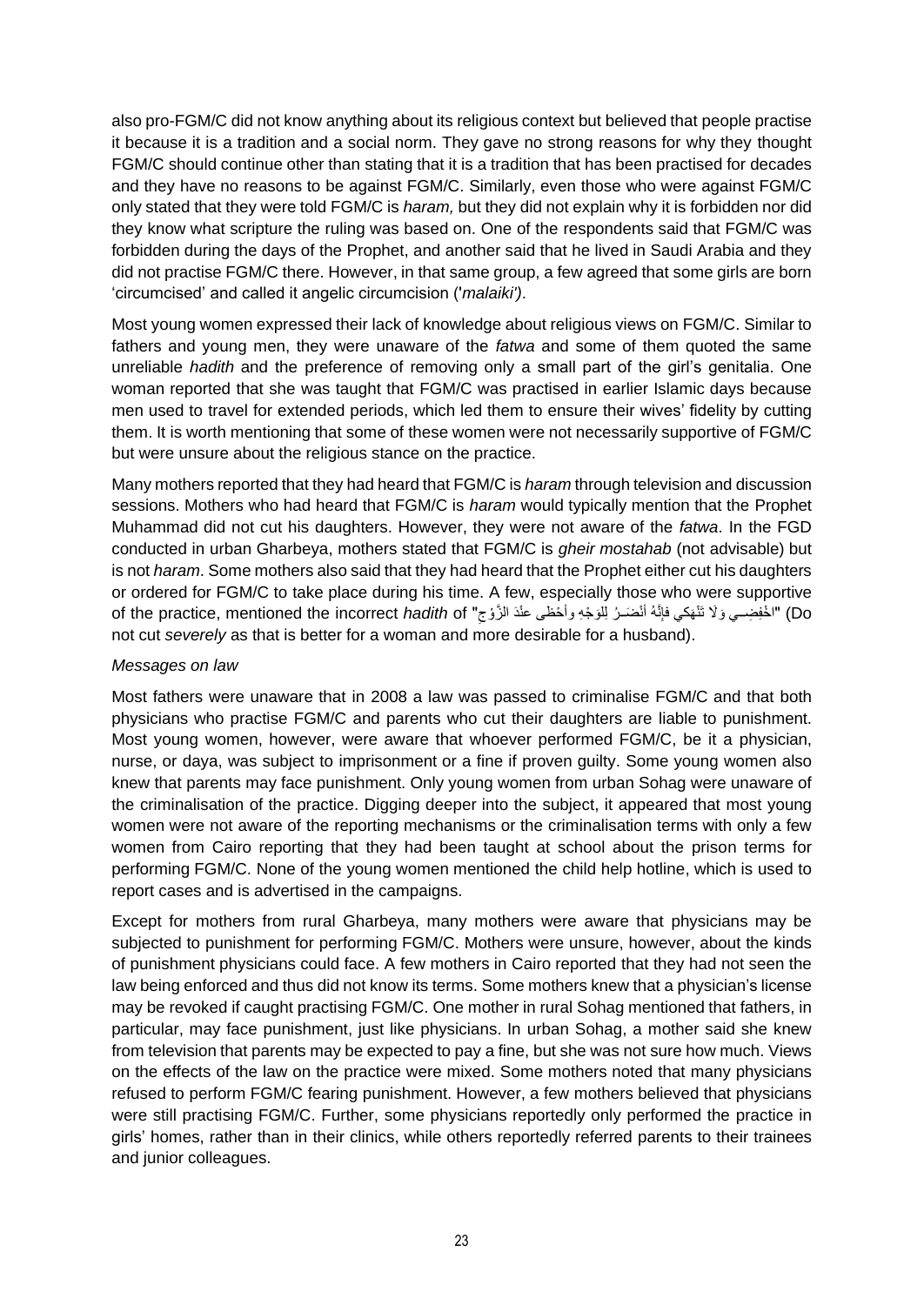#### *Messages on health consequences of FGM/C*

Almost all fathers, especially those who were ambivalent about their stance, noted that they lacked information on FGM/C. Some fathers who described themselves as ambivalent about FGM/C seemed to lean more towards FGM/C abandonment mainly because they had heard that FGM/C causes sexual frigidity and therefore, harms marital relationships. Fathers who were against the practice were aware that FGM/C is harmful and mentioned some of the adverse consequences, such as: possible complications during delivery, psychological harms, as well as negative effects on sexual relationships and marriages. Fathers who supported the practice perceived sexual frigidity as a positive thing. These fathers reported that they received shallow and unconvincing information about the harms of FGM/C.

Young men's knowledge about the harms of FGM/C was minimal. They considered women's decreased sexual desire a benefit, particularly in an era reportedly marked by increased temptations because girls could befriend boys and wear pants, which they believed could cause arousal. Young men stated that women in Western countries are sexually immoral because they are uncut. Further, they believed that physicians would not perform FGM/C unless it was medically sound, and thus, because all physicians reportedly supported it, young men did not believe FGM/C was harmful. When asked about the harms of FGM/C, a few young men said they had heard that it could cause psychological distress. However, they believed that psychological issues could be reduced if girls were cut at a much younger age (2 to 5 years) instead of the current age range (10 to 13 years). One young man was reportedly told by his teacher that FGM/C should be performed before a girl matures. Besides not knowing the negative effects of FGM/C, young men also expressed concerns about the health consequences that girls who are uncut might face. One young man expressed his worry that if a girl does not get cut, she would have to get treated for years and would have problems during delivery. This young man had also heard that uncut girls can get poisoning. Another thought that if a girl is uncut, she might have problems during urination. Even young men who were against FGM/C barely knew the negative effects of FGM/C. These young men reported that they had been told that FGM/C causes problems after marriage for various reasons including bleeding during sex, bad odours, and lack of sexual enjoyment.

Although young women and mothers seemed to be well-informed about the harms and health consequences associated with FGM/C, they indicated that they lacked appropriate medical information on why FGM/C is wrong or harmful. The vast majority mentioned that FGM/C can cause bleeding, low libido, psychological problems, complications during delivery, and death. Unlike young men and fathers, young women and mothers did not perceive a lack of sexual arousal as a benefit. Furthermore, some mothers stated that sexual dissatisfaction led many men to have extramarital affairs or to divorce their wives. A few mentioned that FGM/C can cause weak joints, ovarian inflation, uterine complications, infertility, and menstrual delay or complications. Some noted that although they were cut, they did not suffer from any of these complications and found it difficult to understand why FGM/C is harmful. The conflicting information received made most of them believe strongly that they need to consult a physician.

Some mothers who were supportive or ambivalent about FGM/C stated that uncut women may suffer from infertility, high arousal, and sexual disorientation. Like men, some of these women thought that cutting girls cut at a younger age would prevent psychological problems because girls would be less likely to remember the experience of getting cut. Additionally, some women believed that FGM/C can help the girl grow and build up her body. Some mothers also mentioned that it is done for beautification/cosmetic purposes.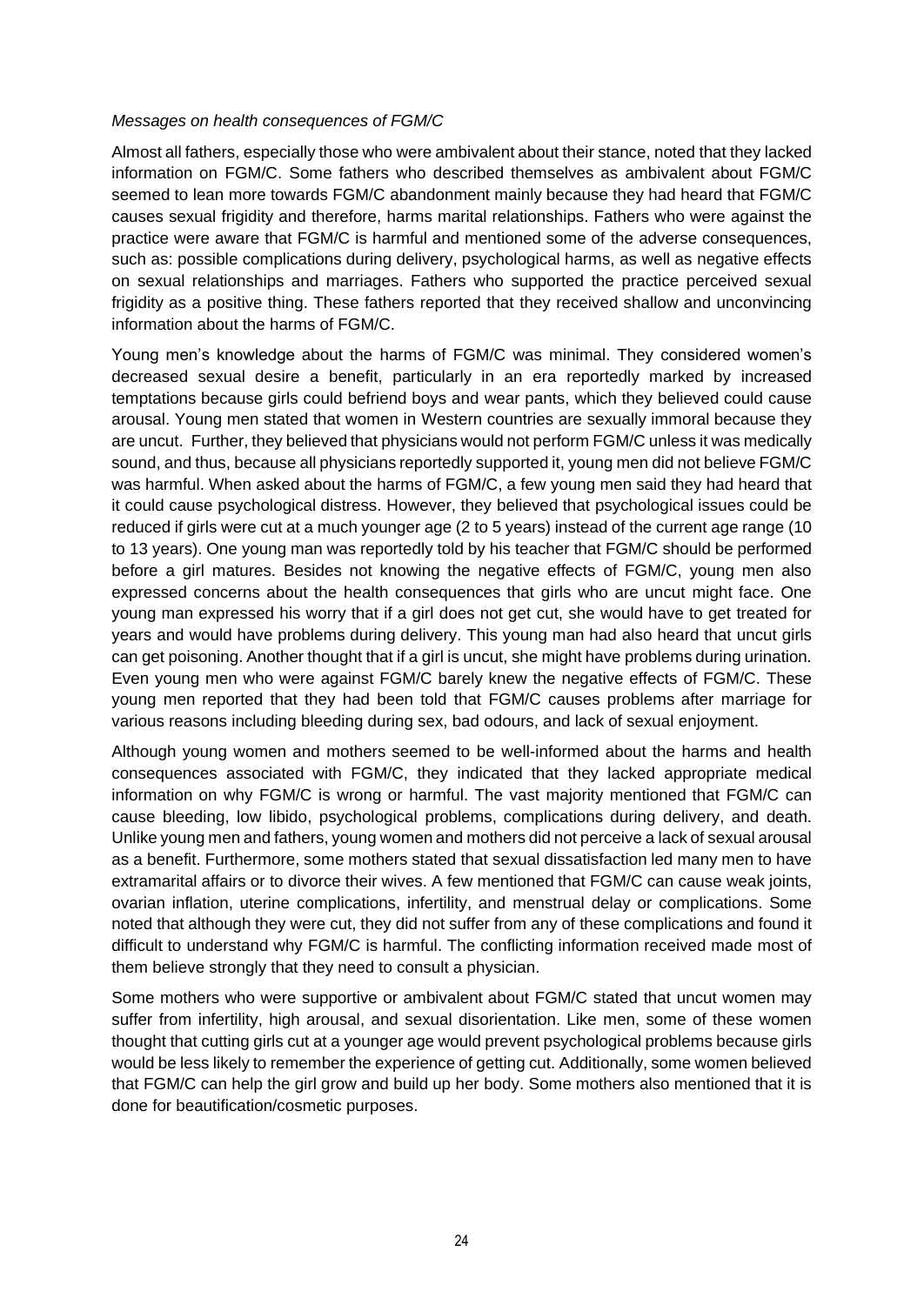# **Responses of women, men, and religious leaders to FGM/C abandonment campaigns and interventions**

Some fathers had heard about the harms of FGM/C, but found messages unconvincing for several reasons: 1) they believed that cases of girls who died undergoing FGM/C are an exception; 2) they had seen healthy cut women in their communities and families; 3) they believed that the harms of FGM/C are exaggerated in the media and seminars because they focused on rare consequences such as death and severe bleeding but did not highlight more common and less severe consequences that occur to any cut girl; and 4) they did not find some of the harms convincing because the explanations were not detailed. For example, they noted that the messages did not explain what psychological damage occurs to a girl, nor how it happens. As such, they believed that the damage could be avoided if a girl is cut at a young age (2 to 5 years) so that she does not remember the event. Some young men similarly expressed that the advertisements exaggerated the harms associated with FGM/C and believed that it is a simple, harm-free procedure. Some mothers expressed similar views, noting that many women have been cut but still lead happy lives, even after marriage.

Most interviewed fathers and young men, regardless of their stance on FGM/C, described the television advertisements addressing the practice as shallow, unconvincing, and confusing. Both fathers and young men, as well as young women, noted that advertisements lack the information they were seeking, such as clear statements on medical aspects and religious rulings about FGM/C. According to these participants, advertisements do not clearly state the harms of FGM/C and do not include clear statements explaining whether FGM/C is *halal* or *haram*. They believed that campaigns did not portray prominent *Azhar* sheikhs or prominent physicians. Some young men who claimed to remember one advertisement noted that the message from the advertisement was "No to Negligence", not "No to Circumcision". According to them, this meant that the advertisement was not against FGM/C as a procedure but against having the procedure done by untrained people.

In some instances, men also noted that during television shows, sheikhs would dispute each other, as would physicians. Illustrating this point, a father from rural Sohag mentioned, "*I saw a television show where they invited two sheikhs to talk about FGM/C. One was against the practice and the other was supportive of the practice. They kept criticising each other until one of the sheikhs got offended and left the show in the middle."* Consequently, they noted that the television messages left them with a lot of unanswered questions, which they found frustrating and confusing. The contradictory messages also made it difficult for them to take a stance against FGM/C. However, for some fathers, the confusing messages from the advertisements prompted them to seek the opinion of a local physician or sheikh and depending on what they were told, they decided whether to support or oppose FGM/C. Similarly, young women and mothers sought answers from physicians and sheikhs so that their decisions were informed by both religious and medical perspectives.

Many young women were moved by the advertisements, particularly those of the "Enough Circumcision" campaign. Some of the women mentioned that the drama and the intriguing story behind the advertisement is what made it memorable. A young woman from rural Sohag stated, "*The scene I like most about the advertisement is when the father saves his daughter from getting cut at the last minute*." On the other hand, some young women and mothers believed that the advertisements were abstract and did not explain the harms, nor the legal and religious dimensions of FGM/C. A mother from Greater Cairo explained that television advertisements have limited effects on people for multiple reasons. She stated,

*"FGM/C advertisements are similar to that campaign launched about Bilharzia. When the campaign was successful in raising awareness, and bringing down the rates of the disease,*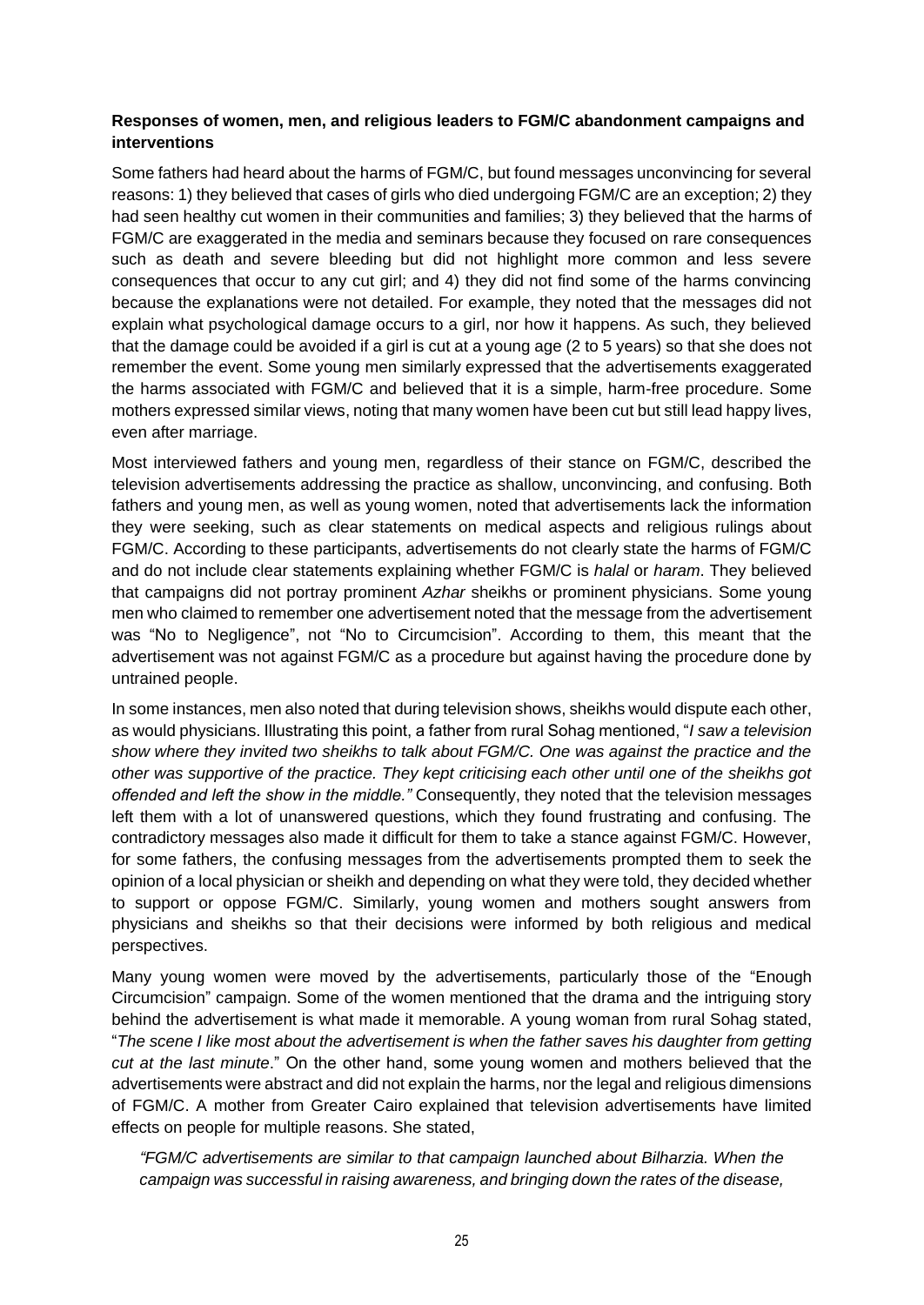*it was stopped, and people went to their old habits of washing their cloths and utensils in murky waters. But if I take my daughter to get cut at a doctor's clinic and the doctors and I got arrested, that is when people will start getting convinced. Advertisements won't convince them with such a strong effect."*

A few mothers and many religious leaders also mentioned that the advertisements instilled fear by portraying the harms of FGM/C. However, the depiction was not informative enough.

Fathers, young women, and mothers who had seen posters or flyers against FGM/C said that they were ineffective since they only featured the "No to Circumcision" slogan and did not offer any solid advice or recommendations. Many mothers and young women also mentioned that these posters cannot be read by illiterate people, who are usually frequent visitors of health clinics and are typically strong supporters of the practice.

Fathers noted that before the anti-FGM/C campaigns, the norm was for all girls to get cut, but once campaigns started, some men believed that FGM/C could be harmful, but also believed that religious teachings, considered to be infallible and to promote no harm, were in favour of FGM/C. These opposing views were also echoed by some mothers, which led them to believe that there was a "balance between religion and science" and that FGM/C was only harmful for some girls but beneficial for other girls. In light of this, some fathers and mothers believed that it was best for a physician to determine who needs FGM/C and who does not. Fathers, mothers, and young women who were ambivalent but somewhat supportive of abandonment, particularly believed that a physician has to decide whether a girl *needs* FGM/C based on the size of her labia. Some fathers, and all mothers and young women who were against FGM/C, stated that they would still consult a physician as girls with long labia might need cutting for medical purposes.

Some sheikhs thought FGM/C seminars provide appropriate and convincing content, while others thought the choice of speakers was inappropriate. A sheikh from Greater Cairo noted, "*The session was not effective because no one knew who the sheikh was*." Many fathers who attended seminars reported that when sheikhs gave talks during these discussions, they were neutral about FGM/C and often advised people to take their daughters to a physician, who would determine if they needed to be cut. This view was echoed by some young women and mothers, who noted that even though sheikhs would say that FGM/C is permissible (*Sunna*), they would then state that the Prophet Muhammad did not cut his daughters and FGM/C is harmful, but would not state clearly that it is *haram,* or would refer parents to physicians*.* Sheikhs, in person, reportedly supported this view point, with most of them unwilling to indicate directly that FGM/C is *haram*. They also believe that FGM/C as a topic lies in the medical domain. These contradictory messages reportedly left many very confused.

# **Perceived strengths of and challenges facing FGM/C abandonment campaigns and interventions**

Some young women believed that having sessions or classes dedicated to the topic of FGM/C at school is important. These young women stated that they had talked with their parents after attending one of these sessions or classes for the first time. They, therefore, felt that teaching young people would be a way to raise awareness about FGM/C among parents.

Community seminars were seen as spaces for direct communication and a chance to ask questions and get answers by most respondents. These sessions reportedly covered the religious and medical dimensions of FGM/C as most respondents noted that a physician and a religious leader were always invited to give talks at the seminars. Reflecting on this point, a father from rural Sohag mentioned, *"Sessions are generally better because lecturers address your questions directly. If I sit in front of a television advertisement, there is a higher possibility that I may daydream*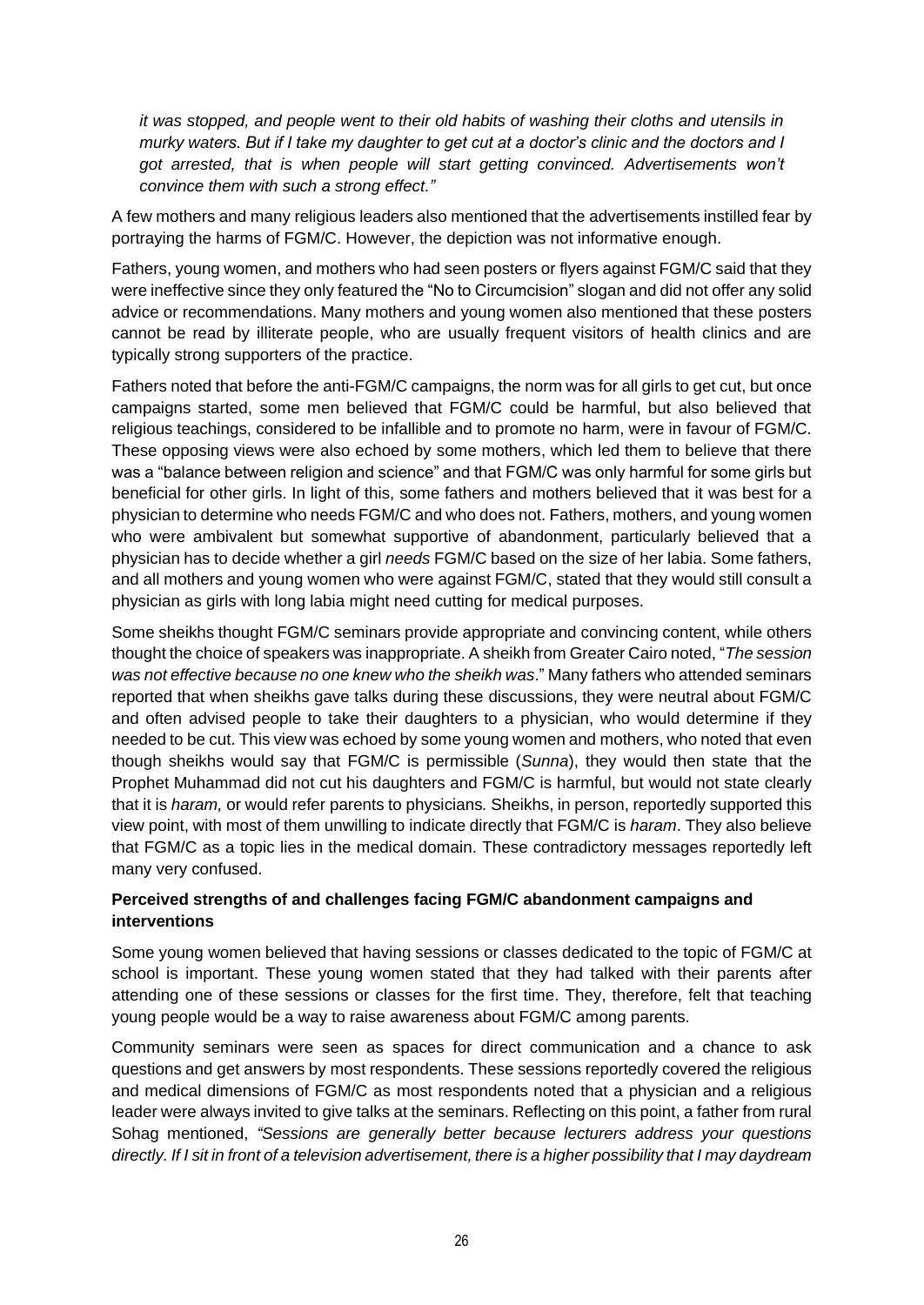*or not comprehend what is being said."* Some mothers expressed, however, that these seminars have a limited outreach whereas television advertisements tend to reach a wider audience.

Some young women and mothers believed that films and television series are an innovative way to deliver a message, such as that of FGM/C abandonment. They noted that many people may relate to the messages and that these delivery channels reach a large number of people. Illustrating this point, a young woman from urban Gharbeya stated, "*Yes, films! They depict reality and are very accurate. They are also very appealing to youth*."

The discussions with fathers revealed that they preferred to follow the norm and were greatly influenced by what they perceived other people in their communities believed in or practiced. Some noted that they did not want their families to be any different from other families in their communities. As one father in urban Sohaq noted, *"I'm too afraid to abandon and others don't. I'm too afraid to change my stance and others don't. We all follow what the society dictates on us regarding how we raise our daughters."* Similarly, some young women noted that even if they personally decided to abandon the practice, their parents, or their potential mothers-in-law, would strongly oppose them. Illustrating this point, a young woman from urban Gharbeya noted, "*I believe that no matter how many times you have seen an anti-FGM/C advertisement and you happen to have parents who are supportive of the practice although you know it's harmful, you will still follow what they will say to you*". Some young women also believed that parents would not be convinced to abandon FGM/C unless their daughter or other young girls experienced severe bleeding or died while getting cut. However, a recurrent response to this claim was that parents would typically blame the physician rather than condemning the practice or that they would say it was her destiny. As such, some women felt that health consequences highlighted in advertisements and sessions would not bring about change.

Some fathers and young men said that the advertisements did not capture their attention or provoke men to question the practice. Illustrating this point, one young man from rural Gharbeya stated that he ignored the anti-FGM/C advertisements just like he would ignore an advertisement for a bag of chips. Further, some fathers and young men associated the anti-FGM/C advertisements with Suzan Mubarak, Egypt's former first lady. Those who were supportive of FGM/C claimed that some sheikhs were anti-FGM/C in order to receive support from Mubarak's regime, which made them distrust their opinions. They also reported that they completely ignored the advertisements because traditions and religious teachings were more important to them than the government's agenda to stop FGM/C. Many of them stated that they resented the advertisements and any anti-FGM/C messages, which they believed promoted immorality (*fasad).*  In contrast, even though some fathers who were against FGM/C also associated the advertisements with Suzan Mubarak, they did not distrust the government's agenda behind the anti-FGM/C campaigns.

Some fathers reportedly asked physicians about FGM/C and were told that anti-FGM/C advertisements are *wrong* and that FGM/C is *necessary* for some girls. For example, one man stated that he asked a physician after he saw the advertisement and was informed that FGM/C is not completely *wrong*, but rather it should be practiced only on girls who *need* it. He stated that he was convinced because when he took three girls for a check-up, the physician said that only one of them *needed* FGM/C. Another man reportedly asked a physician about FGM/C and was told that "*partial circumcision*" is not harmful. Some young women expressed concern about the information received from medical practitioners noting that they performed FGM/C for profit, which made them take contradictory actions or give contradictory information. Most of the mothers stated that they had taken their daughters to physicians for an examination in order to determine whether FGM/C was necessary. Only a few mothers reported that physicians refused to examine their daughters. Therefore, fathers, mothers, and young women wished they could see a united front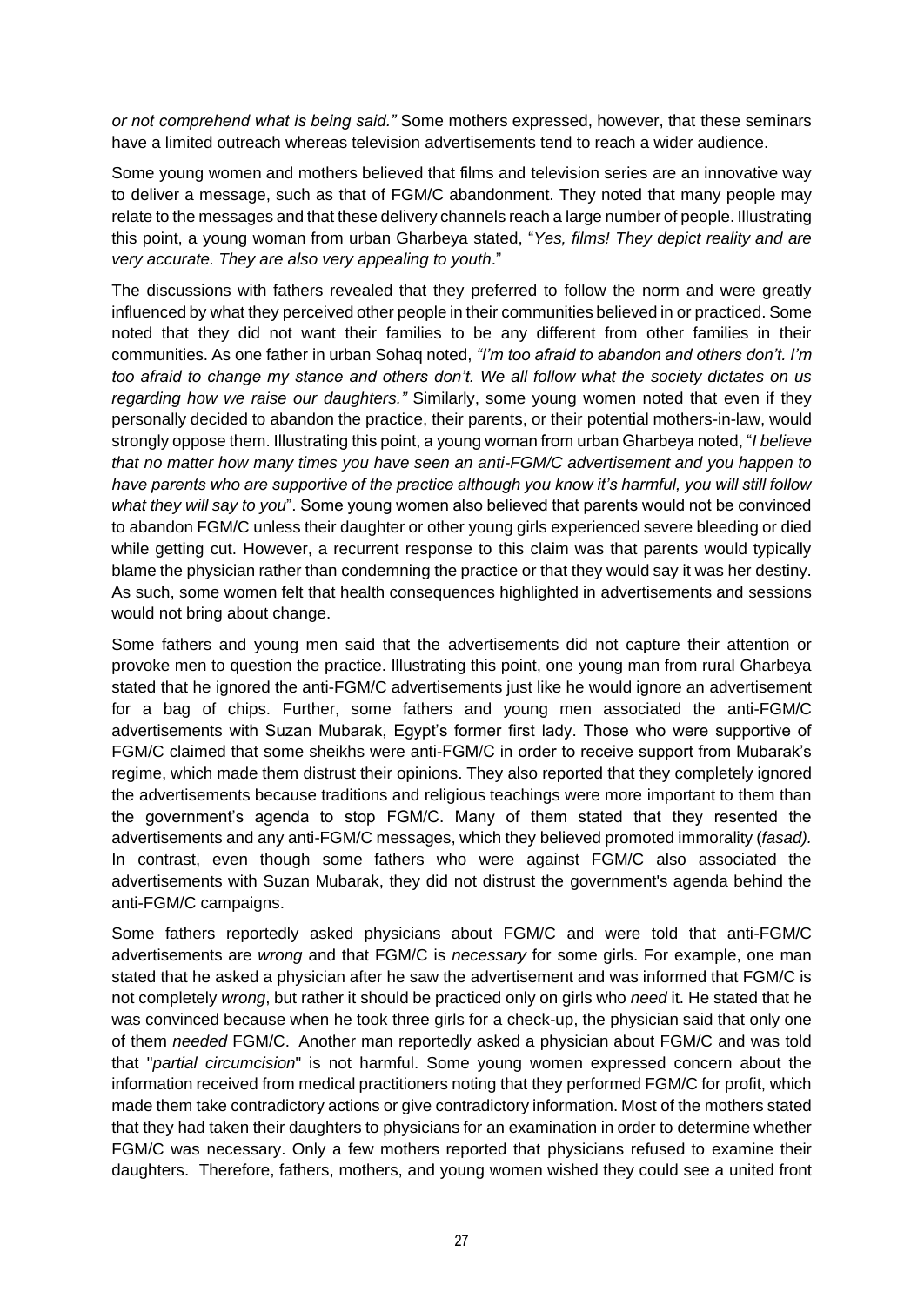from religious leaders and physicians. For example, fathers who were ambivalent but somewhat against FGM/C noted that they were waiting for a clear religious stance from the *Dar Al-Ifta* to reaffirm their anti- FGM/C stance. On the other hand, fathers who strongly supported FGM/C were not willing to change their opinion by hearing one convincing side but instead wanted several religious and medical entities to unite against FGM/C for them to reconsider their stance. These fathers also noted that having religious entities divided made it hard for them to believe that FGM/C is harmful or to support abandonment.

# **Community-level responses on the perceived prevalence of FGM/C**

All interviewed fathers who were against FGM/C thought that most people in their communities have abandoned the practice while those who supported FGM/C thought that most people in their communities practise FGM/C. These opposing views were also observed in FGDs comprising both FGM/C proponents and opponents. Those who were ambivalent about their stance on FGM/C often thought that their communities included both people who practise FGM/C and people who have abandoned the practice. However, those who were ambivalent about FGM/C but tended to support abandonment believed that FGM/C had decreased in their communities.

Similarly, all young men who supported FGM/C believed that nearly everyone in their community practises FGM/C. These young men described FGM/C as "normal as breathing" and believed that all girls should be cut. They also appeared to oppose the idea that a physician should decide whether a girl needs to be cut based on the size of her labia. They argued that if FGM/C was harmful, previous generations would not have practised it, and stated that they knew that 97 percent of women in Egypt are cut. They also explained that their sisters are cut and are fine and, therefore, they could not imagine the harms of FGM/C. These young men expressed their desire to see all physicians support FGM/C and sheikhs not speak against the practice. Further, they noted that they were suspicious of physicians and sheikhs who were against FGM/C even stating that if Dr. Magdi Yacoub (a renowned Egyptian-British cardiothoracic surgeon) said that he is against FGM/C, they would not trust him. In contrast, the group of young men who were against FGM/C and had been told that FGM/C is *haram* believed that very few (3%) people in their village still practise FGM/C. One of them noted that he would follow the actions of most people including practising FGM/C if most people practised it.

The vast majority of young women believe FGM/C is still widely practised because there is still a lack of awareness. As an example, they explained that some parents are afraid that their daughters may be infertile or incapable of giving birth when they get married if not cut. Most women, however, added that FGM/C was on the decline among new generations. Similarly, most mothers mentioned that the majority of people in their community cut their daughters, but rates are on the decline. Some stated that a few families do not disclose if they have cut their daughters. Illustrating this point, a mother from urban Sohag noted, "*A lot of people stopped the practice after hearing that there is a fine and they may be subjected to imprisonment*."

Religious leaders interviewed believe that the majority of Muslim and Christian scholars now advise people to seek the consultation of a physician. However, some of them explained that a few do not prohibit the practice because there is no justification in religious scripts that would allow this. There were accounts of some sheikhs (usually of old age or belonging to conservative/Salafi groups) still believing that FGM/C is honourable (or a *Makrama*) as they rely on the *hadith* that is commonly used among supporters. Coptic priests noted that none of them support the practice because it is not mentioned in the Bible.

The opinions of NGO workers on the prevalence of FGM/C within the communities they work with varied. Some, especially those from Sohag and Al Gharbeya, believed that FGM/C is rarely practised in urban areas whereas others, especially those who were residing in rural areas,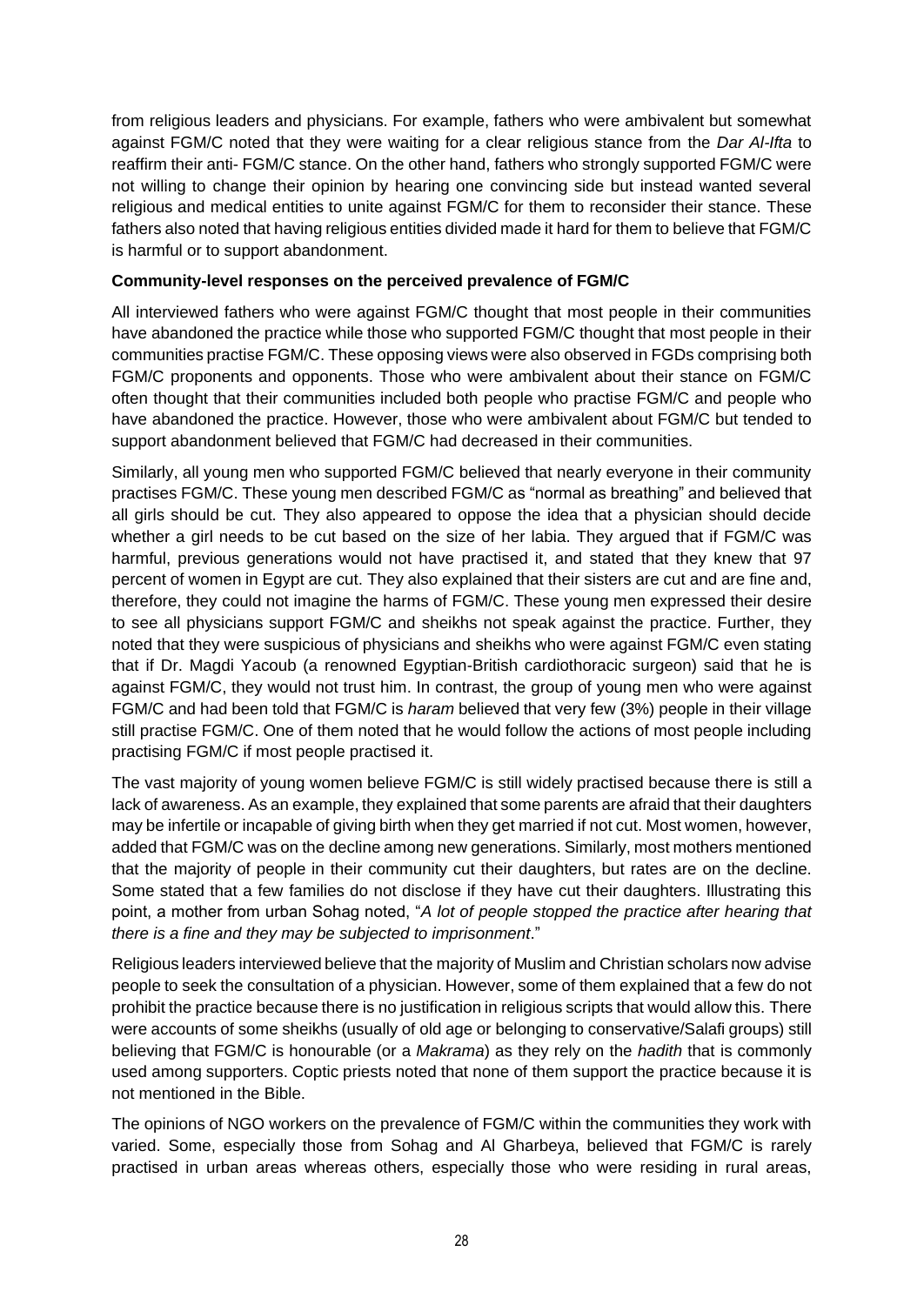believed that FGM/C is still practised in urban areas, especially in slums or unplanned areas. Most NGO workers believed that the prevalence of the practice was declining in rural areas but was more common in these areas, compared to urban settings. They also noted that prevalence varies from one place to the other because of the infrequency and the discontinuation of FGM/C abandonment activities as well as interference from FGM/C supporting groups in some areas.

It was also noted by NGO workers that there are multiple reasons why people still practise FGM/C. One of the most cited reasons was that it is seen as a tradition that needs to be preserved and a practice by which everyone must abide. Supporting this view, one NGO worker from Cairo noted, *"A woman is always influenced by the surrounding environment and the women around her. She cannot tell them that she did not cut her daughter, or she will face many problems."* Other reasons included people's lack of knowledge on the harms of FGM/C and its prohibition by the *Dar Al-Ifta*. NGO workers also noted that people who are supportive of FGM/C are convinced that it is a religious requirement and believe that an uncut girl experiences itchiness and rashes, which can lead to infertility and complications in delivery. They also noted that families fear that their daughters may become promiscuous if not cut and wanted to ensure their chastity. Employees of NGOs also mentioned that the rise of medicalisation provided leeway for people to practise FGM/C as some physicians would refer to it as a beautification process and some religious leaders would send families to physicians for a consultation on the need for FGM/C. Some NGO workers added that profitability caused some physicians and nurses to encourage FGM/C and obstructed their fear of the law and their adherence to medical ethics.

With respect to factors associated with abandonment, NGO workers noted that people's increased knowledge about the physical, social, and psychological harms of FGM/C is a primary factor. They also believed that the more people knew of uncut girls who were polite and well-mannered, the more likely they were to abandon the practice. Illustrating this point, an NGO worker in Greater Cairo stated,

*"The experience of knowing of an uncut girl who is well-behaved and respected within her community and comparing her with a girl who is cut yet promiscuous widens the horizons of people. It convinces them that the issue is related to education and parenting rather than whether this girl is cut or not."*

In addition, workers mentioned that people's awareness of the law and the religious prohibition of FGM/C motivates them to stop the practice. They also highlighted the dialogue between community members that was perceived to improve the diffusion of knowledge and information on the topic, ultimately breaking social barriers and allowing for more understanding. Moreover, NGO workers mentioned that more physicians are against the practice and play a major role in convincing people to leave girls intact.

# **Community attitudes towards FGM/C**

Most fathers interviewed in urban Sohag and urban Gharbeya were against FGM/C. Those in rural Gharbeya had mixed opinions. Those in rural Sohag and in Cairo were largely supportive of FGM/C. In contrast to fathers, most young men interviewed were supportive of FGM/C. However, in one FGD held in rural Sohag, young men reported that they were against FGM/C and thought it was *haram.* Although they were against the practice, they noted that a few girls (1%) might need FGM/C to improve their sexual life in marriage. Some even thought that girls who are not cut probably have a deformity that prevented them from getting cut.

Most of the young women were ambivalent about the practice. They were aware that FGM/C is harmful and may cause many short and long-term physical and psychological complications. However, they still believed that it was necessary to consult physicians and sheikhs to be fully convinced. As with young women, most mothers, except those in urban Gharbeya who had mixed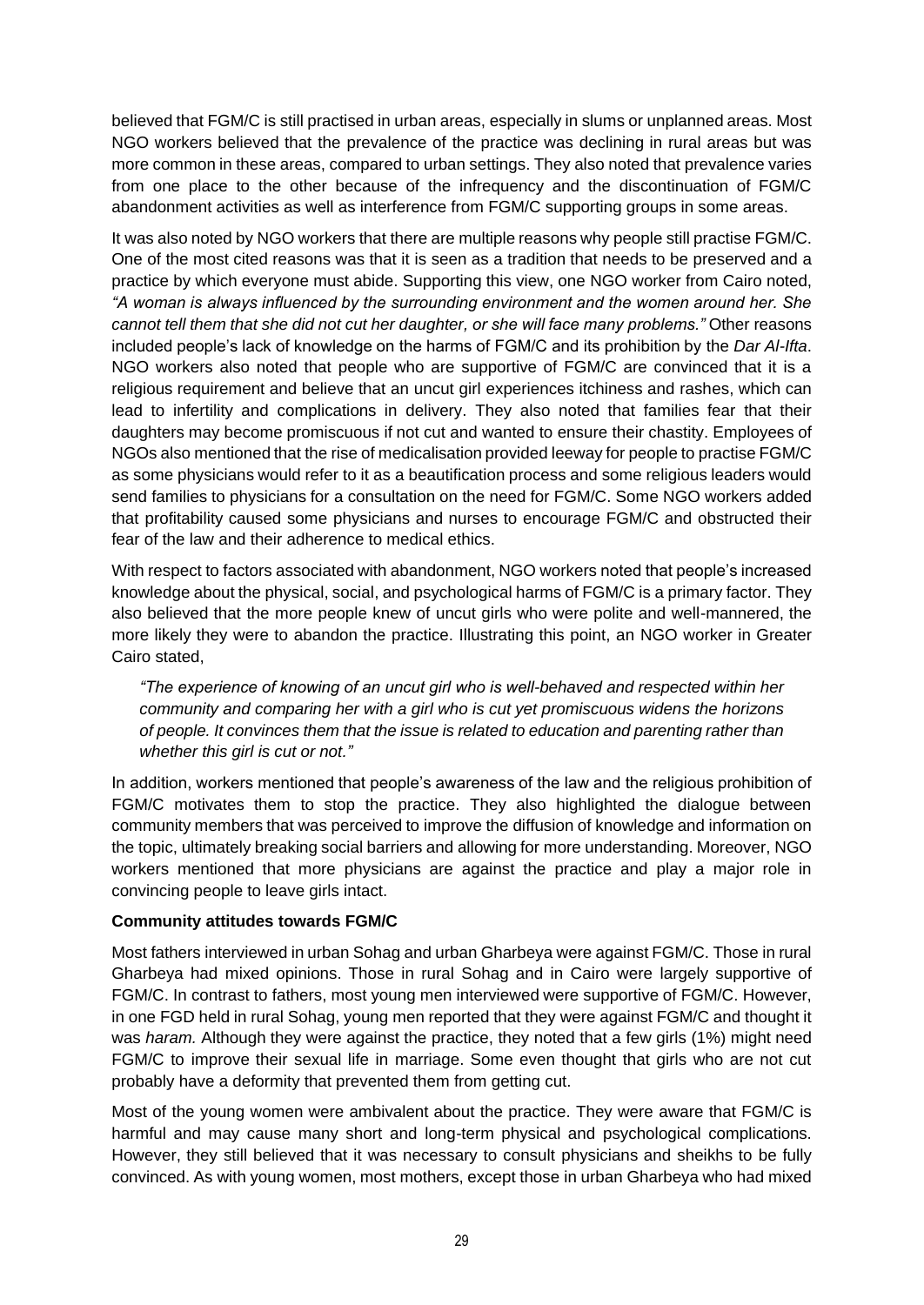feelings about FGM/C, were against the practice as they believed it had harmful consequences. Many, however, stated that they would have to consult a physician first.

Some of the religious leaders (both Coptic and Muslim) were against the practice while others had taken a neutral stance. Those that were impartial to FGM/C justified it by saying that nothing in the religious script either supports or prohibits the practice. It was noticeable, however, that most religious leaders believed that it was best for people to consult a trustworthy physician to know whether FGM/C was necessary or not. It was also clear that even among those who were against the practice, none referred to its prohibition and some sheikhs even seemed unaware of the *fatwa* made by the *Dar Al-Ifta*.

# **Who do communities consult on FGM/C?**

Fathers often reported that they discussed FGM/C with sheikh*s* or physicians. Only the group in urban Sohag mentioned talking about FGM/C with friends and/or wives. Those who were against FGM/C were reportedly told by sheikhs that FGM/C is wrong, which was the main reason why they were now against FGM/C. It was evident from the discussions that when a popular sheikh forbids FGM/C or talks negatively about the practice, men are largely influenced and follow his teachings. Men who were ambivalent about FGM/C reported that they were told by physicians that FGM/C is not wrong for some girls and that they should bring their daughters in for a check-up to determine whether she needed to be cut or not. One man asked a physician and was told that "partial FGM/C" is not wrong. Fathers who supported FGM/C either did not ask anyone about FGM/C or had asked local sheikhs and imams who often referred them to physicians who would not forbid or advise against FGM/C. Despite most men saying they trusted a *Mufti* or *Azhar* more, they stated that they would ask a local sheikh when they needed information because that is the person available to them.

Most young men reported that they did not talk about FGM/C. This was true for both those who supported and those who opposed FGM/C. They stated that the topic is considered taboo and that parents do not explain topics like FGM/C to their children. They also believe that it is a subject that is discussed only between the mother and daughter. As a young man in Cairo noted:

*"In the local family bound community of Al Marg (a Cairo slum area), you can't discuss these matters openly. Mothers and fathers believe that the NGO working here is rude and is driving people to immorality. You may find a mother and her daughters sitting so you approach them to inform them decently on the matter but if anyone overheard you, they may start getting speculative and shout at you for discussing such issues. It's a closed community here so people will see it as impolite and sinful though they do not really comprehend why they are very defensive."*

Two young men reported that they had asked physicians about FGM/C. One was told that FGM/C creates a lot of problems for women and another was told that FGM/C is necessary and that a girl should not get married unless she is cut or else she will suffer from many health problems. One young man in rural Gharbeya had searched the topic on the internet and asked a physician to explain it to him. Young men in rural Sohag who were against FGM/C reported that they had only heard shallow information describing it as *haram* and had not tried to investigate further. Some young men noted that they would rely on their parents' experiences rather than on knowledge from other sources. Underscoring this point, one man said he would follow traditions and his father's teachings regardless of the information that he received regarding FGM/C.

Most young women stated that they felt embarrassed discussing FGM/C with their parents or older relatives. They believed that they would face rejection if they were against the practice. Some of them mentioned that they were more comfortable discussing the matter with their sisters or peers. Explaining this point, a young woman from rural Sohag mentioned, "*You can discuss the topic with*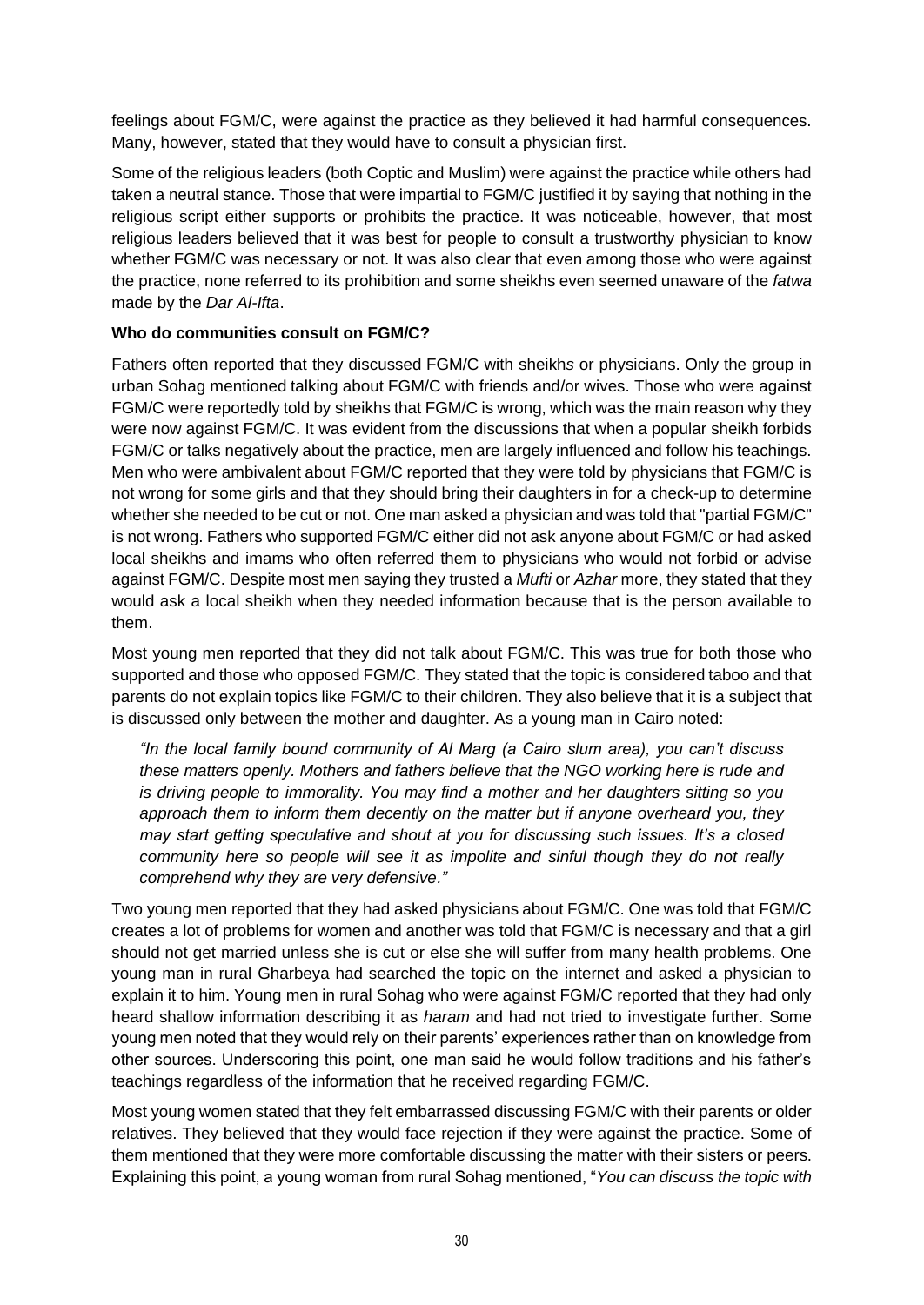*your younger sister but never with your mother. For her, FGM/C is not a matter of discussion*." Most mothers stated that they consulted their friends and neighbours who usually advised them to cut their daughters. One of the mothers said she talked with her son to stop him from cutting his daughter and he fully obeyed.

# **Community perceptions about the roles of physicians and sheikhs**

Fathers and some young men prioritised the religious stance over all opinions on FGM/C. They all expressed the importance of knowing the religious ruling on FGM/C; when they discussed the topic, they addressed the religious opinion more often than any other. While some valued the medical opinion and following traditions, religion was more influential. Fathers noted that they usually went to a sheikh if they needed information about FGM/C*.* Local and trusted sheikhs were noted to be have great influence on a father's stance on FGM/C. For example, one group of fathers who were against FGM/C said that they were convinced by their local sheikh that it is not a religious practice. This group of fathers noted that they would go back to practising FGM/C if they found out that it is a religious obligation. They also felt that there is a lack of statements from the MoHP, the *Dar Al-Ifta,* and *Al Azhar* on their stance regarding FGM/C, and they were waiting to hear a clear position. For example, ambivalent fathers who were somewhat supportive of abandonment wanted clear religious direction from the *Dar Al-Ifta* to reaffirm their anti-FGM/C stance. However, some fathers noted that they needed a religious ruling to be backed up with proof from scriptures, while others wanted a united opinion that includes both a religious ruling and the support of physicians.

Fathers who supported FGM/C believed that it was ordered by the Prophet and noted that they only cared about *Shaaria* law and *Sunna* and did not care about physicians' opinion. These fathers also noted that they would not follow, or be easily convinced, by a sheikh who opposes FGM/C. Further, they stated that they only followed religious proof (*hadith* and Quran verses) and argued that unless several prominent *Azhar* sheikhs provided proof that FGM/C is *haram,* they would not be convinced otherwise. Similarly, young men who supported FGM/C noted that they could also be convinced to abandon FGM/C if several prominent sheikhs (especially *Mufti* and *Azhar*) and physicians provided proof that FGM/C is not a religious practice or that it has medical harms.

Some fathers who supported FGM/C noted that if several physicians told them not to cut, they would insist on going to another physician, or waiting a year, before taking their daughters to the physician to be cut. These fathers did not care about the medical harms of FGM/C and were not very open to receiving new information or learning more about the topic. There was, however, a group of fathers who supported FGM/C, considered religion the ultimate truth, and believed that Islam would never promote FGM/C unless it was beneficial, but who also believed that Islam encourages people to seek advice from scientists. These fathers believed that the best approach is to seek the opinion of a physician who will determine the need for FGM/C depending on the size of the labia.

Young men who were against FGM/C held contradictory views. For example, many of them thought that physicians had more accurate information about the harms of FGM/C than sheikhs. These young men noted that if a sheikh said that FGM/C is *haram,* but a physician said that FGM/C is necessary, they would follow the physician's orders. However, when asked whether they would follow religious teachings or scientific information about FGM/C, most said that they would follow religious rulings. Also, they all agreed that the *Mufti*'s ruling is more important than that of local sheikhs. But, they also said they would ask a local sheikh if they were interested in knowing more about FGM/C.

The majority of young women were slightly more inclined to choose the opinion of physicians over that of religious leaders. A young woman from urban Sohag stated*, "People became more aware after the 'No to Circumcision' advertisement and would take their daughters to a physician who*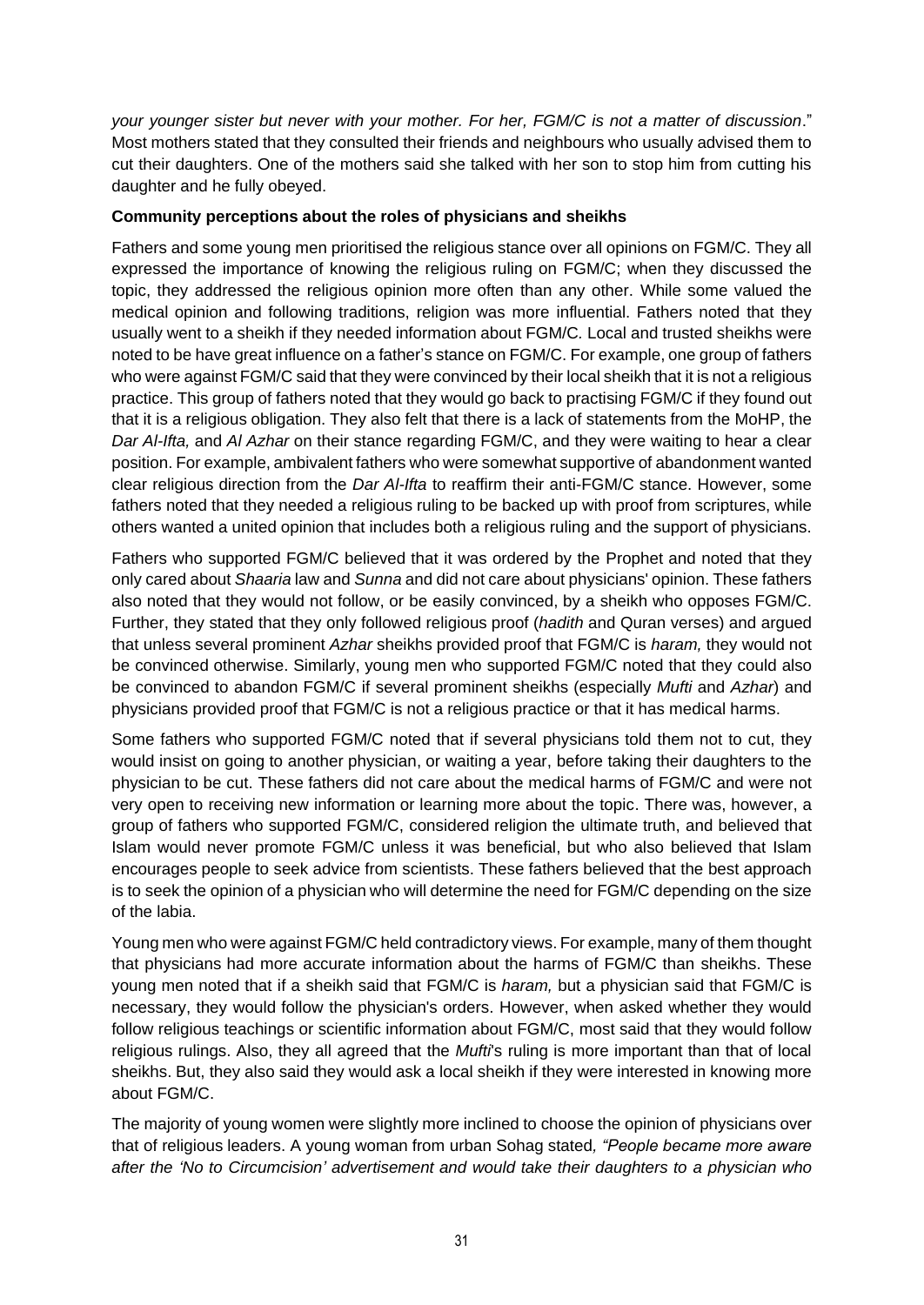*would tell them don't cut her and they would follow his suggestion."* Another young woman from urban Gharbeya noted *"I would ask the opinion of a doctor because if there are medical harms, then religion would certainly not support this harmful practice."* Some still indicated that both the opinions of religious leaders and physicians are equally important, since they need to also understand whether FGM/C is permissible or prohibited by religion. In some instances, they mentioned the importance of knowing the legal aspect by consulting a lawyer or a legal officer.

In contrast, most mothers seemed to prefer following the opinion of a religious leader over that of a physician. One mother from rural Sohag explained, "*A doctor's opinion may be influenced by the*  fact that he'll be earning money for cutting my girl whereas nothing influences the opinion of the *sheikh*." Some, however, noted that physicians' opinions were often aligned with sheikhs' opinions. The majority of mothers also expressed that the religious leader has to be affiliated with *Al Azhar* to ensure that he is well-educated on religious interpretation.

# <span id="page-41-0"></span>**Physicians' Perspectives on FGM/C and FGM/C-related Campaigns, Messages, and Interventions**

# **Messages extracted from FGM/C campaigns and interventions**

# *Messages on religious rulings*

All physicians noted that there was no mention of FGM/C in Abrahamic religions. Although some physicians mentioned two commonly used *hadiths*: **الغسلل وجب الختانان التقا إذا**) if the two circumcised parts meet or if they touch each other, it is necessary to proceed to ablution) and **َوَ و ِ تَ ْن ا ْخ َهكو ِفضل** if you cut, do not overdo it because it brings more radiance to the face) فإِنَّهُ أنْضَرُ لِلوَجْهِ وأخْطى عنْدَ الزَّوْجِ and it is more pleasant for the husband), all the physicians believed that these *hadiths* are not credible, based on the information they received from the media. They noted that although most physicians used to believe that FGM/C is *Sunna*, many had changed their stance especially after receiving religious information and more accurate interpretations of the previously mentioned *hadiths*. Some even mentioned that *Al Azhar* and the *Dar Al-Ifta* have prohibited FGM/C and called it *haram*. As one male physician from Gharbeya noted, *"A strong campaign was held against Salafists to reaffirm their stance against FGM/C and that it is haram and we, of course, follow what the Azhar says."*

# *Messages on the law*

Most physicians knew that FGM/C is punishable by law. Their information on the types, terms, and durations of punishment varied, however. Some thought that only those who performed the procedures were liable for punishment while others thought that both the parents and the person performing the procedure were liable for punishment. A few knew that the FGM/C abandonment law had been recently amended.

Most physicians had heard stories of girls who suffered as a result of undergoing FGM/C and may have even died. However, they shared that none of the physicians in such cases were held liable for their actions because the parents would not report the incident. Some physicians, though, believed that just a few physicians were prosecuted if the girl died and usually the prosecution happened on the basis of a "medically incorrect procedure" rather than FGM/C. Explaining this point, a male physician from Cairo noted, *"Prosecutors usually take a case not because a girl underwent an FGM/C procedure but because the girl died during the procedure."* Physicians confirmed that FGM/C is criminalised, but the law is not enforced because of the lack of reporting and proper monitoring.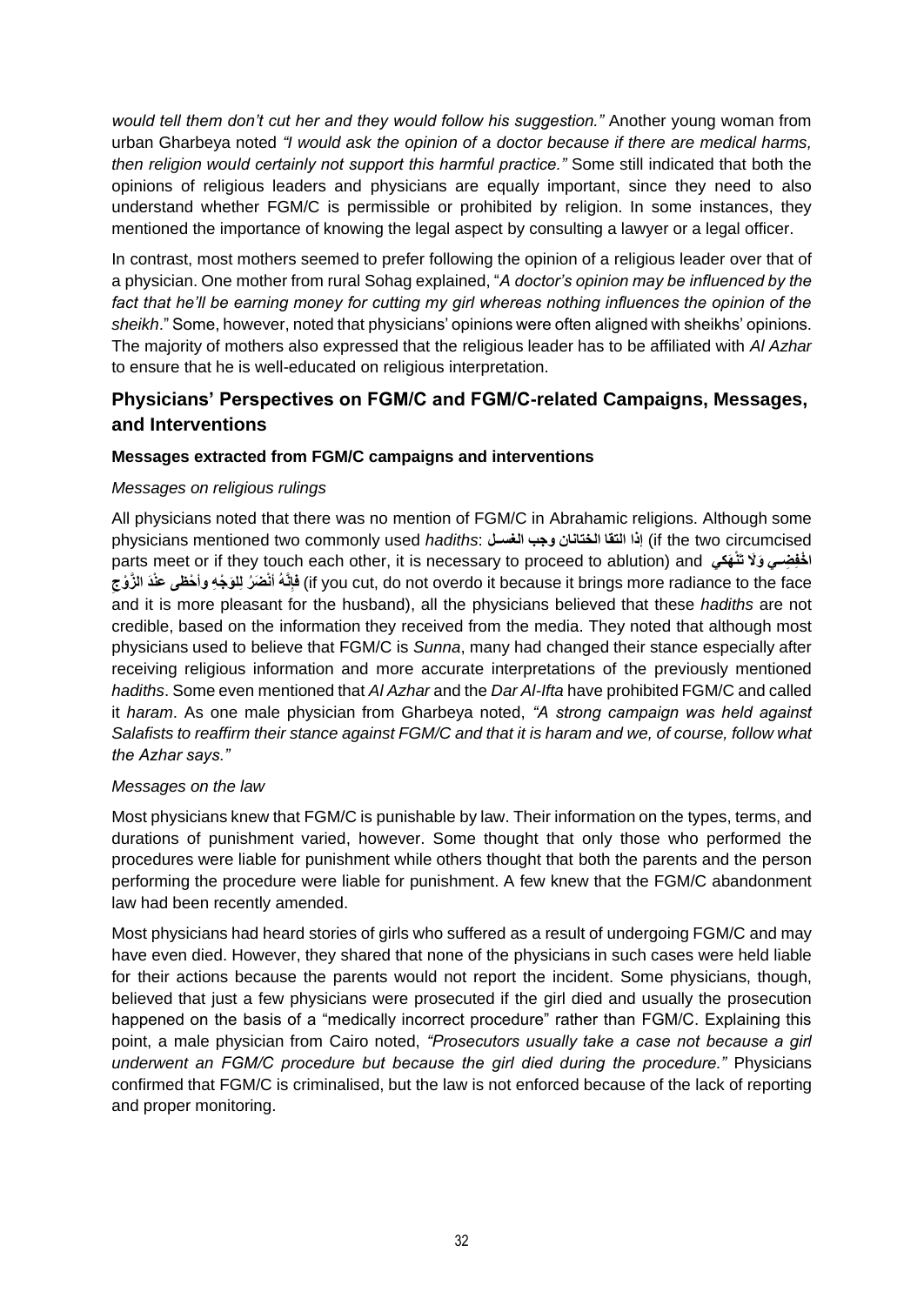# **Sources of information**

Physicians received information on FGM/C from multiple sources that are not necessarily limited to SMCs and interventions. These sources generally include the NPC, NCW, MoHP, hospitals/health units, *Al Azhar*, the Coptic Church, and medical schools. The majority of physicians had also watched television advertisements against FGM/C and a few recognised the Child Helpline 16000. A few physicians mentioned seeing news or documentaries on television. One of these physicians reported seeing a parliamentarian speaking positively about FGM/C on television and saying that FGM/C is good for a woman to lower her sex drive.

Except for two physicians, most doctors said they were not taught anything about FGM/C at medical school. Explaining the lack of training on FGM/C, one female physician from Gharbeya noted that *"FGM/C was not discussed in the medical school curriculum. I knew about FGM/C from the very first year of my hospital residency."* Some also mentioned that very few medical journals or magazines, whether in English or in Arabic, covered the topic.

Most of the physicians had attended either training or awareness-raising sessions or conferences (part of the SMC efforts) that focused mainly on the medical consequences of FGM/C and had a specialised physician as a speaker. Other sessions would sometimes include discussions with legal officers or religious leaders on legal and religious dimensions. The sessions were reported to target obstetricians and gynaecologists, but no reasons were provided for the exclusion of other medical professionals.

Most physicians had seen SMC posters or billboards that often depicted the medical harms of FGM/C. Some of these posters also highlighted the criminalisation of FGM/C and would add Quranic verses or proverbs supportive of doing no harm. These posters or billboards were reportedly seen on main roads and in hospitals, health units, or social clubs. In addition, some of the physicians reported that they had accessed information on FGM/C on the internet, either in video form or text. Some physicians had also searched for information in religious books like the Quran or Bible.

#### **Perceptions and responses on content and frequency of communication messages**

Most physicians believed that communication messages were usually supportive of FGM/C abandonment. They noted that the messages highlighted the protection of girls from physical and psychological harms as well as the conservation of their social status. They also mentioned that the messages aimed to instil fear among those who practise FGM/C and to raise awareness about the criminalisation of FGM/C.

Some physicians reported that many people including other physicians, especially those from rural Upper Egypt, believed that religious institutions that promoted the abandonment of FGM/C campaigns were working with the government to serve Western agendas that propagated immorality in predominantly Muslim societies. Illustrating this point, one male physician from Gharbeya noted, *"They kept saying that Al Azhar is siding with the government to get funds from France and America."*

Most physicians believed the content targeted the public, instead of physicians alone. Some, however, expressed that there was some content tailored precisely to medical professionals. Explaining this point, a physician from Gharbeya noted,

*"There are some messages that target doctors whereas others may talk to mothers, fathers, or the girls themselves. There are also messages that target the public at large to mobilise and encourage more people to report incidents of FGM/C."*

Views varied amongst physicians on the frequency and availability of FGM/C messages through the different sources. However, they agreed that the timing of airing and organisation of messages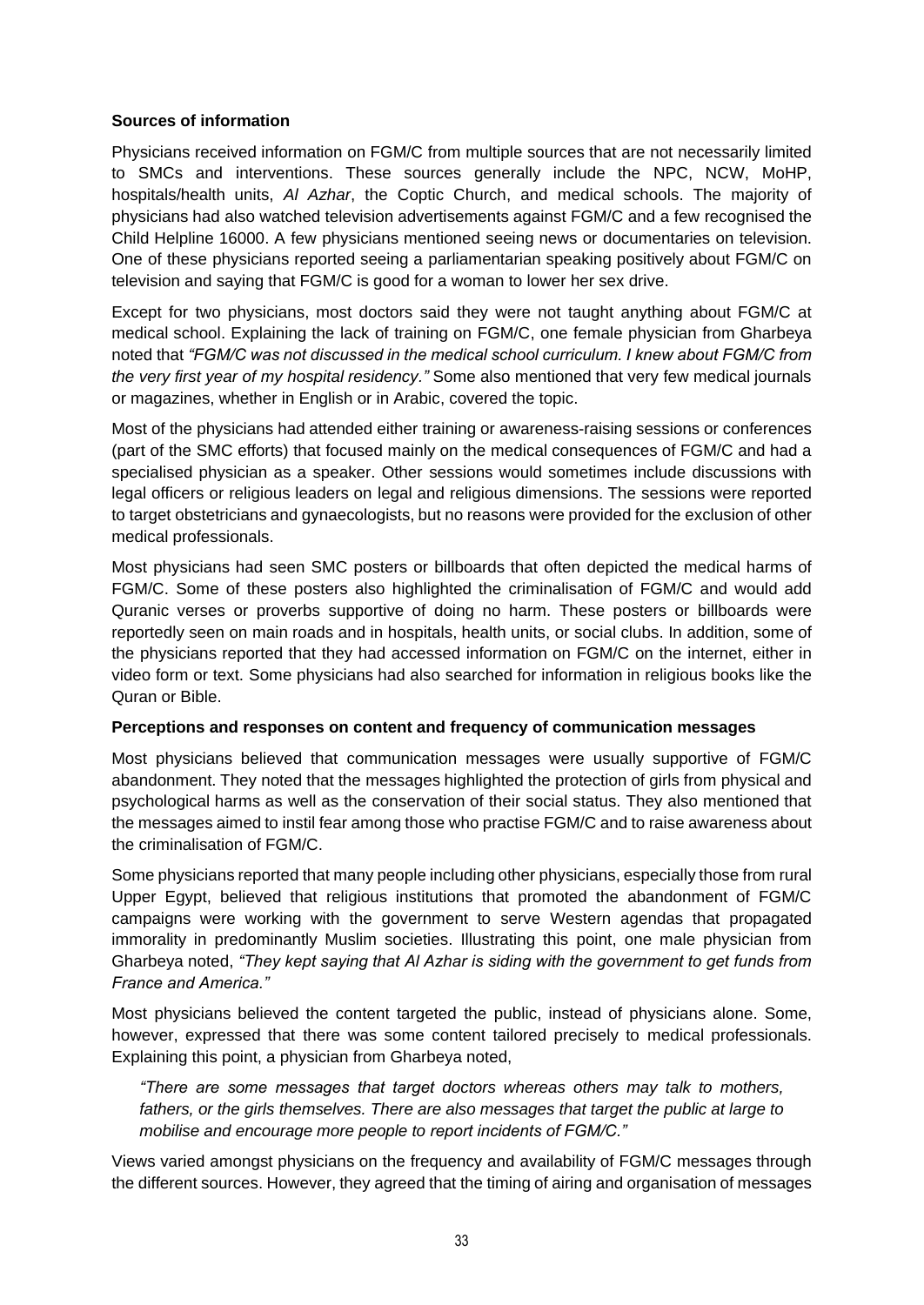was usually suitable. However, they noted that these messages were not currently available. Some of them mentioned that the availability of the messages was directly aligned with the country's priorities and interests during a given time period.

# **Perceptions and responses on effectiveness of communication approaches and content**

Interviews with physicians revealed opposing views about the effectiveness of communication methods and content. On the one hand, physicians in Sohag believed that most Egyptian physicians had stopped performing FGM/C procedures out of fear of ruining their professional reputation and getting imprisoned. A less common reason was that physicians had been convinced that it is either medically harmful or religiously prohibited. On the other hand, some physicians mentioned that declines in the practice were only temporary and coincided with the death of a girl at the hands of a physician. Others still believed that there was no significant change after the criminalisation of the practice and instead noted that FGM/C was being increasingly driven underground and may not be referred to as FGM/C as a method of cover-up. Explaining this point, a female physician in Cairo stated, *"Doctors know that it is illegal but still practise it. If they want to perform it in a hospital, they would admit the patient for a 'cosmetic' procedure, not an FGM/C one."* 

Some physicians believed that measuring or evaluating the degree of effectiveness is difficult as the practice is being driven underground because parents and physicians are afraid of punishment. Others noted that the effectiveness may only be temporary and would stop with the end of the FGM/C abandonment interventions. For example, one female physician from Sohaq explained,

*"FGM/C abandonment advertisements used to run repeatedly on television for some time period which made people receptive to the message. However, when the advertisements stopped, people went back to their old habits and the interest in the topic just generally decreased."*

They also noted that their efforts to encourage parents to abandon the practice were not effective because other physicians will perform the procedure. Physicians also noted that they had to limit their discussions on the health consequences with patients to avoid stigma. Illustrating this point, one physician, who usually promoted FGM/C abandonment in rural clinics in Gharbeya, said,

*"Locals believe that we are strangers, coming in dressed differently and expecting to spread immorality. So, we limit our messages on FGM/C abandonment to protecting a girl's health only."*

Most physicians felt that advertisements targeted to physicians were very conservative and did not thoroughly cover the multiple complicated facets of FGM/C. Some physicians also found the advertisements irrelevant and old and noted that they often depicted a lot of sadness, darkness, and crying, which did not reflect the reality. Others thought the advertisements were incomprehensible and inconsistently aired in the media.

In contrast, physicians thought the content discussed during sessions and lectures was usually thorough and appropriate for medical professionals. The speakers were said to have made efforts to use various methods (i.e., oral presentations, slide shows, or visual content) to ensure that the information was well processed and could be remembered by the attendees. The information received from these sessions and lectures was reported to be consistent and physicians could always refer to medical books if they want to learn more.

# **Most preferred type of message and method of communication for physicians**

Physicians' preferred methods of communication varied and included medical school curriculums, self-driven research, short films, social media channels, posters, and medical journals. However, the most preferred medium was television advertisements, which were perceived to deliver a clear,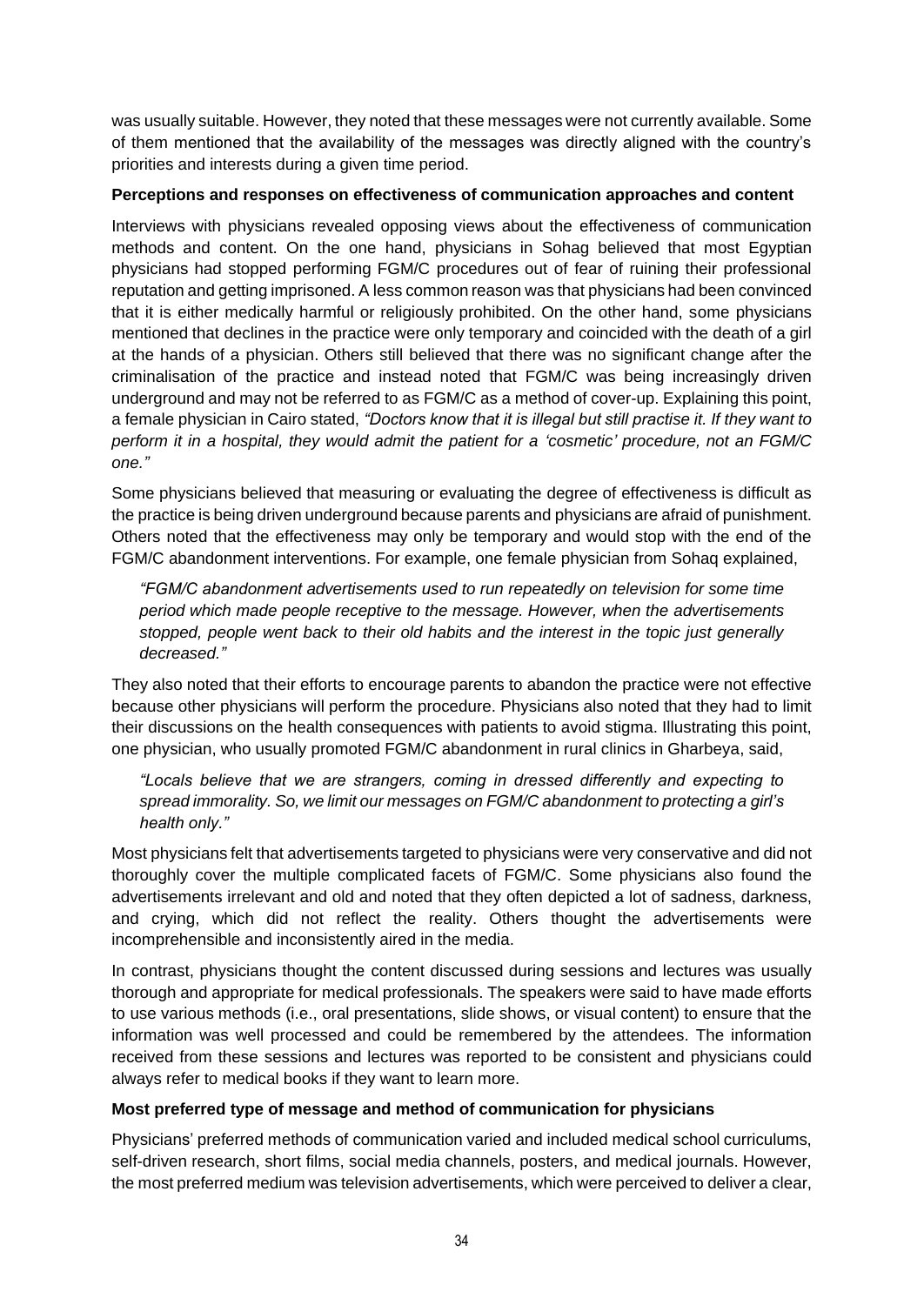concise message and could easily reach physicians. Sessions and open discussions were the second most preferred method of communication since they provide a space for dialogue and direct communication. However, physicians noted that not all of them had time to attend such sessions.

Most physicians believed that religious messages would be the most effective with Egyptian physicians. A few said that a moral message would be very effective in awakening a physician's conscience as no physician likes seeing his/her patient in pain for no valid reason. Others were divided, with a few believing that medical content is more appealing to physicians while some believed that the legal dimension was a key reason why many doctors have now abandoned the practice. Underscoring the importance of highlighting the legal dimensions, a male physician in Cairo noted,

*"Forget about the television advertisements and campaigns. This is just a waste of money. MoHP should address all doctors the same way they reach out to them during vaccination campaigns. A letter or statement issued by MoHP or the Doctors' Syndicate should be distributed to all health units, hospitals, and all doctors informing them of the law. Also, heads of the Doctors' Syndicate need to be completely convinced by FGM/C abandonment."*

Some physicians believed that if a prominent physician, who is trusted by many in his/her profession, publicly advocated against the practice many will follow suit. Some of the names mentioned were Professor Sir Magdi Yacoub, Dr. Hassan Khairy, the head of the Doctors' Syndicate in Egypt, and Dr. Mona Mina, the deputy head of the Doctors' Syndicate. On the other hand, some of the physicians felt that the views of prominent doctors did not matter because physicians' decisions were usually based on extensive knowledge and research. Supporting this view, one male physician from Gharbeya noted,

*"That was long ago. Doctors now own international degrees from some of the best universities. They do not stop studying and researching. That is why you would not find the one leader/role model who is followed and praised by the rest."*

# **Who would physicians ask for more information on FGM/C?**

Some of the physicians noted that they would not seek advice from other people as they felt it was highly unlikely that they would find someone who is more knowledgeable on the matter than themselves. They also said that they would rather rely on literature and information available on the internet. Nevertheless, some physicians noted that they would ask officials at the MoHP for medical information, *Dar Al-Ifta,* and *Al Azhar* for religious interpretation and prominent lawyers for legal guidance.

# **What information do physicians need to support FGM/C abandonment activities?**

A fraction of the physicians were satisfied with their level of knowledge and did not require any additional information. These physicians also indicated that they were not going to change their stance on FGM/C. Others, by contrast, said that they needed more information, especially on the religious or medical aspects. A female physician from Sohag stated,

*"FGM/C is not studied in medical schools. We study what the reproductive system looks like, but we are not taught anything about the harms of FGM/C and its long-term health consequences."*

Physicians proposed a few recommendations to ensure FGM/C abandonment amongst fellow medical professionals. One of the recommendations highlighted the importance of strong law enforcement. They believed that if practising physicians were imprisoned, had their licenses revoked, and the issue was covered extensively in the media, other practising physicians may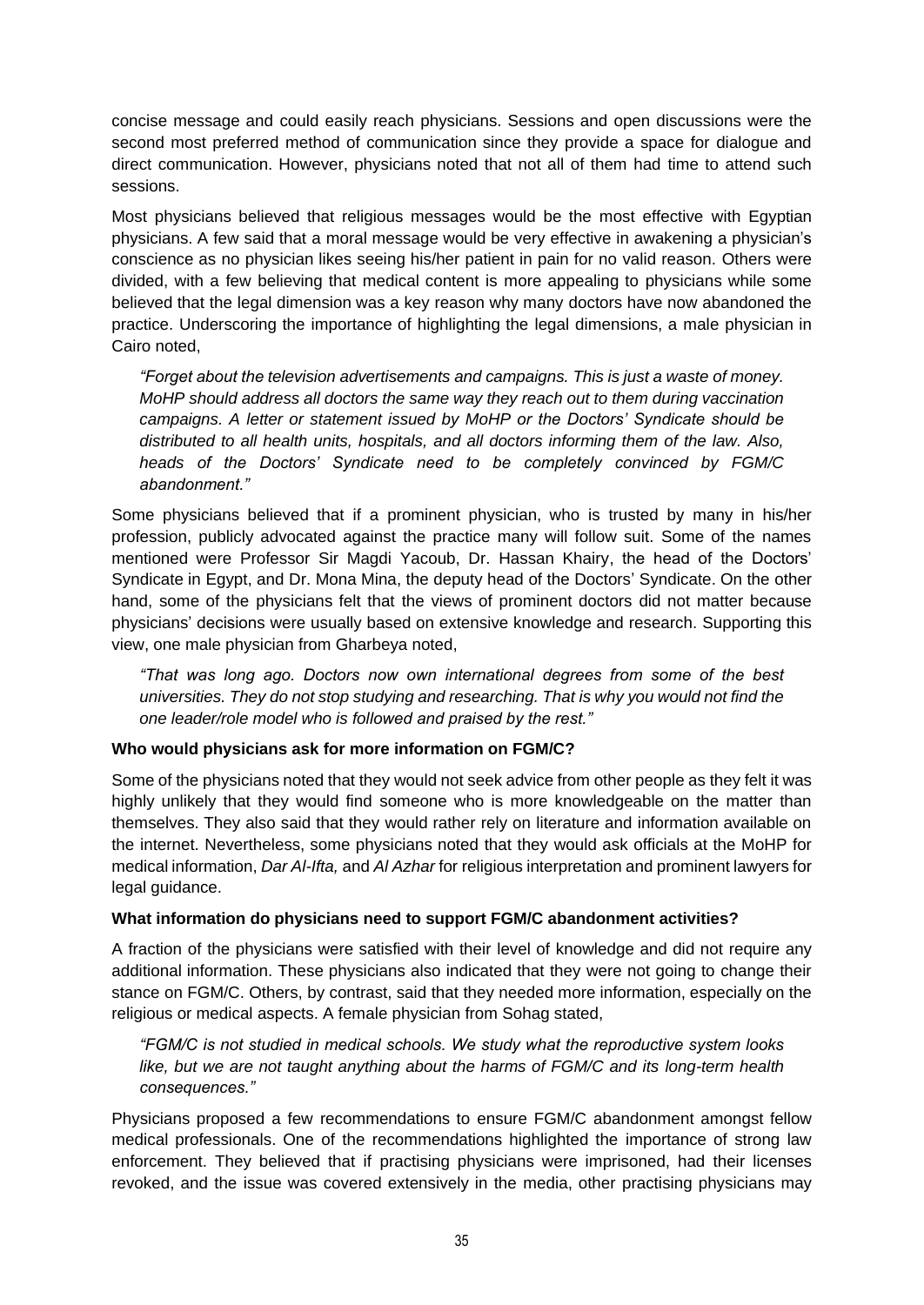eventually abandon the practice. However, some of them believed that subjecting the parents to imprisonment was not a good idea as it made people afraid of reporting physicians to the right authorities.

Testimonials from girls and women who had experienced negative consequences of FGM/C were also believed to be useful in changing the stance of a small segment of physicians. Testimonials were also perceived to make the campaigns more relatable to those who were cut. Physicians also noted that television channels that promote FGM/C needed to be shut down to avoid confusing viewers. Physicians also suggested providing a series of unified training sessions and workshops to religious leaders who would, in return, address physicians. In addition, physicians recommended the integration of FGM/C information within school curriculum to ensure that young generations are well-informed.

# <span id="page-45-0"></span>**Discussion**

Egypt has witnessed extensive efforts to accelerate FGM/C abandonment and yet, despite these efforts, FGM/C remains widespread. Therefore, there is a need to understand the perspectives of different target groups to draw lessons that can improve existing programmes and inform the design and scale up of effective SMCs and interventions that can drive a shift in attitudes and behaviours towards FGM/C abandonment. We found that most FGM/C campaigns were currently on hold due to funding shortfalls. Nonetheless, our research revealed that FGM/C abandonment activities in Egypt fall within the dominant mass communication paradigm described by Lee (2008), which uses a vertical top-down approach to share information or services via mass media. However, these activities cannot be considered SMCs as they do not address the four primary components of the social marketing mix. Below we discuss the findings as they relate to the four "Ps" of the social marketing mix: product, place, price, and promotion.

For FGM/C abandonment programmes, the "*product*" refers to abandonment. However, interviews with community members, physicians, religious leaders, and NGO staff revealed that the thinking and interpretations of abandonment varied significantly. Further, study findings indicated that people were exposed to contradictory messages and that the perceived benefits of abandonment were not always clear. As a result, many people were ambivalent about FGM/C abandonment because they could not picture the benefits of the "product", which is completely abandoning the practice. For example, although some young people noted that they were in favour of FGM/C abandonment, they still noted that they would first consult a physician before deciding on the practice. The exposure to contradictory information might also explain why women reporting recent exposure to FGM/C-related information were more likely to support the continuation of the practice than those reporting no recent exposure. It is plausible that women reporting recent exposure may have been exposed to messages that promote FGM/C, especially given the rise in conservative groups following Egypt's political and social upheaval in 2011*.* This unexpected finding on the association between recent exposure to FGM/C information and women's attitudes to FGM/C may also reflect a bias stemming from the type of information an individual is likely to remember; that is, women against abandonment may be more likely to remember media messages supporting abandonment.

Although the "No to Circumcision" slogan, which is part of the brand identity of the "product", was well-recognised by most participants, it reportedly tended to instil fear in people rather than encourage people to abandon the practice. Similarly, although many people recognised the "*El Bent Masriya*" and the "Enough Circumcision" campaigns, a recurrent description of these brands was that they were too dark and depressing. Some studies have found that fear-based appeals can be effective in changing attitudes and behaviours. For example, Durkin, Biener, and Wakefield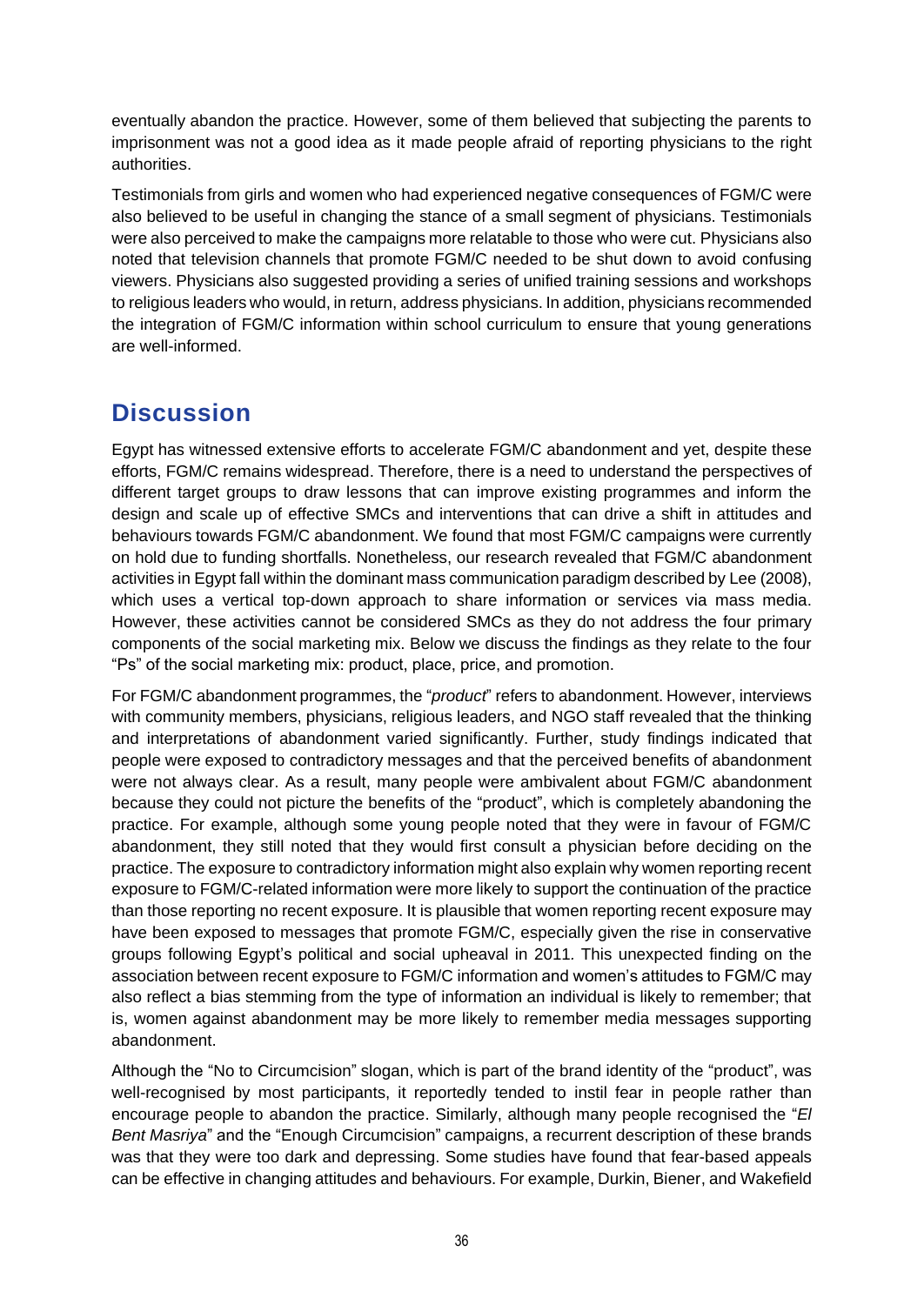(2009) found that fear-based appeals increased smoking cessation rates. Similarly, Bayer and Fairchild (2016) argue that although fear-based public health campaigns may be controversial, a growing body of evidence suggests that they are successful in changing norms. In contrast, our findings suggest that negative associations and the use of fear may limit the effectiveness of FGM/C abandonment initiatives. Studies that have found that fear-based appeals are effective may not have focused on a deeply-rooted social practice like FGM/C. Further, most campaigns and interventions in this study were noted to emphasise the harms of FGM/C, which was perceived to have resulted in significant reliance on physicians to either perform FGM/C or to determine whether a girl needs to be cut. The over-emphasis on the health consequences of FGM/C may, therefore, drive the medicalisation of the practice in a bid to reduce the harms of FGM/C, while enabling people to preserve their traditions/culture.

Study findings suggest that although NGO workers are well trained in applying a linear mass communication approach, they need adequate training to create effective SMCs. Although they are completely aware of the drivers of FGM/C and work collaboratively with key actors, NGO workers were unable to apply social marketing principles that would enable the development and delivery of effective messages that promote FGM/C abandonment among different audience. For example, many of them reportedly followed a step-by-step, top-down process that was planned for them instead of adopting a customer-centred social marketing approach. Thus, although implementers noted that there was room for autonomy in identifying communication methods and the type of activities based on the context and the people targeted, there appeared to be limited input from the target audience. In addition, although monitoring and evaluation is a core component of SMCs (Andreasen, 1994; Lee and Kotler 2011), discussions with NGO workers suggested that most evaluations were not rigorous and were often not integrated into programme action plans. Poor monitoring and evaluation systems may hinder efforts to adjust SMCs to enhance their success, as well as impede scale up.

*Place* is an important element of SMCs because the venues where messages and products are delivered must be relevant and accessible to the target groups. Study findings suggest that FGM/C abandonment campaigns and interventions were inconsistent and infrequent, with the lack of funding being a primary factor. The evidence also shows that people's exposure to information on FGM/C is limited. This suggests that the availability of the information is insufficient in many places and thus, partnerships and collaborations among different actors involved in FGM/C abandonment efforts need to be broadened. Although NGO workers indicated their intention to approach everyone within the family, most initiatives targeted women primarily, or held more appeal to them. Failure to reach men may impede abandonment efforts because men hold significant power in decision-making in the family, which may contribute to the continuation of the practice. As illustrated by Mackie (1996) behaviours may be motivated by the norms of more than one group. For example, during the FGDs, some young men said that they would not marry an uncut woman or would divorce their wife if they found her uncut. Taken together, these findings suggest that information on FGM/C abandonment must be made available to both those who are involved directly and indirectly in the FGM/C decision-making process. Without clear messaging about the importance of FGM/C abandonment that speaks to both men and women, as well as other actors and stakeholders, FGM/C abandonment SMCs and interventions are unlikely to stimulate change in people's norms, attitudes, and behaviours. These findings also highlight the importance of conducting formative research to select areas where interventions will be implemented, understand the target audience's needs, and to pre-test messages as a basis for developing effective strategies towards FGM/C abandonment. Social media analysis shows that there is limited discussion on the topic online. As such, further efforts to use the internet as a channel may need to consider more effective ways of packaging SMC messages to ensure broader reach and impact.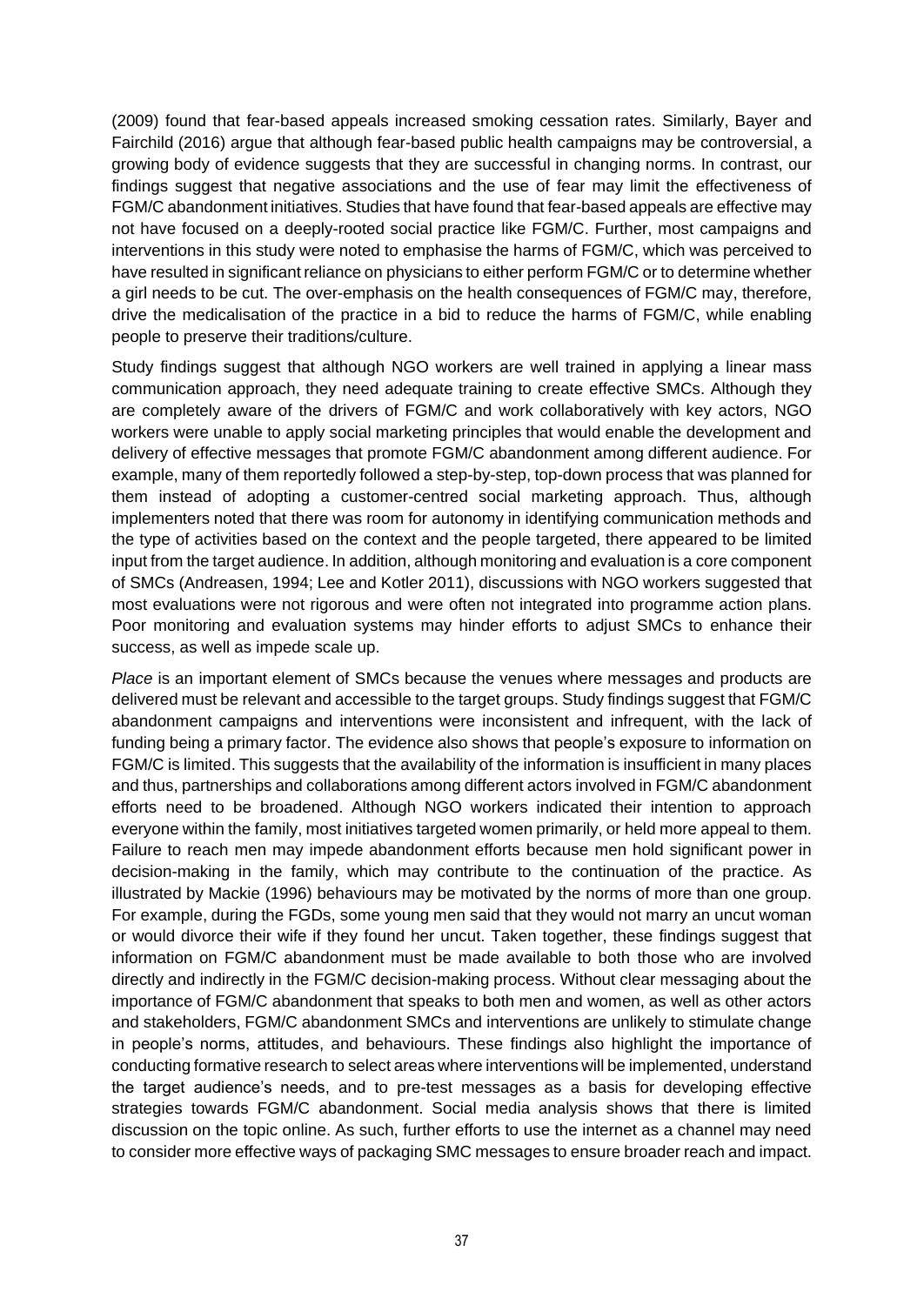Further research to assess the potential for using social media in FGM/C abandonment SMCs is also warranted.

*Price* refers to what the target audience has to give up in order to adopt the behaviour. Our study findings suggest that the price of shifting attitudes remains high. Many individuals recognise the harms and bodily violations of FGM/C, which limit women's sexual pleasure and autonomy over their bodies. However, many still believe that the consequences of not complying with the social practice are grave for both the young woman and her family. These findings underscore the need to have clear and strong messages communicated by people who are trusted within the community to encourage abandonment.

*Promotion* refers to the persuasive communication methods designed and used to change behaviours. Participants noted that they were exposed to a wide range of promotional activities. Among married women, the primary source of information on FGM/C was television. However, many of the qualitative interview participants, except for physicians, preferred community seminars as they provided space for face-to-face communication and dialogue. The secondary analysis also showed a significant association between participation in community seminars and positive attitudes towards FGM/C abandonment among married women. These results suggest that faceto-face approaches may yield positive results.

Results from the qualitative interviews suggested that sources of information slightly differed from one group to the other. For example, religious leaders noted that they often obtained information from group sessions, while some young women read books about FGM/C. While some participants noted that the messages obtained were clear and appealing, many fathers found messages shallow and unconvincing because they did not address their concerns. These results underscore the need to tailor messages and communication tools based on the needs of various target groups. These findings also underscore the need for formative research before designing the campaigns and deciding on the communication methods and messages.

# **Factors that limit SMCs and interventions for FGM/C abandonment**

Fathers and young men were largely unaware that FGM/C is punishable by law. This discrepancy suggests that fathers and young men are often not targeted by the campaigns and interventions, or that existing messages do not effectively reach these groups. Failure to reach males may negatively impact the family decision-making process on FGM/C. In addition, although some groups were well-informed about the law criminalising FGM/C, most people did not understand the reporting mechanism. There was no mention of the Child Helpline 16000, except by one NGO worker. These findings suggest the FGM/C law is poorly enforced, which may result in social norms being given more strength and the justification of legal disobedience. The less people understand how and where to report an FGM/C case, the more likely it is that FGM/C practitioners will continue carrying out the practice without fear of legal sanctions. Limited awareness of the law and reporting procedures thus nullify the effect of the law and limit accountability.

Although the *Dar Al-Ifta* and the Coptic Church have declared that FGM/C is not mentioned in religious scripts, study findings suggest that many people still believed that FGM/C is a religious obligation or norm. Most people had also not heard of the *fatwa* against FGM/C. Religious messages were seen to be overridden with the use of a rhetoric aligned with social norms. These 'religious' messages, influenced by social norms, seem to be convincing, especially to men. Such rhetoric is not confined to conservative sheikhs alone. Some religious scholars associated with *Al Azhar* echoed similar interpretations, which cause confusion and frustration among people.

Many religious leaders were seen to be incapable of declaring that FGM/C is sinful and were reported to assume a neutral role by referring people to seek physicians' opinion. The lack of clarity around religious teaching was partly based on religious leaders' belief that FGM/C is a medical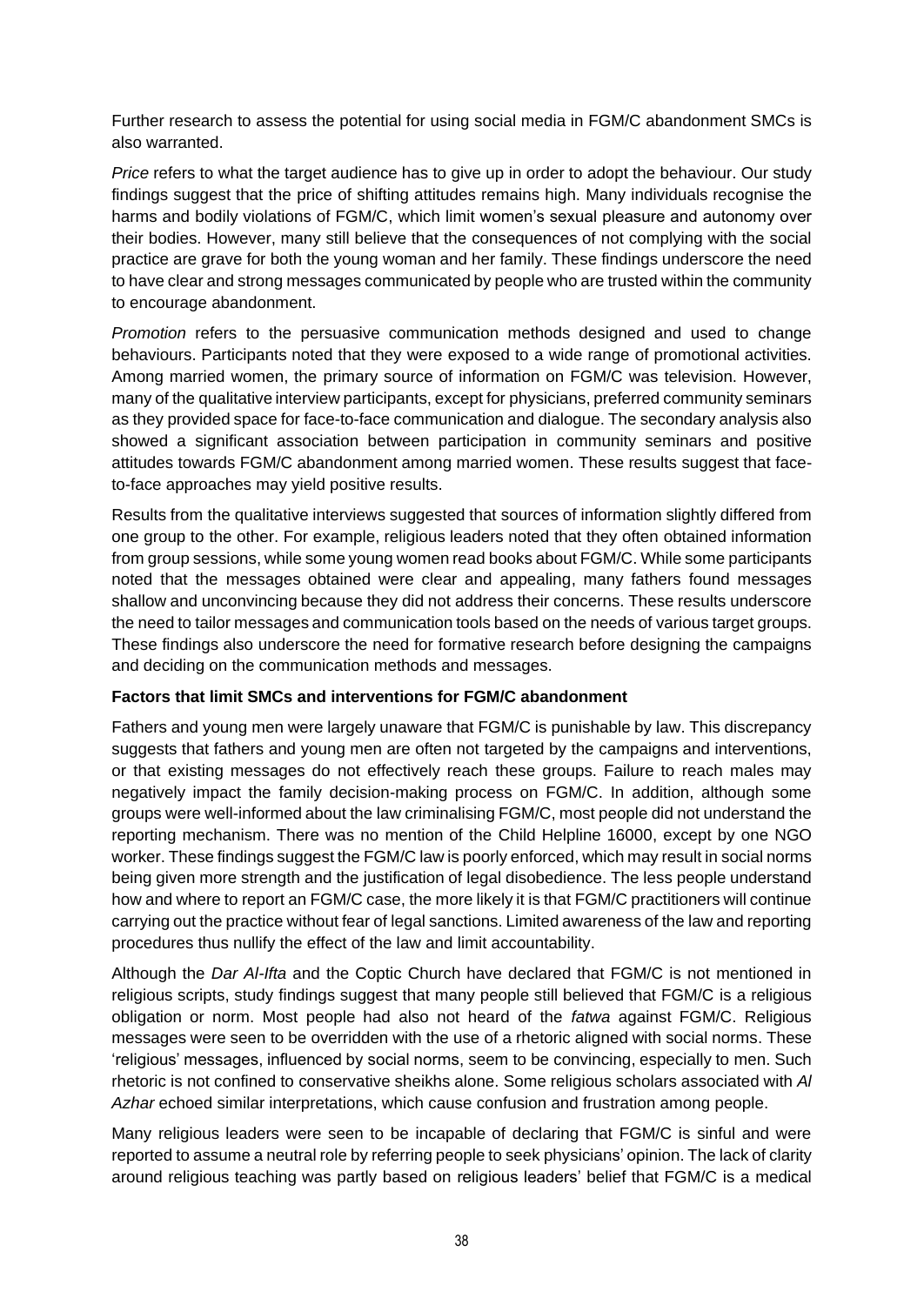domain. Therefore, they have assisted in paving the way for the rise of FGM/C medicalisation where physicians were said to be responsible for examining the girls and young women and determining whether they needed to be cut or not. These finding underscore the need to target religious leaders who, as shown in the findings, possess extraordinary credibility, powers of persuasion, and a weekly (captive) audience. Equipping religious leaders with comprehensive knowledge about FGM/C may help them guide followers towards abandonment. However, programmes targeting religious leaders must adopt a participatory approach that ensures that change is generated from within (Østebø and Østebø 2014).

For many parents, seeking the best for one's own children is an important moral norm. Most mothers, young women, physicians, NGO workers, and religious leaders believed that FGM/C was harmful to girls. They believed that parenting is the best way to ensure the good behaviour of their daughters rather than cutting her. Some mothers, however, expressed that due to social pressure, especially from their mothers-in-law, they could not openly express their opinion. On the other hand, many fathers and young men believed that girls who are not cut are immoral, adherents of foreign ideals, and are more likely to be promiscuous. Such disparity in moral ideals creates confusion within the family and complicates the decision-making process. It is also seen as considerably challenging to change harmful moral norms as they are sometimes intrinsic and may not be expressed publicly.

The majority of those interviewed noted that FGM/C is on the decline, especially amongst younger generations. Further, most mothers and young women said it was wrong and harmful. Such findings imply that attitudes and behaviours exist that suggest more people will become abandoners and that it is desirable to end the practice. However, some campaigns, such as the "Enough Circumcision" campaign, may have inadvertently implied that FGM/C is a widely-accepted social norm. Portraying FGM/C as a widely-accepted social norm can contribute to the continuation of the practice as people may want to conform to what they think others in the community are doing. Also, the fact that some people believe physicians still widely perform the practice or that practising FGM/C is "as normal as breathing" is worrying.

Health concerns were incorporated within our conceptual framework to address the short-term as well as the long-term health concerns related to FGM/C. We found that women were aware of the harms whereas men, particularly young men, had limited knowledge about health harms. Men and women believed that physicians were the primary cutters and often consulted them about the need for FGM/C. Religious leaders were also noted to refer people to physicians. The increasing reliance on physicians for advice may drive the increasing medicalisation of FGM/C and suggests the need for campaign messages to focus on other aspects of FGM/C, including its prohibition, rather than focusing solely on health aspects. Study findings also underscore the need to train physicians on FGM/C in order for them to support FGM/C abandonment efforts.

# <span id="page-48-0"></span>**Implications for Practice, Funding, Research, and Policy**

# <span id="page-48-1"></span>**Programmatic Implications**

The study findings show that FGM/C abandonment campaigns in Egypt are recognisable and memorable. However, results highlight the need to strengthen the development of salient and appropriate messages and improve the design and implementation of SMCs to enhance their reach and impact. To improve delivery, reach, and impact, FGM/C abandonment programmes should:

• Promote FGM/C abandonment as a new social norm that is widespread and greatly beneficial to families and individuals within the community. Findings also suggest that campaigns should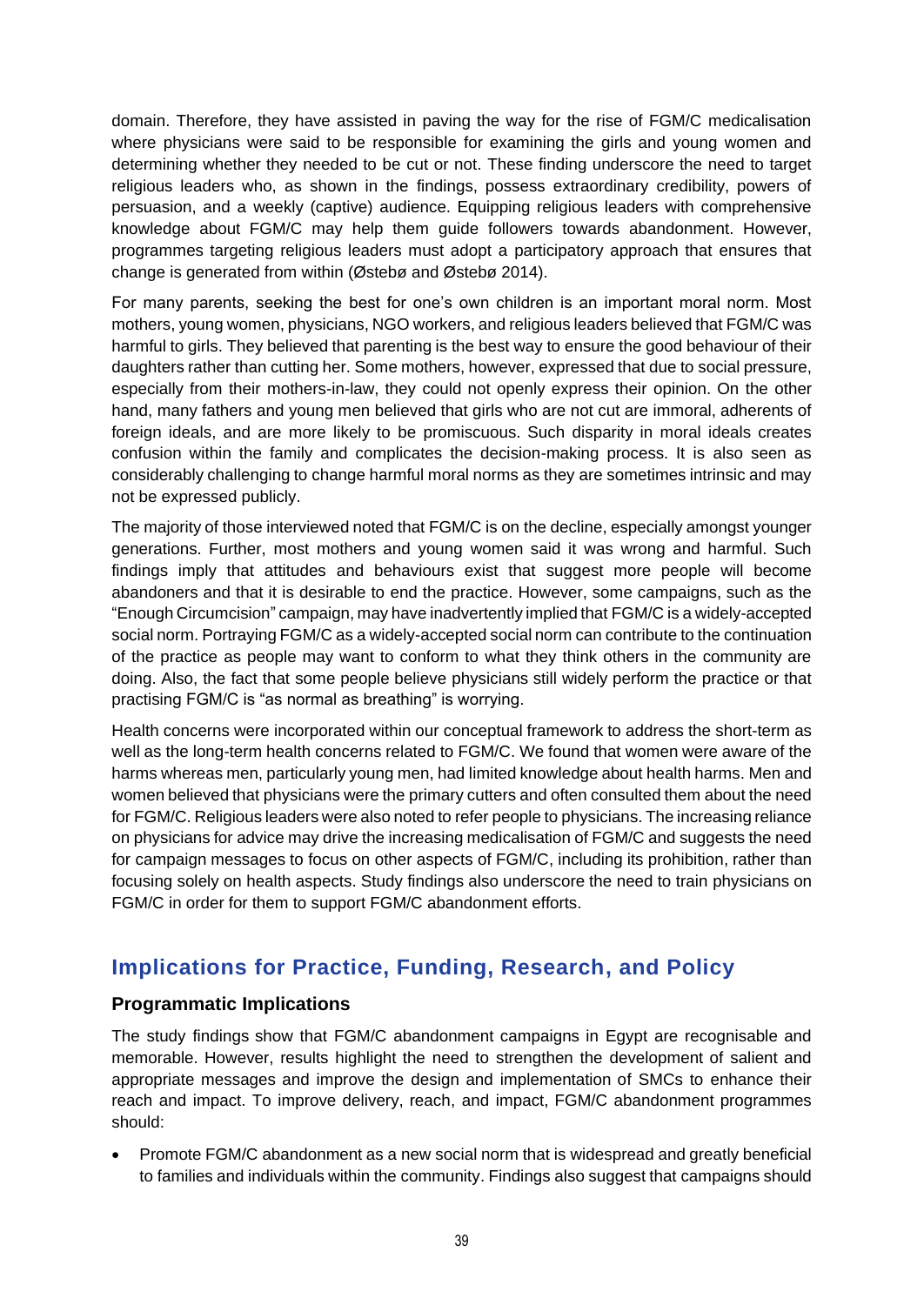refrain from sending a message that FGM/C is prevalent and normal (Wakefield et al. 2010). As indicated by the findings, many people believe that the prevalence of the practice has been decreasing over the years. This perceived reduction presents an opportunity to further leverage change by highlighting the significant change that is taking place in society.

- Train programme managers and implementers on social marketing. They may also need training on conducting formative research to identify the most suitable messages and communication approaches for each target group. Programme managers and implementers should also be trained to undertake rigorous monitoring and evaluation to inform programme improvement and scale up. Adequate resources should also be available for rigorous evaluations that can provide evidence about what, how, and where SMC interventions are working or not, as well as allow comparisons with interventions that use different approaches.
- Include and target men, whether fathers or young men, given their key role in the gender dynamics within the family. Their adequate access to the product and promotions must be ensured. They need to be targeted using messages that address their concerns, especially from the religious perspective.
- Target midstream actors such as religious leaders and physicians to enhance their understanding of FGM/C and promote consistent religious and medical message regarding FGM/C abandonment, as they are clearly very influential in encouraging people to change. Ideally, these actors can be involved in co-designing SMCs to ensure that the campaigns are relevant and appealing to them. Such campaigns and interventions have the potential to generate insights into the problem-solving capacities of people and empower individuals and communities to seek sustainable solutions that could be the lasting foundation for effective and efficient social marketing programmes, campaigns, and interventions (Ozanne and Saatcioglu 2008).
- Leverage the use of new technologies, including the internet, social media (e.g., Facebook, Twitter), and mobile health (mHealth) as they are transforming the social marketing practice (Evans 2016). The use of mobile devices and social media as tools to change harmful social practices is rapidly expanding among younger generations who are more tolerant to change and offers tremendous opportunities to reach populations using the a form of technology with high rates of use, mobile phones.
- Include positive and influential role models in programmes and interventions, such as uncut female leaders who are leading successful lives (e.g., obtaining educational credentials, getting married, having children, holding a job). This would enhance the credibility of messages as well as show the public that abandonment is beneficial, desirable, and not socially "costly".

# <span id="page-49-0"></span>**Research Implications**

Study findings highlight the need for further research to understand:

- How the internet and social media tools can be used to promote FGM/C abandonment in SMCs and interventions. Longitudinal and experimental research is needed to determine which aspects of social media are most central to people's increased awareness. Research is also needed on other social media platforms (e.g., Instagram).
- The socio-demographic, socio-economic, and behavioural factors associated with men's exposure to different sources of information.
- Which messages are most effective among different audiences.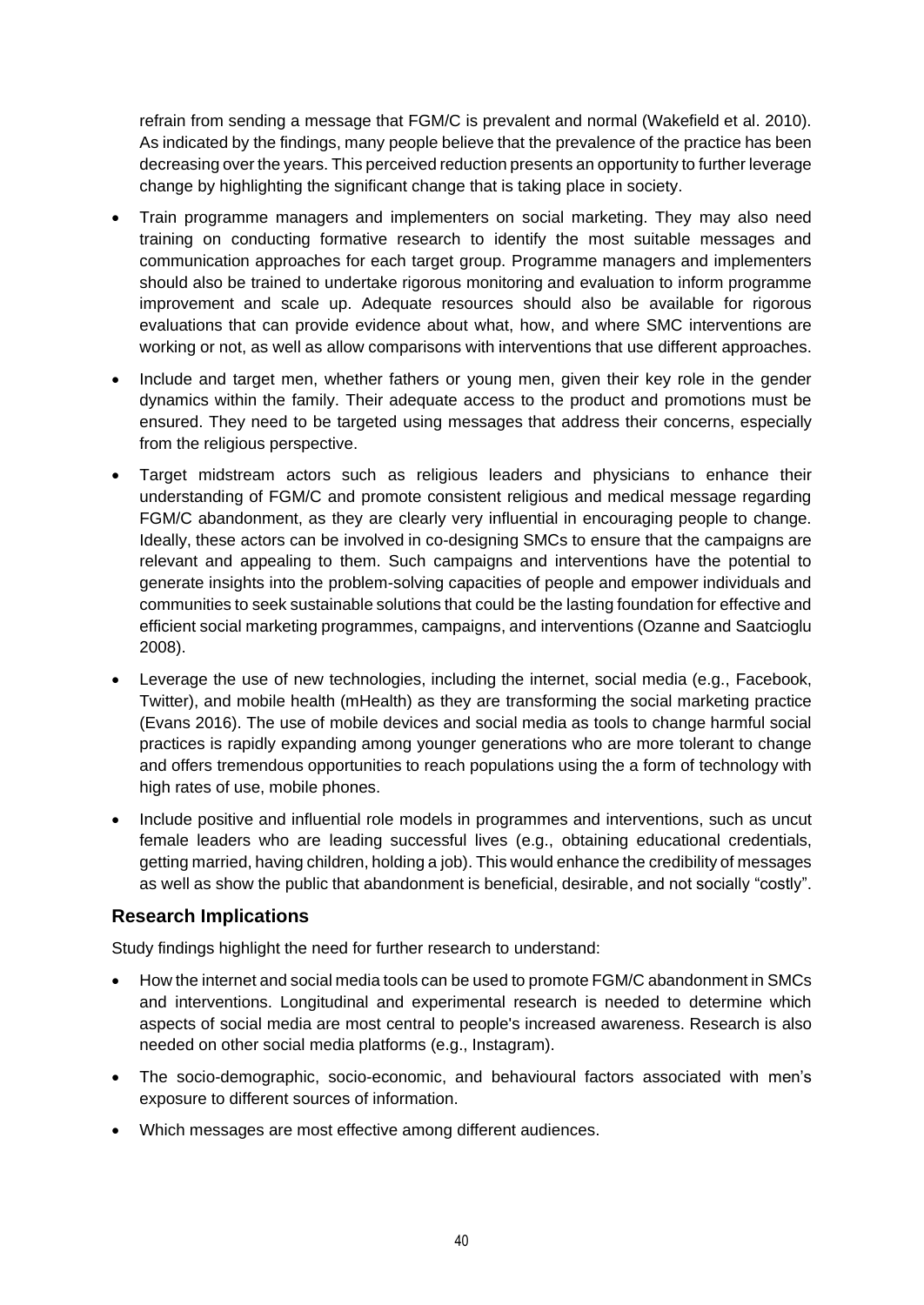# <span id="page-50-0"></span>**Investment Implications**

Study findings highlight the significant challenges posed by the lack of funding for FGM/C abandonment campaigns. To address funding shortfalls, there is a need to:

• Secure sufficient funding to enable sustained programming that enhances the likelihood of FGM/C abandonment among different target groups. Long-term funding may be secured through extensive collaborations with public, private, and civil society sectors. For example, the building of public-private partnerships (PPPs) to address issues of public and reproductive health is recognised at the global level (Reich 2002). Thus, this model can offer sustainable funding for SMCs and initiatives addressing FGM/C abandonment in Egypt.

# <span id="page-50-1"></span>**Policy Implications**

The results of this study demonstrated low levels of awareness and enforcement of existing anti-FGM/C laws. To create a supportive environment for FGM/C abandonment efforts, there is a need to:

- Maximise changes in social norms with complementary policy decisions that support opportunities to change, provide disincentives for not changing, and challenge or restrict competing marketing of messages that support FGM/C. Since the anti-FGM/C law is already enacted, targeting policy makers in FGM/C abandonment programmes may increase the likelihood of law enforcement by putting pressure on responsible entities to uphold the law, especially since medicalisation in Egypt is an issue of concern. The law creates the enabling environment, but it requires the political will that prioritises FGM/C abandonment in the country's national agenda.
- Ensure campaigns focus on raising the awareness of community members and key actors, including health professionals, about existing laws against FGM/C.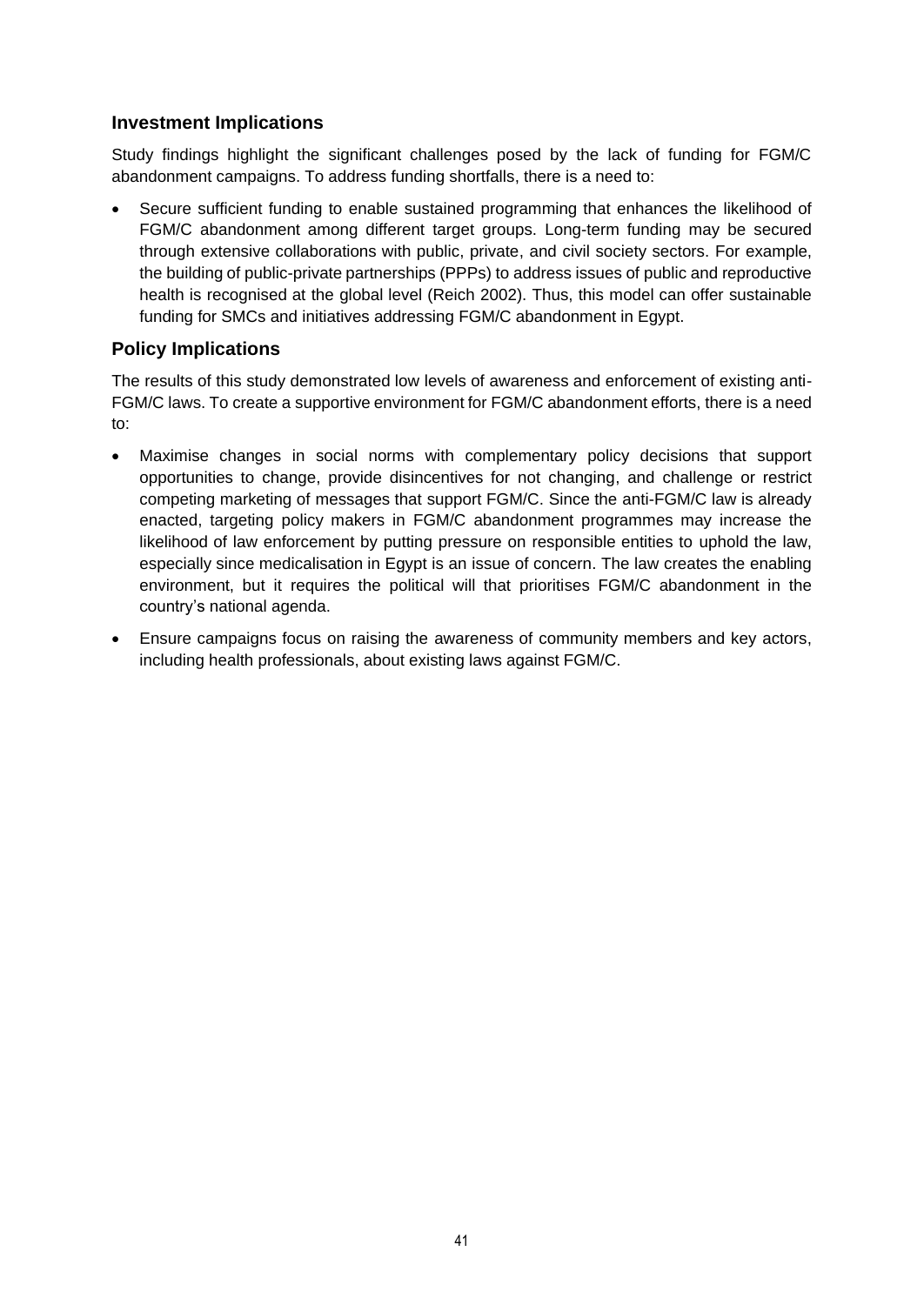# <span id="page-51-0"></span>**References**

- Andreasen, A. R. (1994). Social marketing: Its definition and domain. *Journal of Public Policy and Marketing*, 13 (1), 108-114.
- Barsoum, G., Rifaat, N., El-Gibaly, O., Elwan, N. and Forcier, N. (2009). Toward FGM/C-free villages in Egypt: A mid-term evaluation and documentation of the FGM/C-Free Village Project. Cairo: Population Council.
- Bayer, R., and Fairchild, A. L. (2016). Means, end and the ethics of fear-based public health campaigns. *Journal of Medical Ethics*. 42(6), 391-396.
- Cheng, H., Kotler, P., and Lee, N. (2011). Social marketing for public health: An introduction. In H. Cheng, P. Kotler and N. Lee (Eds.), *Social marketing for public health: Global trends and success stories*. (pp. 1 – 30). Sudburg, MA: Jones and Bartlett Publishers.
- Durkin, S. J., Biener, L., and Wakefield, M. A. (2009). Effects of different types of antismoking ads on reducing disparities in smoking cessation among socioeconomic subgroups. *American Journal of Public Health*, *99*(12), 2217–2223. http://doi.org/10.2105/AJPH.2009.161638
- El-Zanaty, F., and Way, A. (2009). Egypt Demographic and Health Survey 2008. Cairo, Egypt: Ministry of Health, El-Zanaty and Associates, and Macro International.
- El-Zanaty, F., and Way, A. (2006). Egypt Demographic and Health Survey 2005. Cairo, Egypt: Ministry of Health and Population, National Population Council, El-Zanaty and Associates, and ORC Macro.
- Evans, W. (2016). Social marketing research for global public health: Methods and technologies. Oxford University Press.
- Evans, W., and Hastings, G. (2008). Public health branding: Recognition, promise, and delivery of healthy lifestyles. In W. Evans and G. Hastings (Eds.), *Public health branding: Applying marketing for social change* (pp. 3–24). London: Oxford University Press.
- Kotler, P., and Lee, N. (2008). Social marketing: Influencing behaviors for good. Los Angeles: Sage **Publications**
- Kotler, P., and Zaltman, G. (1971). Social marketing: An approach to planned social change. *The Journal of Marketing*, 3-12.
- Lee, K. (2008). Female genital mutilation: Multiple-case studies of communication strategies against a taboo practice. *Retrospective Theses and Dissertations*. Paper 15452.
- Mackie, G., Moneti, F., Shakya, H., and Denny, E. (2015). What are social norms? How are they measured? UNICEF/ University of California, San Diego, Center on Global Justice. The contract of the Accessed contract of the from the from the from the from the from the from the from the from the from the from the from the from the from the from the from the from the from the from the [https://www.unicef.org/protection/files/4\\_09\\_30\\_Whole\\_What\\_are\\_Social\\_Norms.pdf](https://www.unicef.org/protection/files/4_09_30_Whole_What_are_Social_Norms.pdf)
- Mackie, G., (1996). Ending footbinding and infibulation: A convention account. *American Sociological Review*. 61(6), 999-1017.
- Ministry of Health and Population [Egypt], El-Zanaty and Associates [Egypt], and ICF International. (2015a). Egypt Demographic and Health Survey 2014. Cairo, Egypt and Rockville, Maryland, USA: Ministry of Health and Population and ICF International.
- Ministry of Health and Population [Egypt], El-Zanaty and Associates [Egypt], and ICF International. (2015b). Egypt Health Issues Survey 2015. Cairo, Egypt and Rockville, Maryland, USA: Ministry of Health and Population and ICF International.